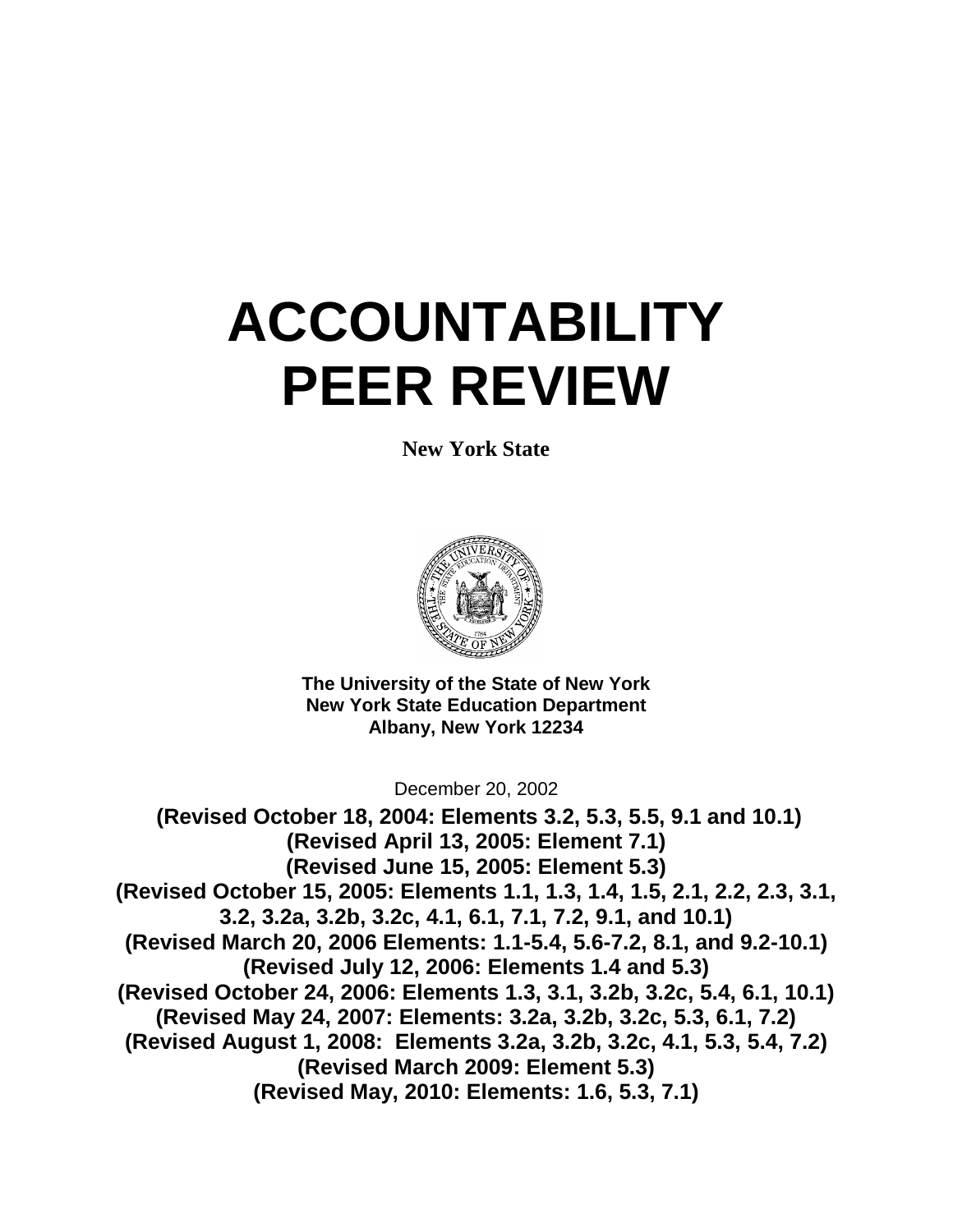| <b>CRITICAL ELEMENT</b>                                                                                        | <b>EXAMPLES FOR</b><br><b>MEETING STATUTORY</b><br><b>REQUIREMENTS</b>                                                                                                                                                                                                                                                                                                                                                                                                                                                                                                                                                                                                                      | <b>EXAMPLES OF</b><br><b>NOT MEETING</b><br><b>REQUIREMENTS</b>                                                                                                                                                               |
|----------------------------------------------------------------------------------------------------------------|---------------------------------------------------------------------------------------------------------------------------------------------------------------------------------------------------------------------------------------------------------------------------------------------------------------------------------------------------------------------------------------------------------------------------------------------------------------------------------------------------------------------------------------------------------------------------------------------------------------------------------------------------------------------------------------------|-------------------------------------------------------------------------------------------------------------------------------------------------------------------------------------------------------------------------------|
| 1.1 How does the State<br><b>Accountability System</b><br>include every public school<br>and LEA in the State? | Every public school and LEA is<br>required to make adequate yearly<br>progress and is included in the State<br>Accountability System.<br>State has a definition of "public"<br>school" and "LEA" for AYP<br>accountability purposes.<br>• The State Accountability System<br>produces AYP decisions for all<br>public schools, including public<br>schools with variant grade<br>configurations (e.g., K-12),<br>public schools that serve special<br>populations (e.g., alternative<br>public schools, juvenile<br>institutions, state public schools<br>for the blind) and public charter<br>schools. It also holds<br>accountable public schools with<br>no grades assessed (e.g., K-2). | A public school or LEA is not<br>required to make adequate<br>yearly progress and is not<br>included in the State<br>Accountability System.<br>State policy systematically<br>excludes certain public<br>schools and/or LEAs. |

1.1 How does the State Accountability System include every public school and LEA in the State?

8 NYCRR §100.2(p)(4) states, "Each year, the commissioner shall review the performance of all public schools, charter schools and school districts in the State." 8 NYCRR §100.2(p)(4) further states, ―The commissioner, commencing with 2002-2003 school year test administration results, shall determine whether each public school, charter school and school district has achieved adequate yearly progress."

 In 2003, the Regents adopted these regulations to explicitly require that the commissioner review the performance of all schools and LEAs in the State to determine whether they have made adequate yearly progress. The regulations also specify the use of back mapping for schools that cover only grades below grade 4. In the 2005-2006 school year, the Regents shall amend the regulations to reflect revisions in the use of back mapping for schools that cover only grades below grade 3.

 Article 56 of Education Law requires charter schools to be subject to the State assessment requirements and student performance standards adopted by the Board of Regents.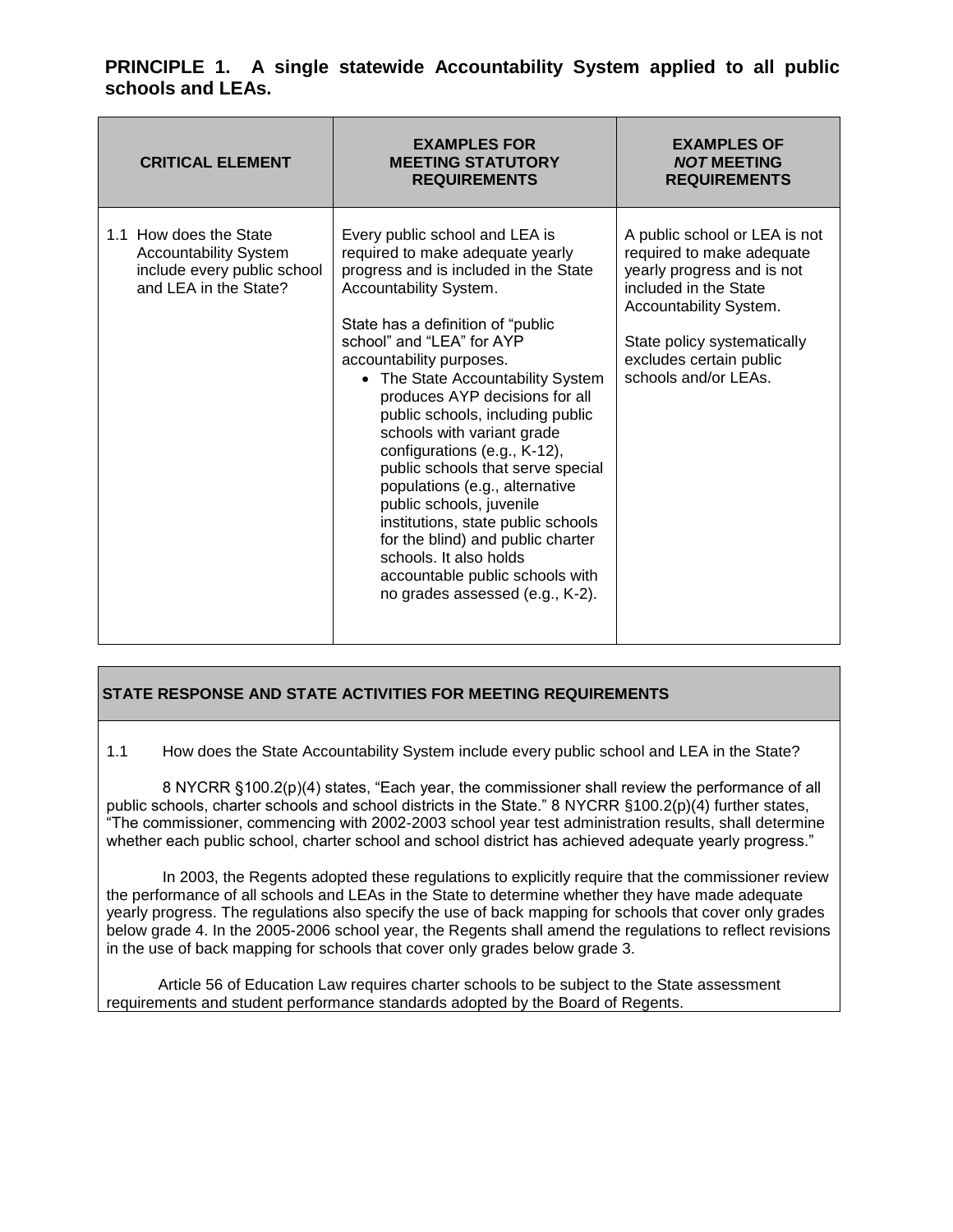| <b>CRITICAL ELEMENT</b>                                                                                      | <b>EXAMPLES FOR</b><br><b>MEETING STATUTORY</b><br><b>REQUIREMENTS</b>                                                                                                                                                            | <b>EXAMPLES OF</b><br><b>NOT MEETING</b><br><b>REQUIREMENTS</b>                                                                      |
|--------------------------------------------------------------------------------------------------------------|-----------------------------------------------------------------------------------------------------------------------------------------------------------------------------------------------------------------------------------|--------------------------------------------------------------------------------------------------------------------------------------|
| 1.2 How are all public schools<br>and LEAs held to the same<br>criteria when making an AYP<br>determination? | All public schools and LEAs are<br>systematically judged on the<br>basis of the same criteria when<br>making an AYP determination.<br>If applicable, the AYP definition is<br>integrated into the State<br>Accountability System. | Some public schools and LEAs<br>are systematically judged on the<br>basis of alternate criteria when<br>making an AYP determination. |
| STATE RESPONSE AND STATE ACTIVITIES FOR MEETING REQUIREMENTS                                                 |                                                                                                                                                                                                                                   |                                                                                                                                      |

1.2 How are all public schools and LEAs held to the same criteria when making an AYP determination?

All public schools in New York State are subject to the accountability provisions of Section 100.2(p) of Commissioner's Regulations. The same methodology and performance standard is applied to making an AYP determination for each group within each school and district that meets the State's definition for minimum "n." All schools and districts that have insufficient numbers of students participating in the State assessment program to make a reliable AYP determination using these assessments are subject to a determination of AYP based on the procedures stipulated in Section 100.2(p)(5)(vi) of Commissioner's Regulations.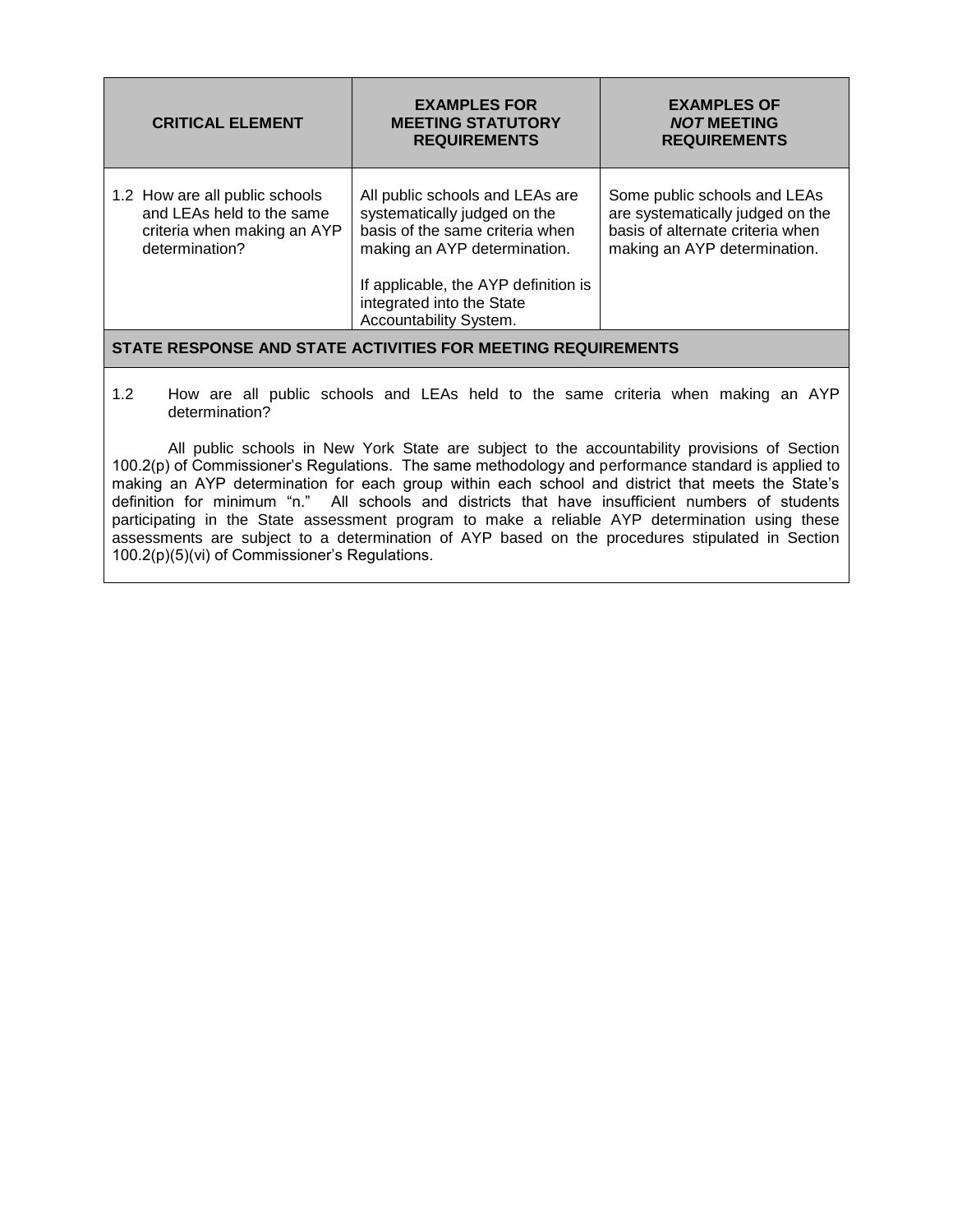| <b>CRITICAL ELEMENT</b>                                                                                                                                                      | <b>EXAMPLES FOR</b><br><b>MEETING STATUTORY</b><br><b>REQUIREMENTS</b>                                                                                                                                                                                                                                                                                                                                                                                                          | <b>EXAMPLES OF</b><br><b>NOT MEETING</b><br><b>REQUIREMENTS</b> |
|------------------------------------------------------------------------------------------------------------------------------------------------------------------------------|---------------------------------------------------------------------------------------------------------------------------------------------------------------------------------------------------------------------------------------------------------------------------------------------------------------------------------------------------------------------------------------------------------------------------------------------------------------------------------|-----------------------------------------------------------------|
| 1.3 Does the State have, at a<br>minimum, a definition of<br>basic, proficient and<br>advanced student<br>achievement levels in<br>reading/language arts and<br>mathematics? | State has defined three levels of<br>student achievement: basic,<br>proficient and advanced. <sup>1</sup><br>Student achievement levels of<br>proficient and advanced<br>determine how well students are<br>mastering the materials in the<br>State's academic content<br>standards; and the basic level of<br>achievement provides complete<br>information about the progress of<br>lower-achieving students toward<br>mastering the <i>proficient</i> and<br>advanced levels. | Standards do not meet the<br>legislated requirements.           |

 1 System of State achievement standards will be reviewed by the Standards and Assessments Peer Review. The Accountability Peer Review will determine that achievement levels are used in determining AYP.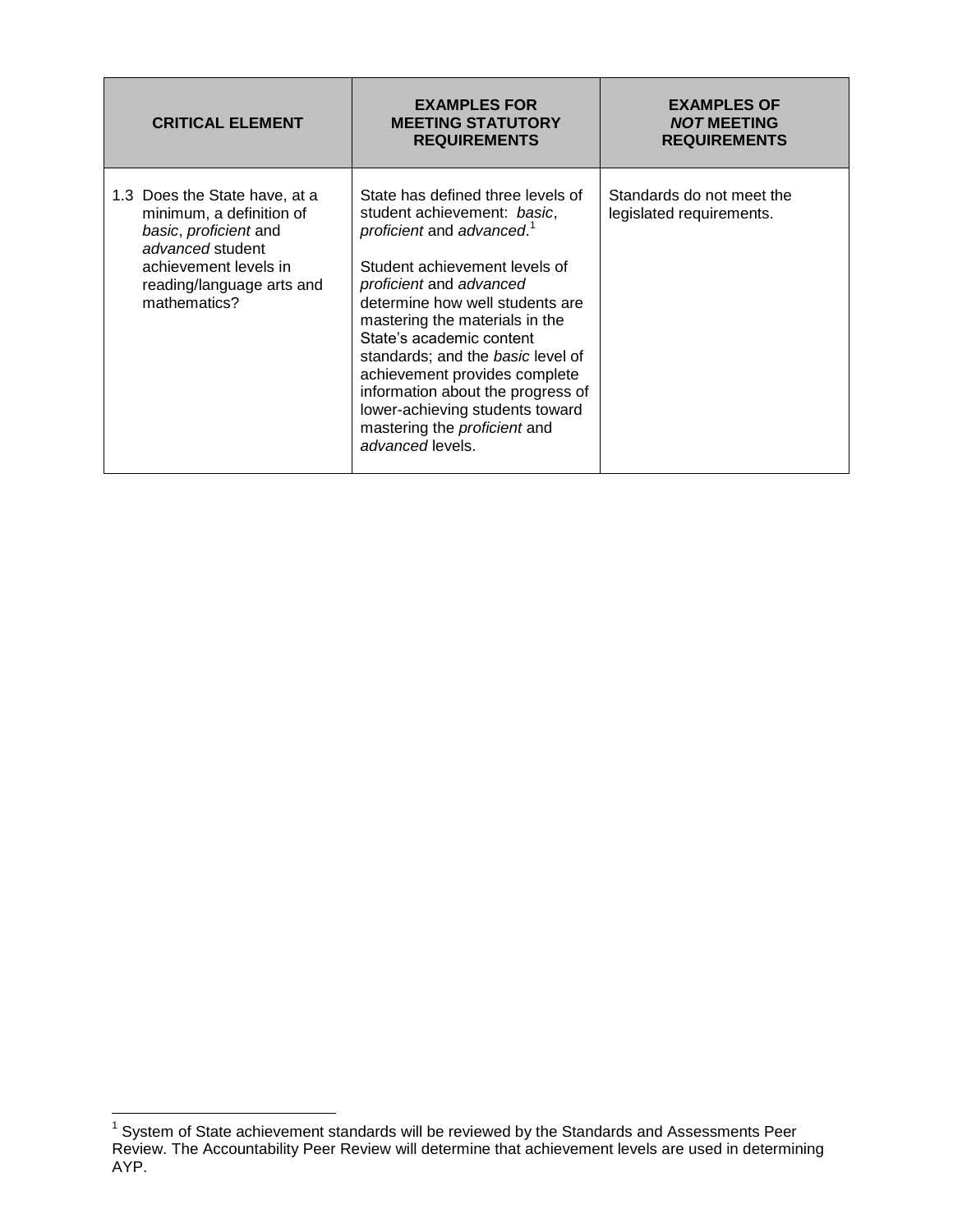1.3 Does the State have, at a minimum, a definition of *basic*, *proficient* and *advanced* student achievement levels in reading/language arts and mathematics?

New York State has defined basic, proficient and advanced student achievement levels in English language arts and mathematics.  $8$  NYCRR  $\S100.2(p)(1)(v)(a-d)$  defines the four performance levels that are used to calculate performance index.

The State has defined basic as the performance of a student who scores Level 1 on State assessments in grades 3-8 English language arts, mathematics; or scores Level I on a State alternate assessment; or scores less than a 55 on a Regents comprehensive examination in English or a Regents mathematics examination; or fails to take a Regents comprehensive examination in English or a Regents mathematics examination; or receives a failing score on an alternative examination for those Regents examinations, or less than a 65 on a Regents competency test.

The State has defined proficiency as the performance of a student who scores Level 3 on State assessments in grades 3-8 English language arts, mathematics; or scores Level 3 on a State alternative assessment; or scores between 65 and 84 on a Regents examination; or passes a State approved alternative to the Regents examination.

The State has defined advanced as the performance of a student who scores Level 4 on required State assessments in grades 3-8 English language arts or mathematics, or scores Level 4 on a State alternate assessment; or scores 85 or higher on the Regents comprehensive examination in English or a Regents mathematics examination.

The State has also defined an additional level of achievement: basic proficiency. Basic proficiency is defined as the performance of a student who scores Level 2 on the State assessments in grades 3-8 English language arts, mathematics; or scores Level 2 on a State alternate assessment; or scores between 55 and 64 on the Regents comprehensive examination in English or a Regents mathematics examination; or 65 or greater on a Regents competency test.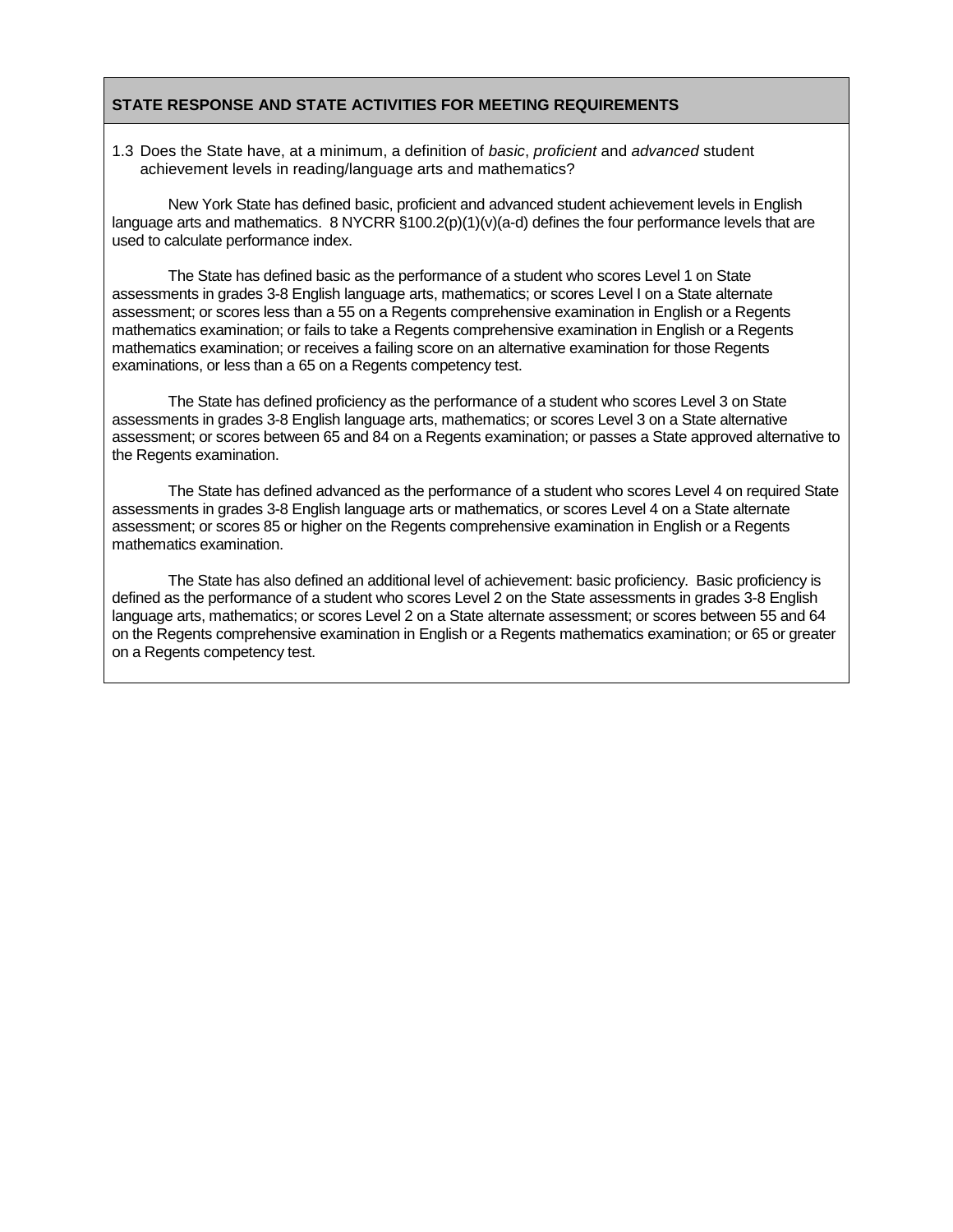| <b>CRITICAL ELEMENT</b>                                                                                                              | <b>EXAMPLES FOR</b><br><b>MEETING STATUTORY</b><br><b>REQUIREMENTS</b>                                                                                                                                                                                                                                                                                                                                                                                      | <b>EXAMPLES OF</b><br><b>NOT MEETING</b><br><b>REQUIREMENTS</b>                                                                                  |
|--------------------------------------------------------------------------------------------------------------------------------------|-------------------------------------------------------------------------------------------------------------------------------------------------------------------------------------------------------------------------------------------------------------------------------------------------------------------------------------------------------------------------------------------------------------------------------------------------------------|--------------------------------------------------------------------------------------------------------------------------------------------------|
| 1.4 How does the State provide<br>accountability and adequate<br>yearly progress decisions<br>and information in a timely<br>manner? | State provides decisions about<br>adequate yearly progress in time<br>for LEAs to implement the<br>required provisions before the<br>beginning of the next academic<br>year.<br>State allows enough time to<br>notify parents about public school<br>choice or supplemental<br>educational service options, time<br>for parents to make an informed<br>decision, and time to implement<br>public school choice and<br>supplemental educational<br>services. | Timeline does not provide<br>sufficient time for LEAs to fulfill<br>their responsibilities before the<br>beginning of the next academic<br>year. |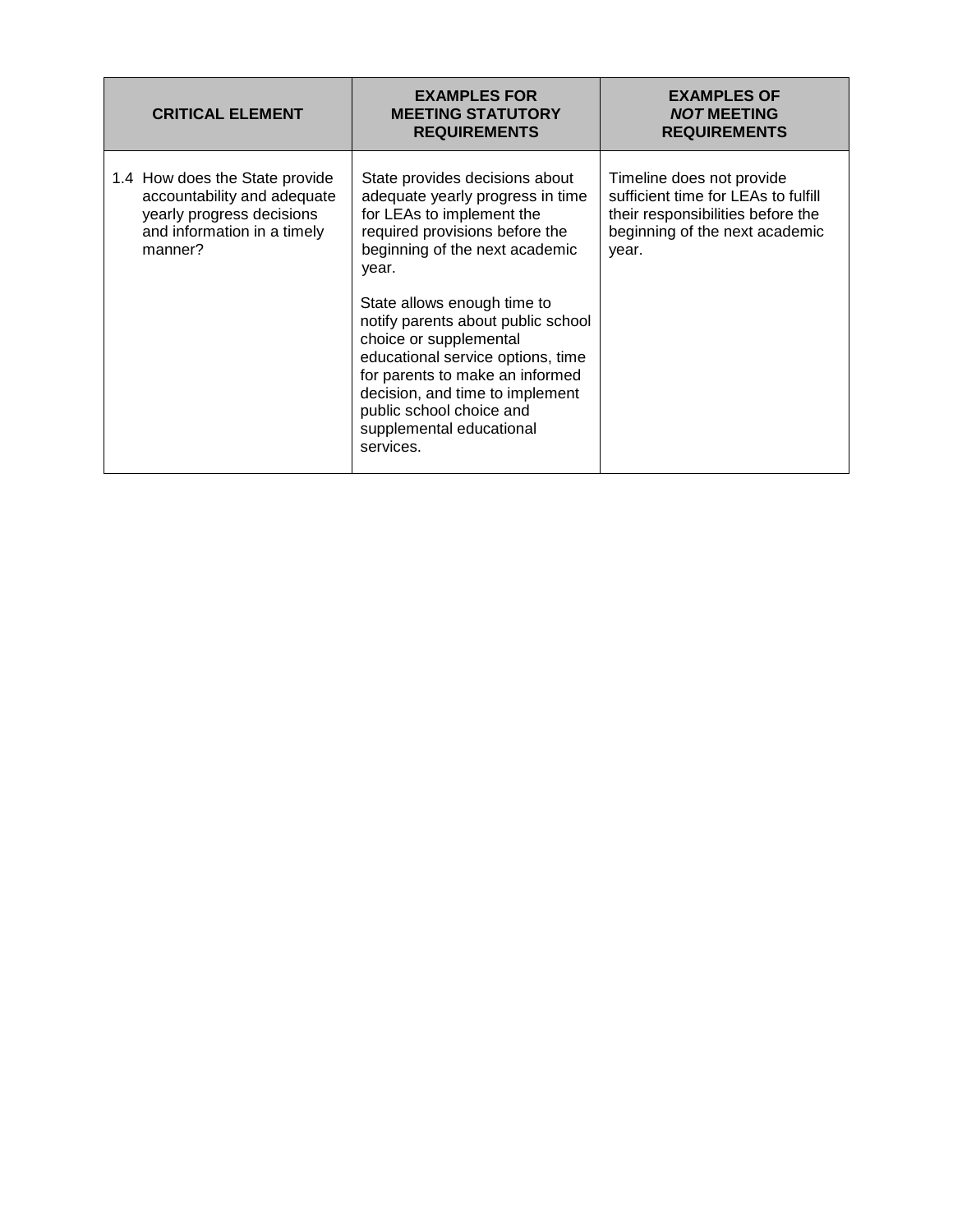1.4 How does the State provide accountability and adequate yearly progress decisions and information in a timely manner?

The New York State Education Department (NYSED) sends a report to schools and LEAs (districts) each year to indicate their accountability status. The accountability status report explains how a school's or LEAs status is determined. The Department also posts on its Web site a list of schools and LEAs in federal and/or State improvement status.

The NYSED is implementing its grade 3-8 assessments in the 2005-2006 school year. The NYSED and the test development contractor, CTB McGraw Hill, have established a timeline for test administration, scoring, scanning, standard setting, scaling, and score reporting. Score reporting is expected to take place in August for English language arts and September for mathematics. In addition, New York State (NYS) needs extra time to establish annual measurable objectives for grades 3-8 accountability and to make the necessary adjustments in safe harbor targets and accountability status to transition from separate grades 4 and 8 indicators to a single grade 3 through 8 indicator. Hence, New York State seeks approval to delay notification of accountability status until the fall of 2006 for those schools and districts whose status depends on the 2005-06 grades 3-8 assessment results. In such cases, upon identification, schools and districts will be required to send immediate notification to all eligible parents of their right to and options for public school choice (choice) and supplemental education services (SES). Implementation of choice and SES will happen in a way that is timely, as soon as is possible. Implementation of new/revised plans must occur within ninety days of notification.

The secondary-level examination program has not changed. NYS secondary schools will be notified of their accountability status prior to the start of the school year and will be expected to implement requirements at the beginning of the school year.

In the spring, to assist school districts in identifying schools that might be placed in improvement status, the Department sends every public school and LEA a letter identifying their potential accountability status for the coming year. In Spring 2006, letters will be sent to identify the following:

- a. Schools that will be in need of improvement in 2006-07 regardless of their 2005-06 performance;
- b. Schools that will be removed from improvement status if they make adequate yearly progress in 2005-06;
- c. Schools that will be placed in improvement status if they did not made adequate yearly progress in 2005-06; and
- d. Schools that will not be identified as in improvement status, regardless of their 2005-06 performance; that is, schools that made AYP on every accountability measure in 2004-05.

Schools and LEAs that cannot be removed from improvement status based on 2005-06 performance (group a above) are expected to proceed with timely implementation of requirements.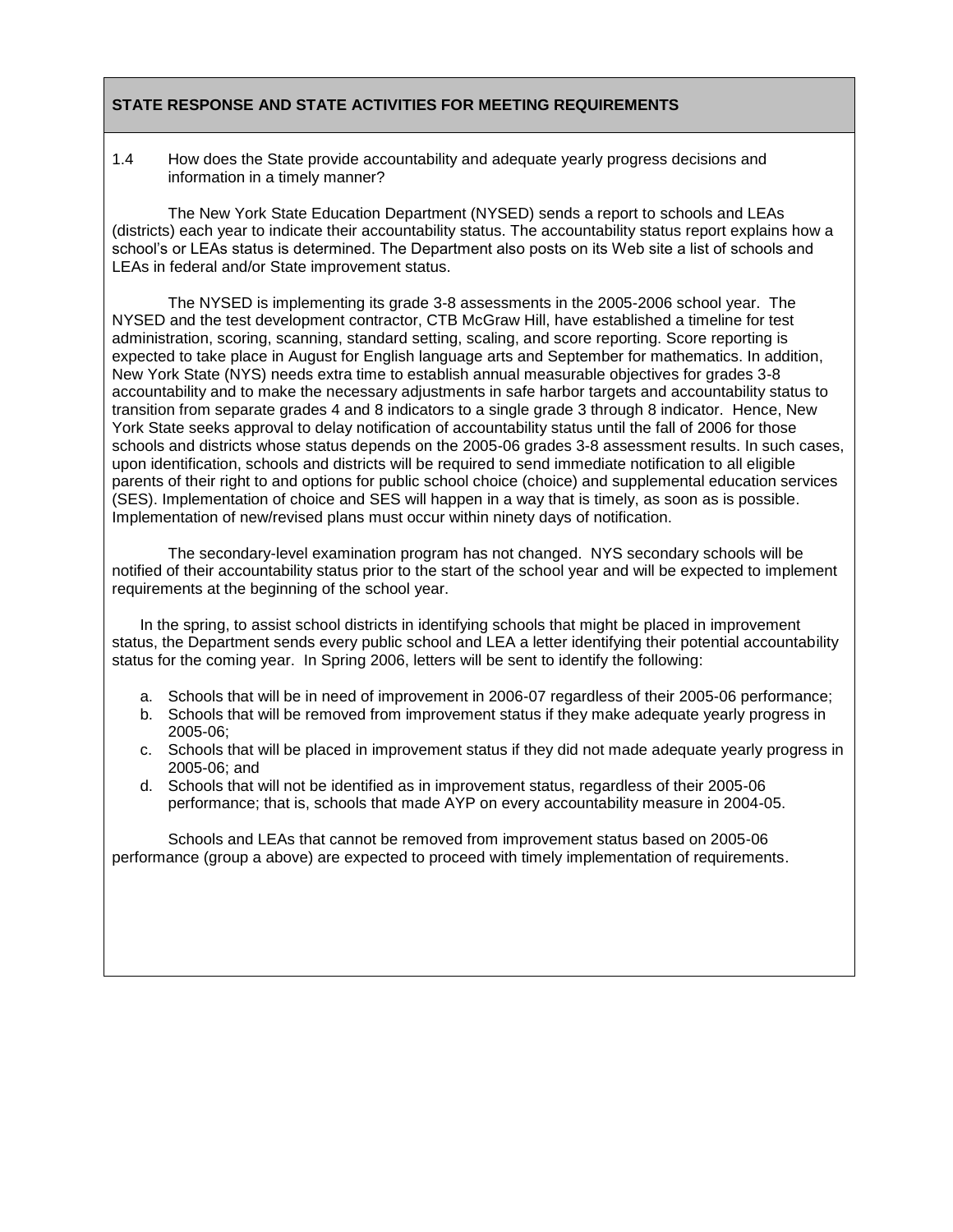| <b>CRITICAL ELEMENT</b>                                                                              | <b>EXAMPLES FOR</b><br><b>MEETING STATUTORY</b><br><b>REQUIREMENTS</b>                                                                                                                                                                                                                                                                                                                                                                                                               | <b>EXAMPLES OF</b><br><b>NOT MEETING</b><br><b>REQUIREMENTS</b>                                                                          |
|------------------------------------------------------------------------------------------------------|--------------------------------------------------------------------------------------------------------------------------------------------------------------------------------------------------------------------------------------------------------------------------------------------------------------------------------------------------------------------------------------------------------------------------------------------------------------------------------------|------------------------------------------------------------------------------------------------------------------------------------------|
| 1.5 Does the State<br><b>Accountability System</b><br>produce an annual State<br><b>Report Card?</b> | The State Report Card includes<br>all the required data elements<br>[see Appendix A for the list of<br>required data elements].<br>The State Report Card is<br>available to the public at the<br>beginning of the academic year.<br>The State Report Card is<br>accessible in languages of major<br>populations in the State, to the<br>extent possible.<br>Assessment results and other<br>academic indicators (including<br>graduation rates) are reported by<br>student subgroups | The State Report Card does not<br>include all the required data<br>elements.<br>The State Report Card is not<br>available to the public. |

T

Г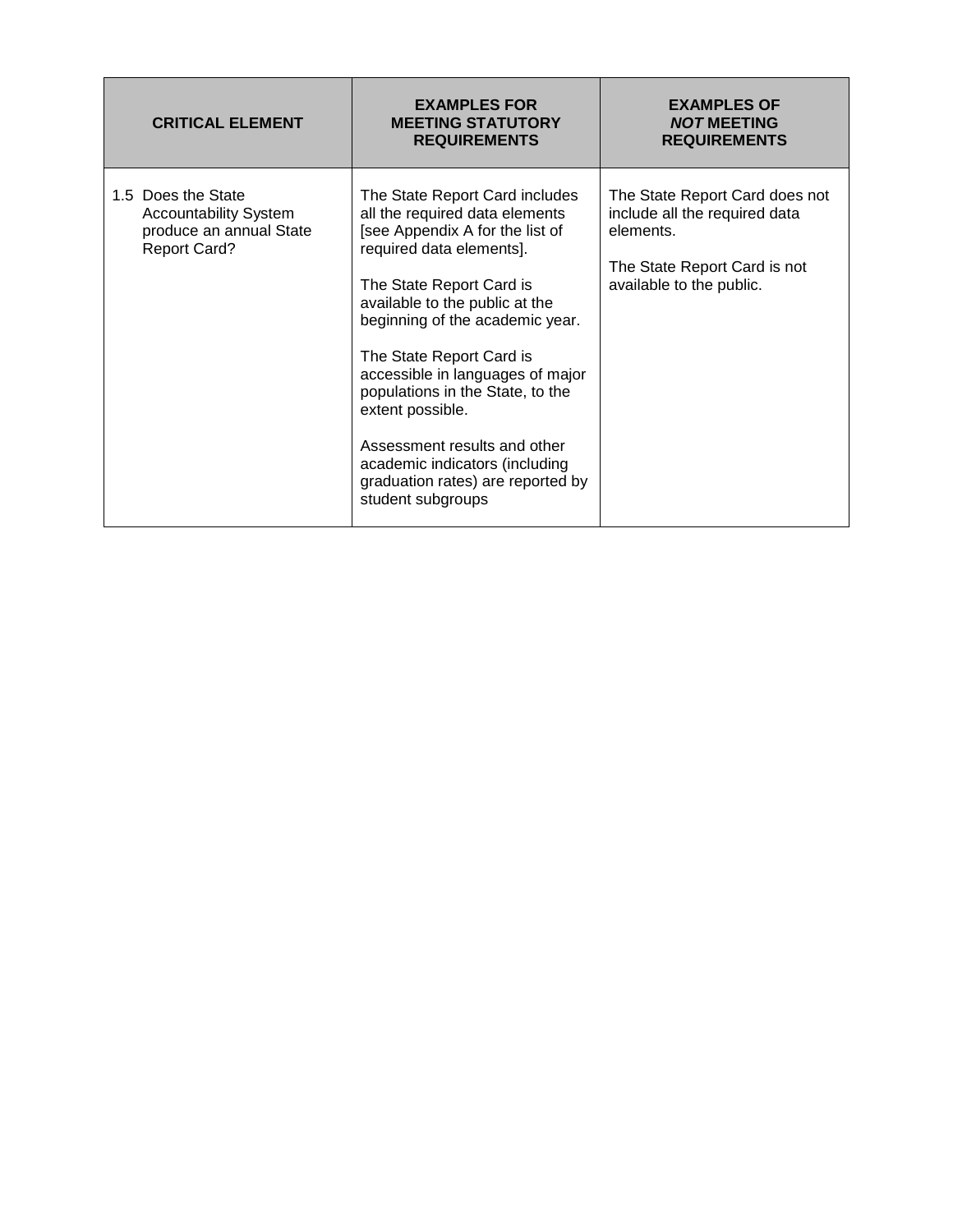1.5 Does the State Accountability System produce an annual State Report Card?

Yes. Pursuant to NCLB Section 1111 (h)(2), New York State produces an annual State Report Card showing State performance on each accountability measure and participation rate on each accountability assessment. In addition, New York State produces a Report Card for every LEA (district) and every public school, in accordance 8 NYCRR §100.2(m), which satisfies the requirements of Section  $1111(h)(2)$ .

To satisfy the local report card requirements under section 1111(h)(2) of the No Child Left Behind Act, 20 U.S.C. section 6311 (h)(2), each public school principal and each principal of a charter school receiving Federal funding under Title 1 shall distribute these report cards, within 30 calendar days of the commissioner's release of such reports. In the New York City School District, the report card is sent to the parent of each student. The reports are translated into the five most prevalent languages other than English spoken by State students (NYCRR §100.2(m)(4)). Each board of education shall make its report card available by appending it to copies of the proposed budget made publicly available as required by law, making it available for distribution at the annual meeting, transmitting it to local newspapers of general circulation and making it available to parents (8 NYCRR §100.2(3)).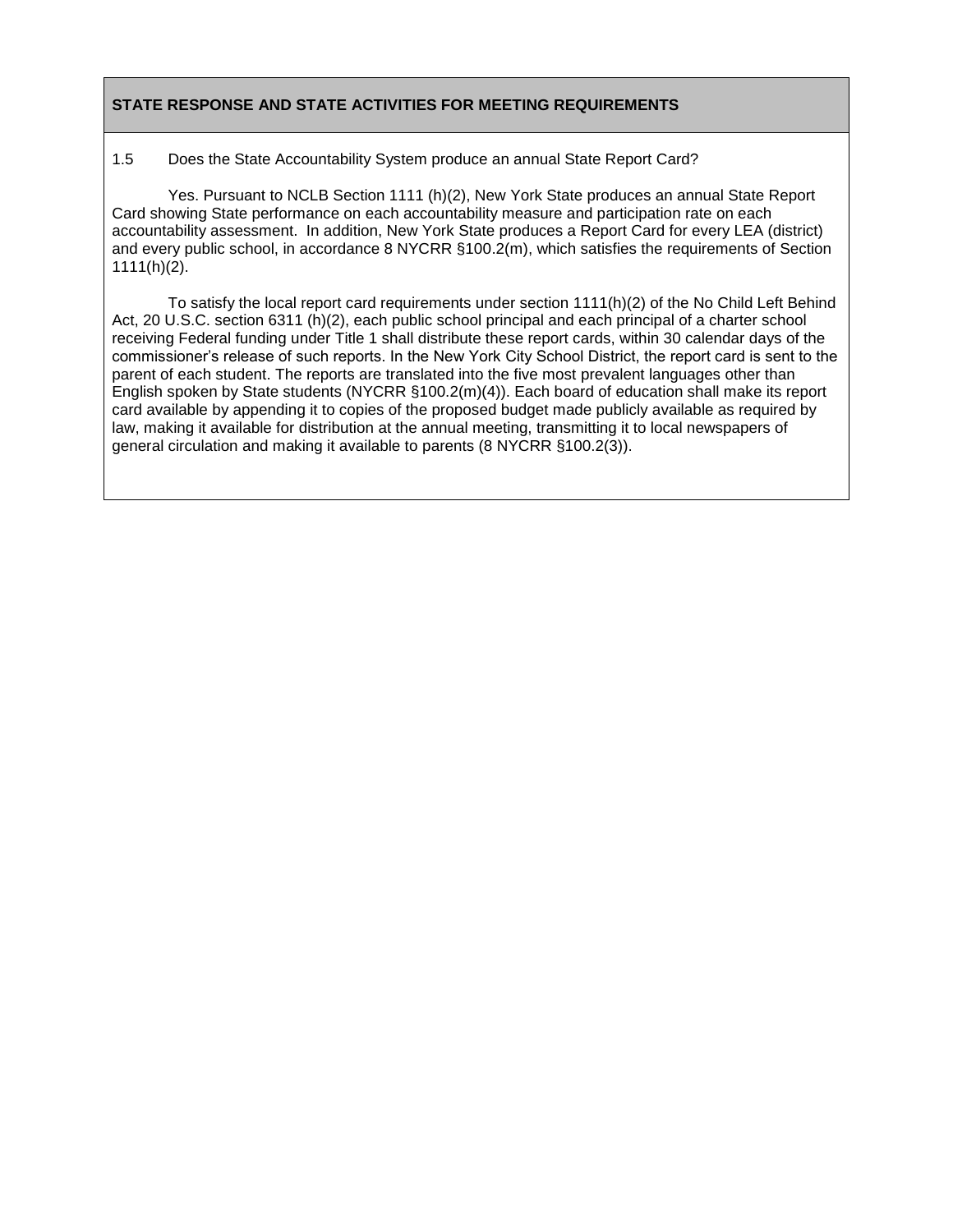| <b>CRITICAL ELEMENT</b>                                                                                                                 | <b>EXAMPLES FOR</b><br><b>MEETING STATUTORY</b><br><b>REQUIREMENTS</b>                                                                                                                                                    | <b>EXAMPLES OF</b><br><b>NOT MEETING</b><br><b>REQUIREMENTS</b>                                                       |
|-----------------------------------------------------------------------------------------------------------------------------------------|---------------------------------------------------------------------------------------------------------------------------------------------------------------------------------------------------------------------------|-----------------------------------------------------------------------------------------------------------------------|
| 1.6 How does the State<br><b>Accountability System</b><br>include rewards and<br>sanctions for public schools<br>and LEAs? <sup>2</sup> | State uses one or more types of<br>rewards and sanctions, where<br>the criteria are:<br>Set by the State;<br>Based on adequate yearly<br>progress decisions; and,<br>Applied uniformly across<br>public schools and LEAs. | State does not implement<br>rewards or sanctions for public<br>schools and LEAs based on<br>adequate yearly progress. |

 2 The state must provide rewards and sanctions for all public schools and LEAs for making adequate yearly progress, except that the State is not required to hold schools and LEAs not receiving Title I funds to the requirements of section 1116 of NCLB [§200.12(b)(40)].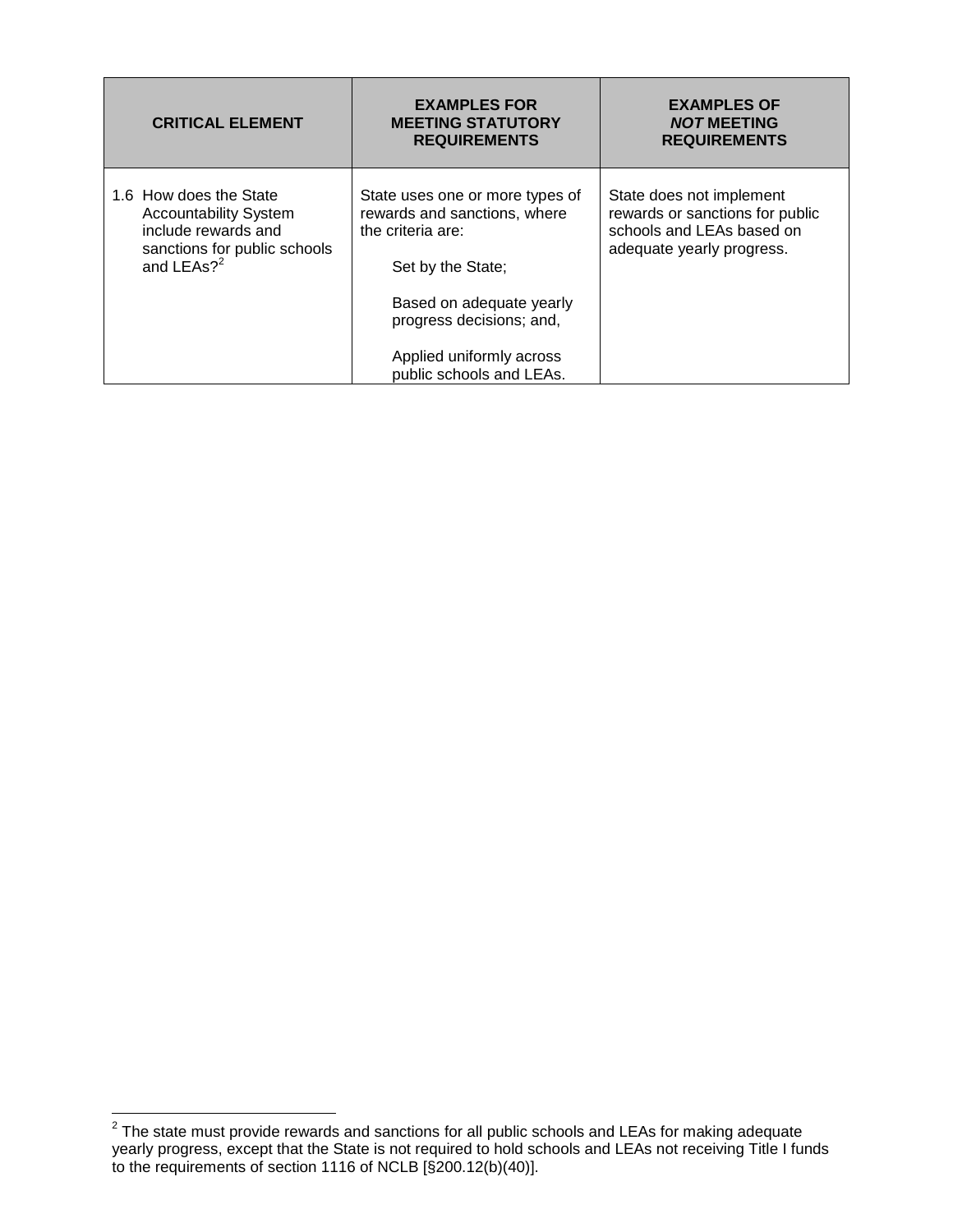1.6 How does the State Accountability System include rewards and sanctions for public schools and LEAs?

New York State currently has a system of rewards and sanctions for all public schools, and a system of sanctions for Title I LEAs. As required by NCLB, NYS annually evaluates the performance of all Title I schools and LEAs receiving Title I funds. Schools and LEAs that fail to make adequate yearly progress are identified for improvement or corrective action. Schools and LEAs that meet, exceed or demonstrate consecutive growth may also be identified as "high performing" or "rapidly improving."

In accordance with New York's Differentiated Accountability pilot program, approved by the USED in January 2009, 8 NYCRR  $\S100.2(p)(6)(i)(a)(1-3)$  states, "Beginning with the 2009-2010 school year and thereafter, public schools, and charter schools that receive funds under Title I, that failed to make adequate yearly progress pursuant to this subparagraph shall be designated into accountability phases and phase categories.‖ A school designated into an Improvement, Corrective Action, or Restructuring phase is subject to the interventions within 8 NYCRR §100.2(p)(6)(iv)(a-e) and 8 NYCRR §100.2(p)(6)(v and vi), as applicable.

8 NYCRR §100.2(p)(7) states, "Commencing with 2003-2004 school year results, a district that failed to make adequate yearly progress on all criteria in paragraph (14) of this subdivision in a subject area, or all indicators in subparagraphs (15)(iii) of this subdivision, for two consecutive year shall be designated as "district requiring academic progress." A district improvement plan in such format as may be prescribed by the commissioner shall be developed by each district requiring academic progress."

8 NYCRR  $$100.2(p)(8)(i)$  states "Commencing with the 2003-2004 school year results, the commissioner shall annually identify "high performing" public schools, school districts and charter schools when a school or LEA meets or exceeds all State Standards in both ELA and math measures and makes AYP for the all student and two disaggregated groups for which it is accountable, the school or LEA (district)." 8 NYCRR  $\S100.2(p)(8)(ii)$  states that "Commencing with 2004-2005 school year results, the commissioner shall annually identify "rapidly improving" public schools, school districts and charter schools when a school or LEA performs below one or more State Standards but makes AYP for all disaggregated groups for which it is accountable for three consecutive years in both ELA and math, the school or LEA (district)."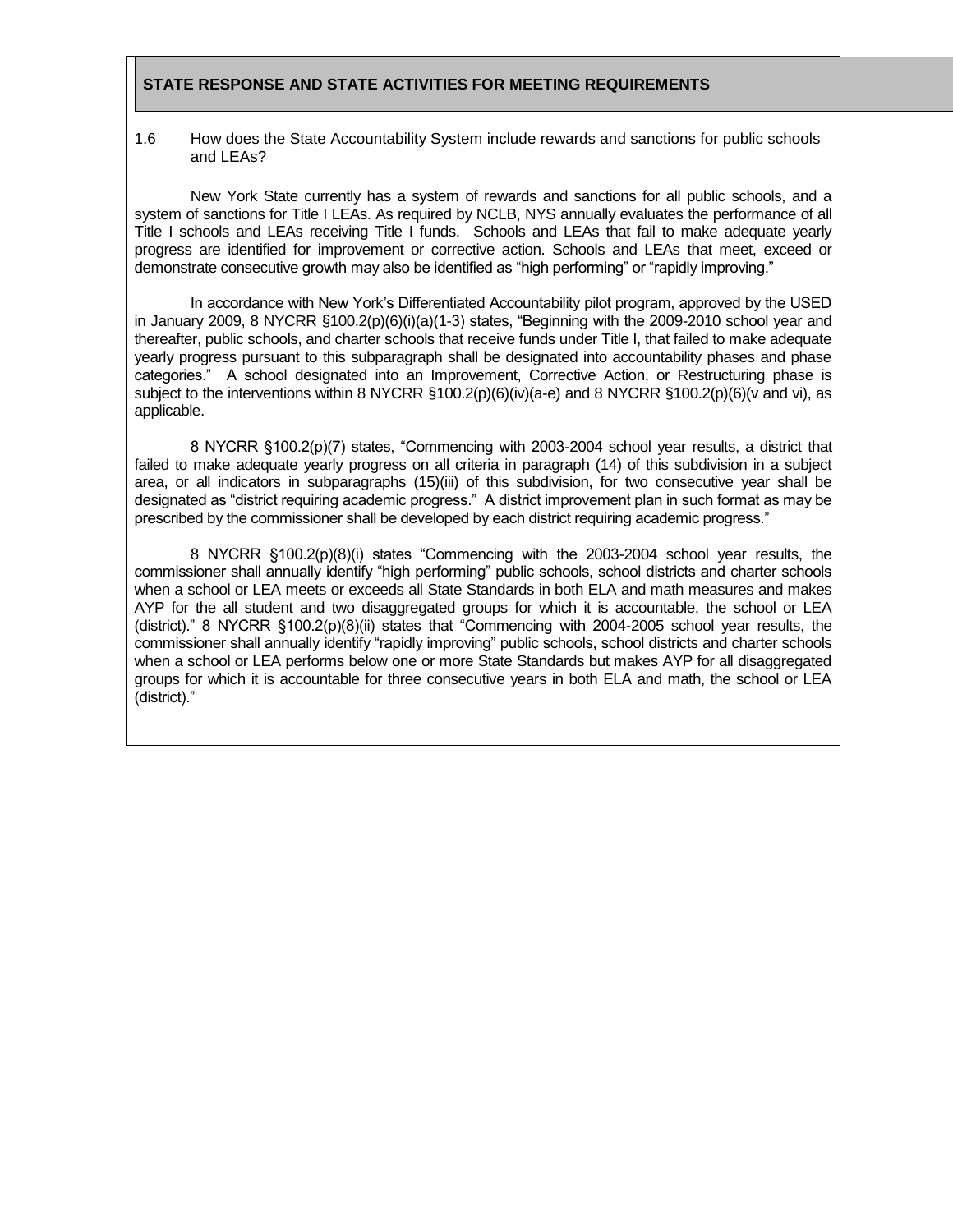| <b>CRITICAL ELEMENT</b>                                                                         | <b>EXAMPLES FOR</b><br><b>MEETING STATUTORY</b><br><b>REQUIREMENTS</b>                                                                                                                                                                                        | <b>EXAMPLES OF</b><br><b>NOT MEETING</b><br><b>REQUIREMENTS</b>                                                 |
|-------------------------------------------------------------------------------------------------|---------------------------------------------------------------------------------------------------------------------------------------------------------------------------------------------------------------------------------------------------------------|-----------------------------------------------------------------------------------------------------------------|
| 2.1 How does the State<br><b>Accountability System</b><br>include all students in the<br>State? | All students in the State are<br>included in the State<br>Accountability System.<br>The definitions of "public school"<br>and "LEA" account for all<br>students enrolled in the public<br>school district, regardless of<br>program or type of public school. | Public school students exist in<br>the State for whom the State<br>Accountability System makes no<br>provision. |

#### 2.1 How does the State Accountability System include all students in the State?

8 NYCRR §100.2(p)(4) requires that all public elementary, intermediate, middle, junior high, and high schools in the State be registered by the Board of Regents and that the commissioner annually evaluate the performance of all public schools, charter schools, and school districts in the State. The school district accountability groups for each grade level will include all students enrolled in a public school in the district or placed out of the district for educational services by the district committee on special education or a district official  $(\S 100.2(p)(1)(i))$ . Article 56 of Education Law requires charter schools to be subject to the State assessment requirements and student performance standards adopted by the Board of Regents.

By policy, New York State holds each LEA (district) responsible for students attending schools in the LEA (district) and for students residing in the LEA (district) who by LEA (district) decision are receiving educational services outside the LEA (district) and students with disabilities placed by the LEA (district) Committee on Special Education (CSE), IEP Team in New York State, in a Board of Cooperative Educational Services program or in a State approved-private placement. The LEA (district) is responsible for ensuring that these students participate in all appropriate State assessments and for reporting their results to the State. These students will be included in calculating LEA (district) performance on the accountability indicators.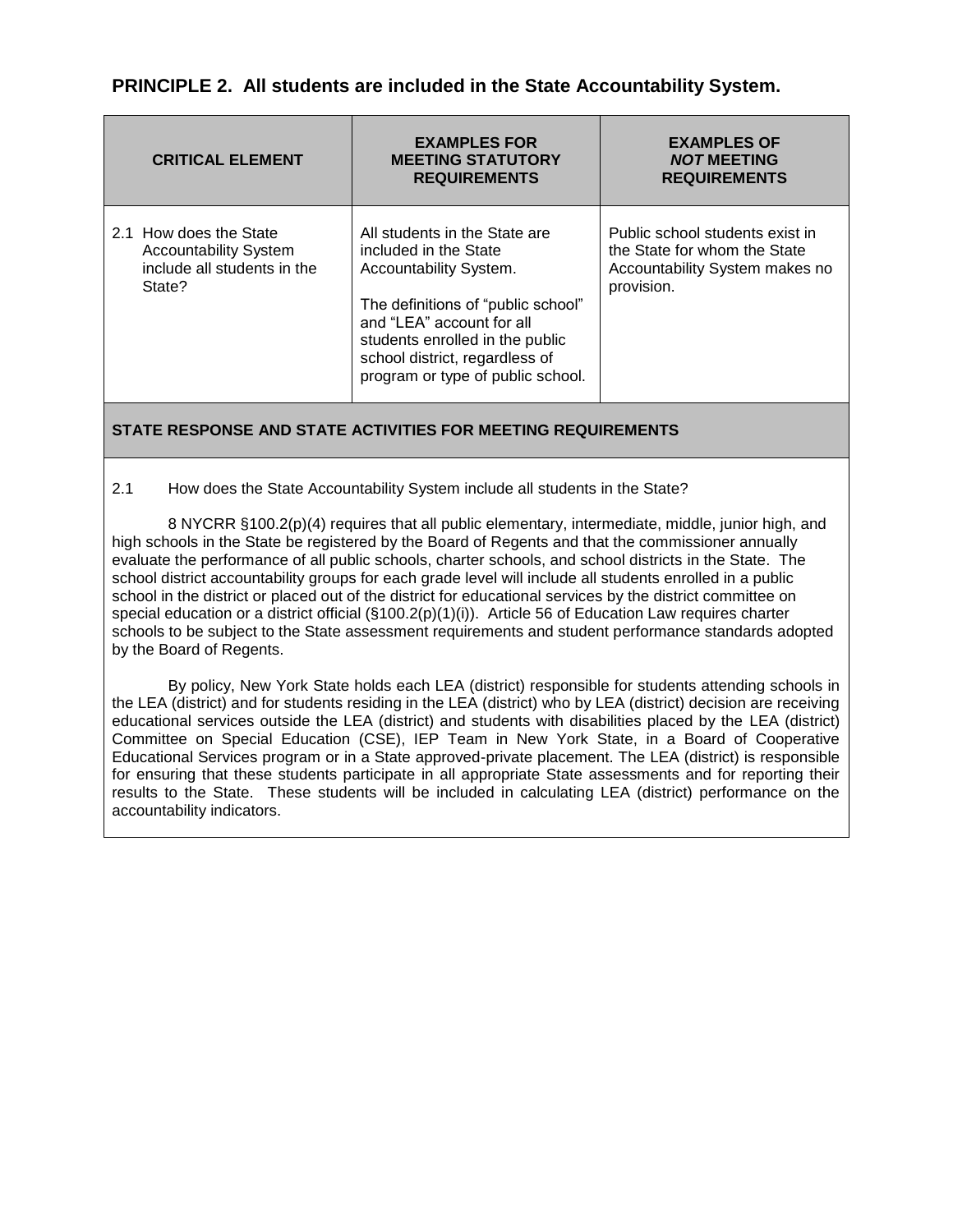| <b>CRITICAL ELEMENT</b>                                                                                | <b>EXAMPLES FOR</b><br><b>MEETING STATUTORY</b><br><b>REQUIREMENTS</b>                                                                                                                                                    | <b>EXAMPLES OF</b><br><b>NOT MEETING</b><br><b>REQUIREMENTS</b>                                                                                                                                                                                                          |
|--------------------------------------------------------------------------------------------------------|---------------------------------------------------------------------------------------------------------------------------------------------------------------------------------------------------------------------------|--------------------------------------------------------------------------------------------------------------------------------------------------------------------------------------------------------------------------------------------------------------------------|
| 2.2 How does the State define<br>"full academic year" for<br>identifying students in AYP<br>decisions? | The State has a definition of "full"<br>academic year" for determining<br>which students are to be included<br>in decisions about AYP.<br>The definition of full academic<br>year is consistent and applied<br>statewide. | LEAs have varying definitions of<br>"full academic year."<br>The State's definition excludes<br>students who must transfer from<br>one district to another as they<br>advance to the next grade.<br>The definition of full academic<br>year is not applied consistently. |

#### 2.2 How does the State define "full academic year" for identifying students in AYP decisions?

For the purposes of identifying students in AYP decisions, New York State counts those grades 3-8 students who are continuously enrolled in the same school or LEA from the first Wednesday in October until the dates of test administration in English language arts and mathematics.

Beginning with the cohort used to make secondary level AYP decisions in 2005-06, the State will define "full academic year" as being continuously enrolled in the school or district from the first Wednesday in October of the final cohort year until the end of that year or having graduated from or dropped out of the school during that period, where year 1 is the year the student first entered the cohort.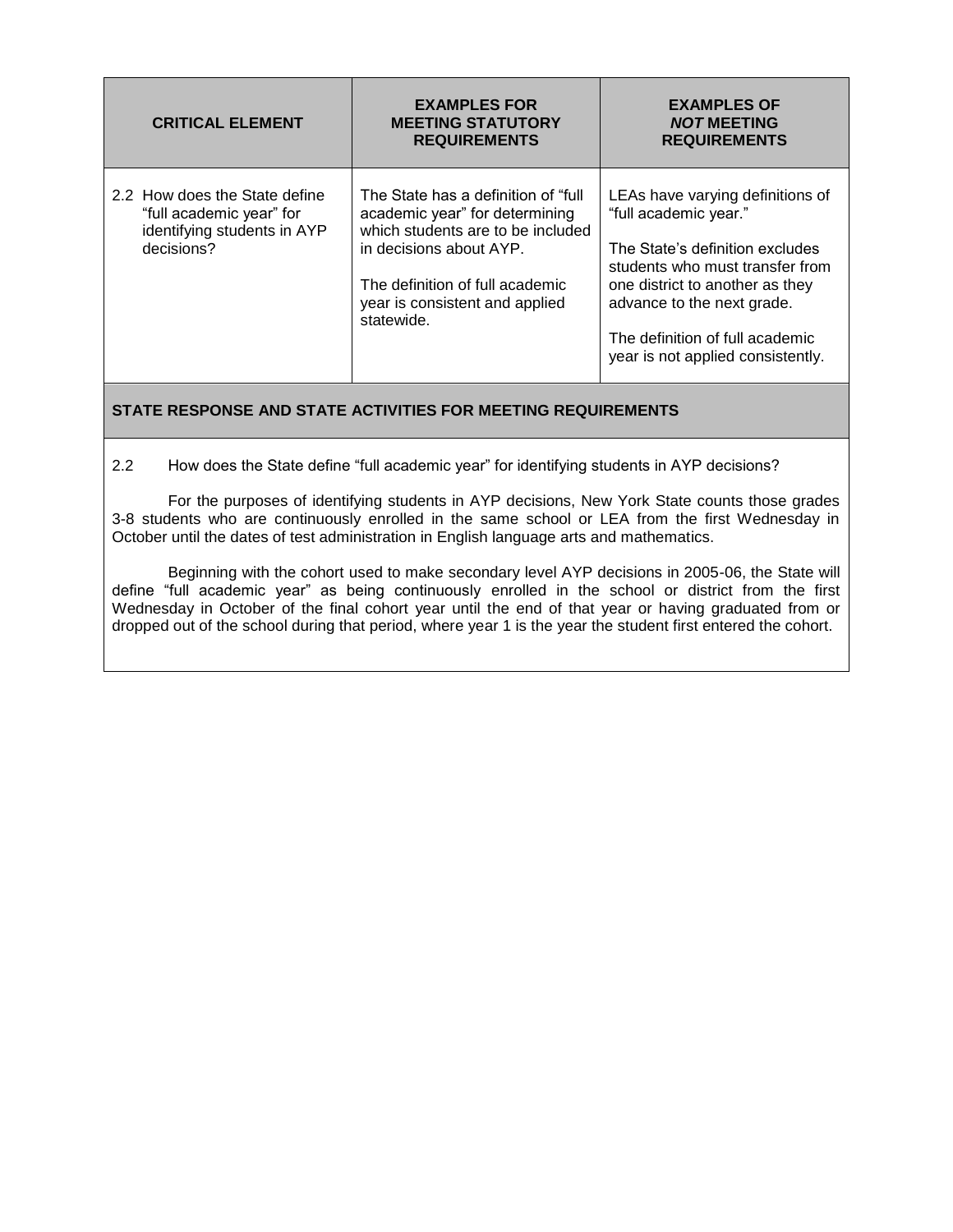| <b>CRITICAL ELEMENT</b>                                                                                                                                               | <b>EXAMPLES FOR</b><br><b>MEETING STATUTORY</b><br><b>REQUIREMENTS</b>                                                                                                                                                                                                                                                             | <b>EXAMPLES OF</b><br><b>NOT MEETING</b><br><b>REQUIREMENTS</b>                                                                                                                                                                                                                                                                                                                                                                                                                    |
|-----------------------------------------------------------------------------------------------------------------------------------------------------------------------|------------------------------------------------------------------------------------------------------------------------------------------------------------------------------------------------------------------------------------------------------------------------------------------------------------------------------------|------------------------------------------------------------------------------------------------------------------------------------------------------------------------------------------------------------------------------------------------------------------------------------------------------------------------------------------------------------------------------------------------------------------------------------------------------------------------------------|
| 2.3 How does the State<br><b>Accountability System</b><br>determine which students<br>have attended the same<br>public school and/or LEA for<br>a full academic year? | State holds public schools<br>accountable for students who<br>were enrolled at the same public<br>school for a full academic year.<br>State holds LEAs accountable for<br>students who transfer during the<br>full academic year from one<br>public school within the district to<br>another public school within the<br>district. | State definition requires students<br>to attend the same public school<br>for more than a full academic<br>year to be included in public<br>school accountability.<br>State definition requires students<br>to attend school in the same<br>district for more than a full<br>academic year to be included in<br>district accountability.<br>State holds public schools<br>accountable for students who<br>have not attended the same<br>public school for a full academic<br>year. |

2.3 How does the State Accountability System determine which students have attended the same public school and/or LEA for a full academic year?

New York State requires that schools and LEAs identify whether each student who is their reporting responsibility has been continuously enrolled when reporting student performance. See 8 NYCRR §100.2(p)(1)(ix) for the definition of continuously enrolled.

 The Board of Regents shall amend Regulation 8 NYCRR §100.2(p)(16), the definition of the annual high school cohort or the annual high school alternative cohort as follows: the annual high school cohort for purposes of determining adequate yearly progress on the criteria set forth at subparagraph (14)(vi) of this subdivision and identifying schools for registration review pursuant to paragraph (9) of this subdivision for any given year shall consist of those students who first enrolled in ninth grade three years previously anywhere and who were enrolled in the school on the first Wednesday in October of the current school year. The high school alternative cohort in any given year shall consist of those students enrolled in the high school on the first Wednesday of October three years previously who were still enrolled in the school on the first Wednesday of October two years previously.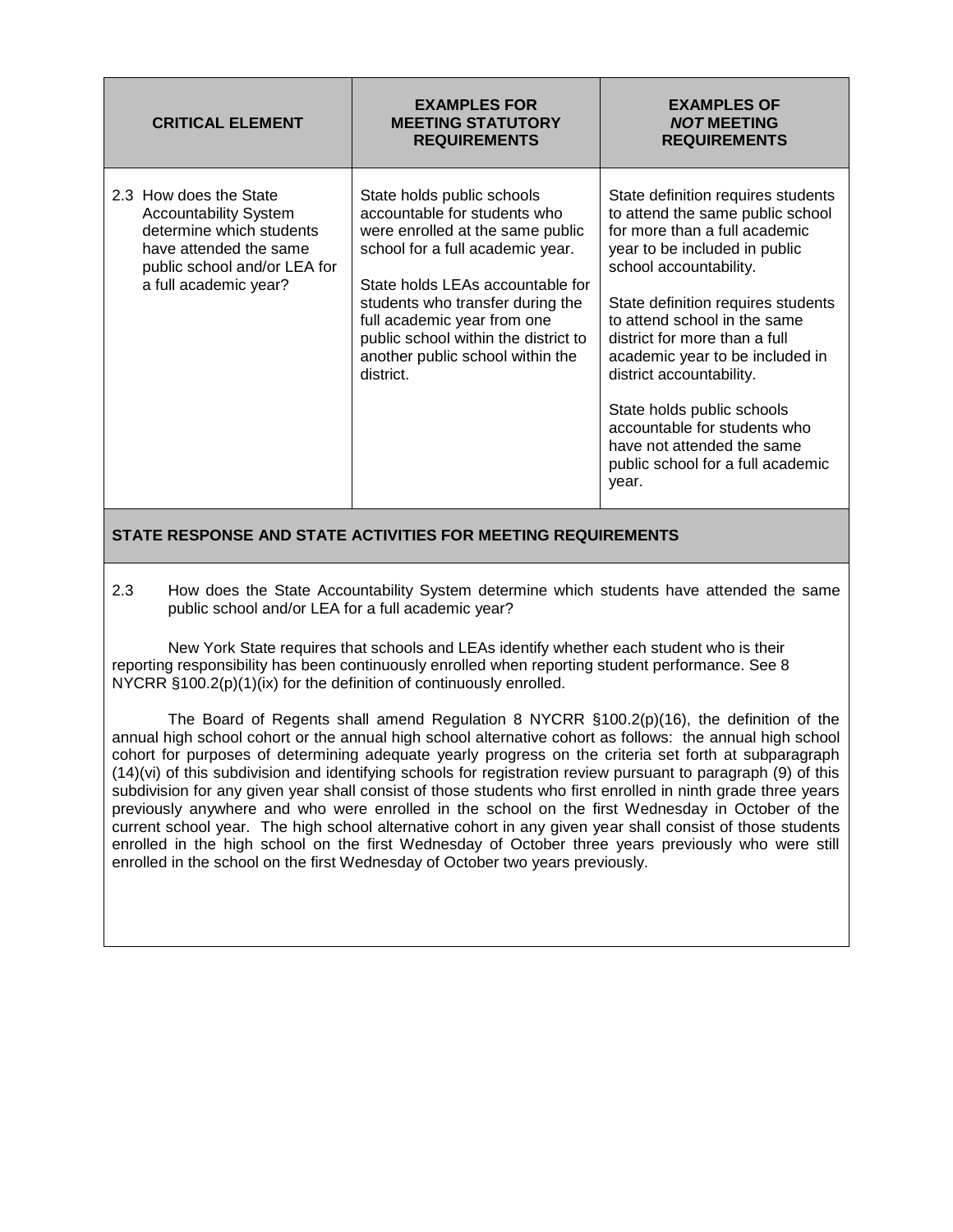**PRINCIPLE 3. State definition of AYP is based on expectations for growth in student achievement that is continuous and substantial, such that all students are proficient in reading/language arts and mathematics no later than 2013-2014.**

| <b>CRITICAL ELEMENT</b>                                                                                                                                                                         | <b>EXAMPLES FOR</b><br><b>MEETING REQUIREMENTS</b>                                                                                                                                                                                | <b>EXAMPLES OF</b><br><b>NOT MEETING</b><br><b>REQUIREMENTS</b>                                                                                          |
|-------------------------------------------------------------------------------------------------------------------------------------------------------------------------------------------------|-----------------------------------------------------------------------------------------------------------------------------------------------------------------------------------------------------------------------------------|----------------------------------------------------------------------------------------------------------------------------------------------------------|
| 3.1 How does the State's<br>definition of adequate yearly<br>progress require all students<br>to be proficient in<br>reading/language arts and<br>mathematics by the 2013-<br>14 academic year? | The State has a timeline for<br>ensuring that all students will<br>meet or exceed the State's<br>proficient level of academic<br>achievement in reading/language<br>arts <sup>3</sup> and mathematics, not later<br>than 2013-14. | State definition does not require<br>all students to achieve<br>proficiency by 2013-14.<br>State extends the timeline past<br>the 2013-14 academic year. |

 3 If the state has separate assessments to cover its language arts standards (e.g., reading and writing), the State must create a method to include scores from all the relevant assessments.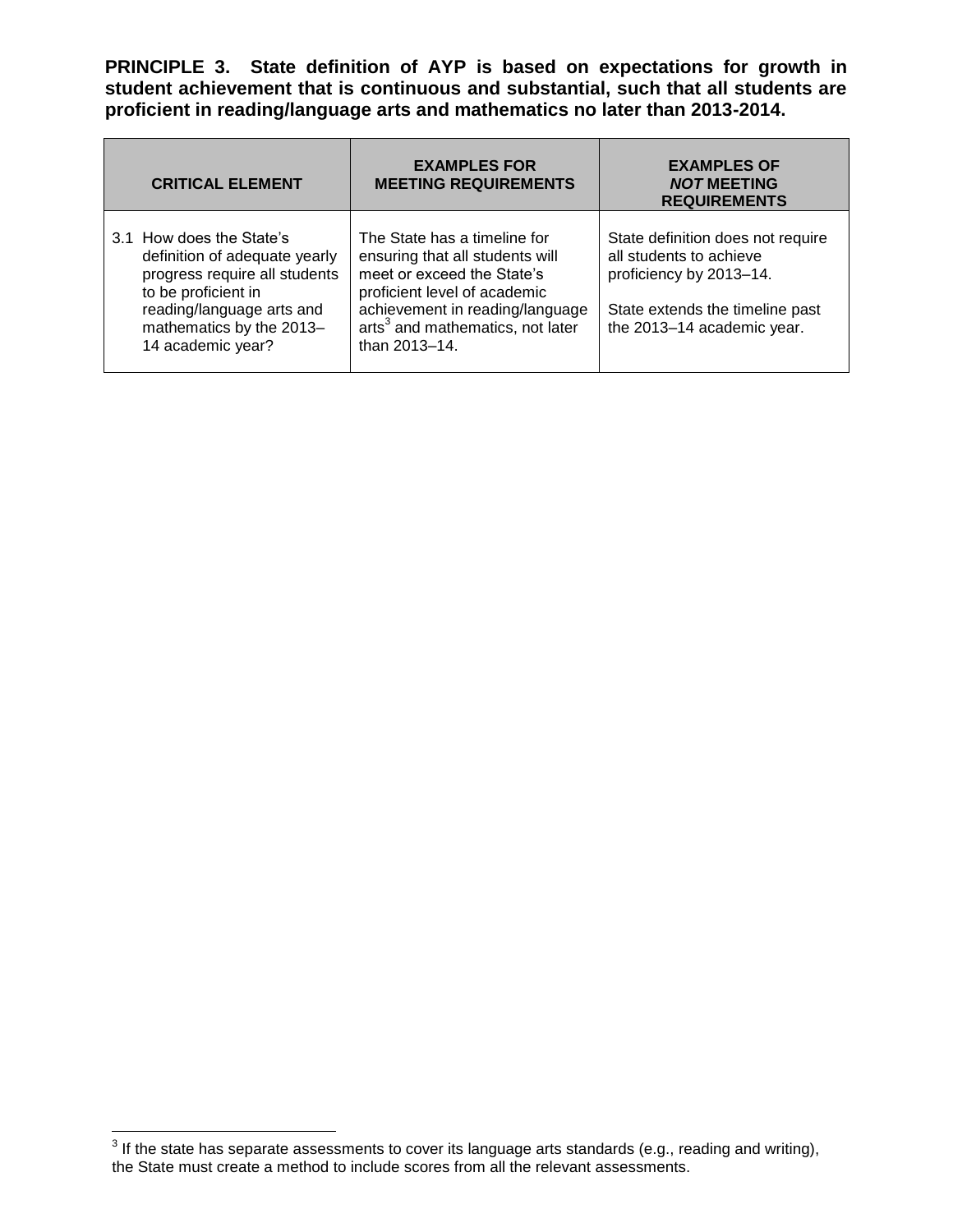3.1 How does the State's definition of adequate yearly progress require all students to be proficient in reading/language arts and mathematics by the 2013–14 academic year?

Pursuant to 8 NYCRR § 100.2(p)(14), New York State will use a performance index to determine adequate yearly progress in reading/English language arts and mathematics. The annual measurable objective for the 2013-2014 academic year requires that 100 percent of students reach, at a minimum, proficiency standards (as defined below).

8 NYCRR § 100.2(p)(1)(v)(c) defines proficiency as the performance of a student who scores Level 3 on State assessments in grades 3-8 English language arts, mathematics; or scores Level 3 on a State alternative assessment; or scores between 65 and 84 on a Regents examination; or passes a State approved alternative to the Regents examination.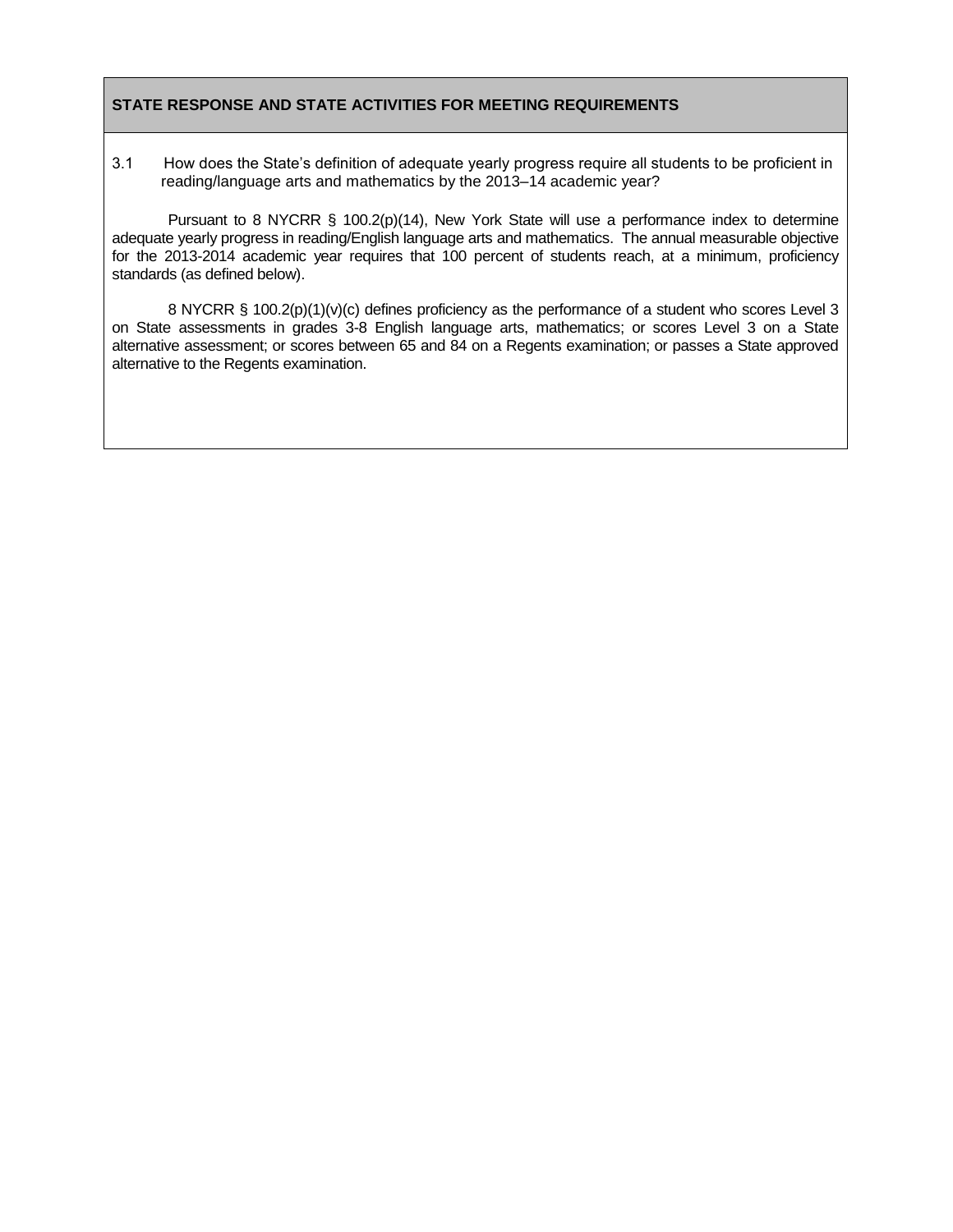| <b>CRITICAL ELEMENT</b>                                                                                                                      | <b>EXAMPLES FOR</b><br><b>MEETING REQUIREMENTS</b>                                                                                                                                                                                                                                                                                                                                                                                                                                                                                                                                                                          | <b>EXAMPLES OF</b><br><b>NOT MEETING</b><br><b>REQUIREMENTS</b>                         |
|----------------------------------------------------------------------------------------------------------------------------------------------|-----------------------------------------------------------------------------------------------------------------------------------------------------------------------------------------------------------------------------------------------------------------------------------------------------------------------------------------------------------------------------------------------------------------------------------------------------------------------------------------------------------------------------------------------------------------------------------------------------------------------------|-----------------------------------------------------------------------------------------|
| 3.2 How does the State<br><b>Accountability System</b><br>determine whether each<br>student subgroup, public<br>school and LEA makes<br>AYP? | For a public school and LEA to<br>make adequate yearly progress,<br>each student subgroup must<br>meet or exceed the State annual<br>measurable objectives, each<br>student subgroup must have at<br>least a 95% participation rate in<br>the statewide assessments, and<br>the school must meet the State's<br>requirement for other academic<br>indicators.                                                                                                                                                                                                                                                               | State uses different method for<br>calculating how public schools<br>and LEAs make AYP. |
|                                                                                                                                              | However, if in any particular year<br>the student subgroup does not<br>meet those annual measurable<br>objectives, the public school or<br>LEA may be considered to have<br>made AYP, if the percentage of<br>students in that group who did<br>not meet or exceed the proficient<br>level of academic achievement<br>on the State assessments for that<br>year decreased by 10% of that<br>percentage from the preceding<br>public school year; that group<br>made progress on one or more of<br>the State's academic indicators;<br>and that group had at least 95%<br>participation rate on the<br>statewide assessment. |                                                                                         |

3.2 How does the State Accountability System determine whether each student subgroup, public school and LEA makes AYP?

New York State will determine whether each student subgroup, public school and LEA makes AYP in accordance with 8 NYCRR §100.2(p)(5). The State will identify for school improvement any school that fails to make AYP for two consecutive years on the same measure (English language arts, mathematics, science, or graduation rate) at the same level. The State will identify for improvement any LEA that fails to make AYP for two consecutive years on the same measure at all applicable levels.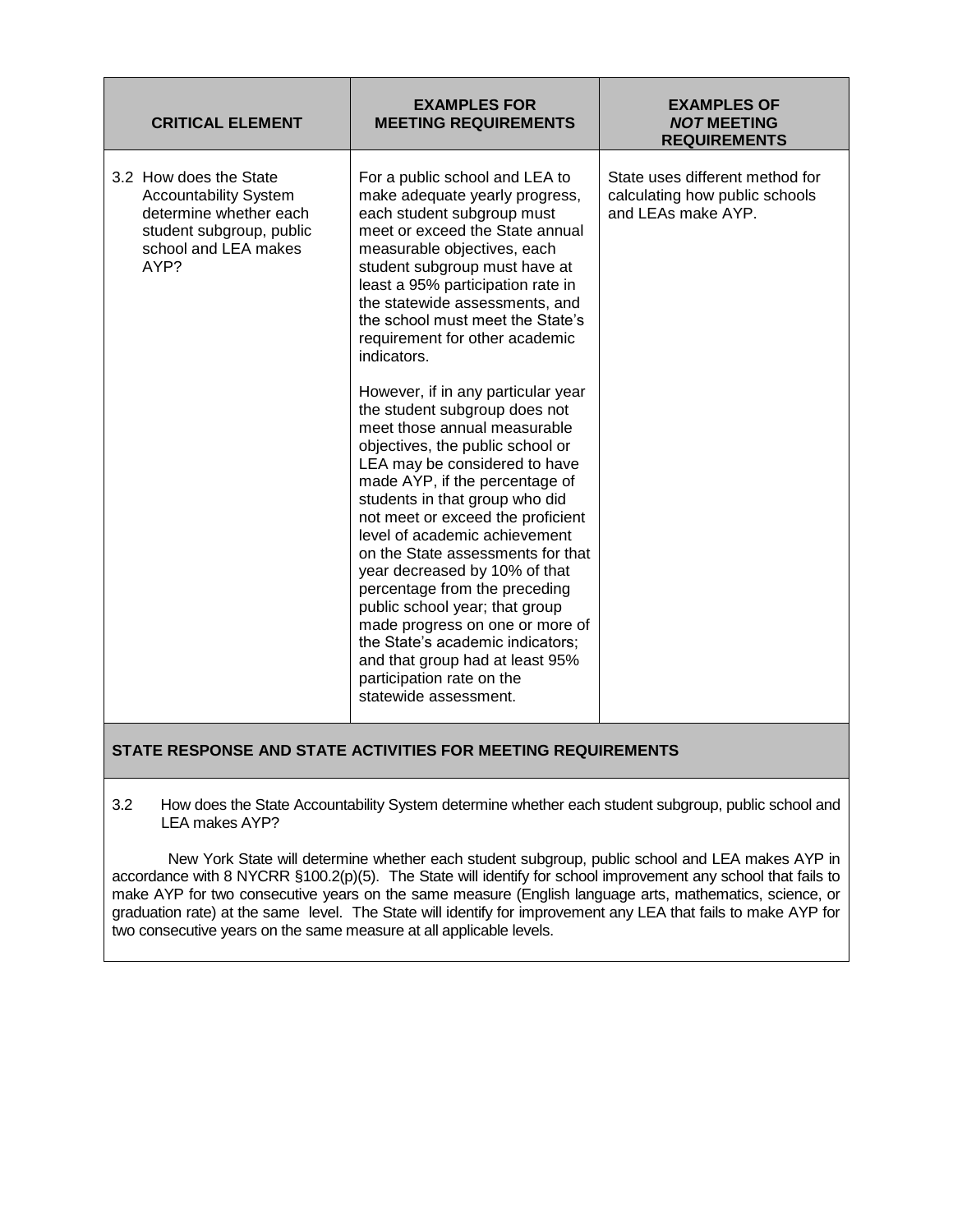| <b>CRITICAL ELEMENT</b>                                                                           | <b>EXAMPLES FOR</b><br><b>MEETING REQUIREMENTS</b>                                                                                                                                                                                                                                                                                                                                                             | <b>EXAMPLES OF</b><br><b>NOT MEETING</b><br><b>REQUIREMENTS</b>                                                         |
|---------------------------------------------------------------------------------------------------|----------------------------------------------------------------------------------------------------------------------------------------------------------------------------------------------------------------------------------------------------------------------------------------------------------------------------------------------------------------------------------------------------------------|-------------------------------------------------------------------------------------------------------------------------|
| 3.2a What is the State's starting<br>point for calculating<br><b>Adequate Yearly</b><br>Progress? | Using data from the 2001-02<br>school year, the State<br>established separate starting<br>points in reading/language arts<br>and mathematics for measuring<br>the percentage of students<br>meeting or exceeding the State's<br>proficient level of academic<br>achievement.<br>Each starting point is based, at a<br>minimum, on the higher of the                                                            | The State Accountability System<br>uses a different method for<br>calculating the starting point (or<br>baseline data). |
|                                                                                                   | following percentages of students<br>at the proficient level: (1) the<br>percentage in the State of<br>proficient students in the lowest-<br>achieving student subgroup; or,<br>(2) the percentage of proficient<br>students in a public school at the<br>20 <sup>th</sup> percentile of the State's total<br>enrollment among all schools<br>ranked by the percentage of<br>students at the proficient level. |                                                                                                                         |
|                                                                                                   | A State may use these<br>procedures to establish separate<br>starting points by grade span;<br>however, the starting point must<br>be the same for all like schools.                                                                                                                                                                                                                                           |                                                                                                                         |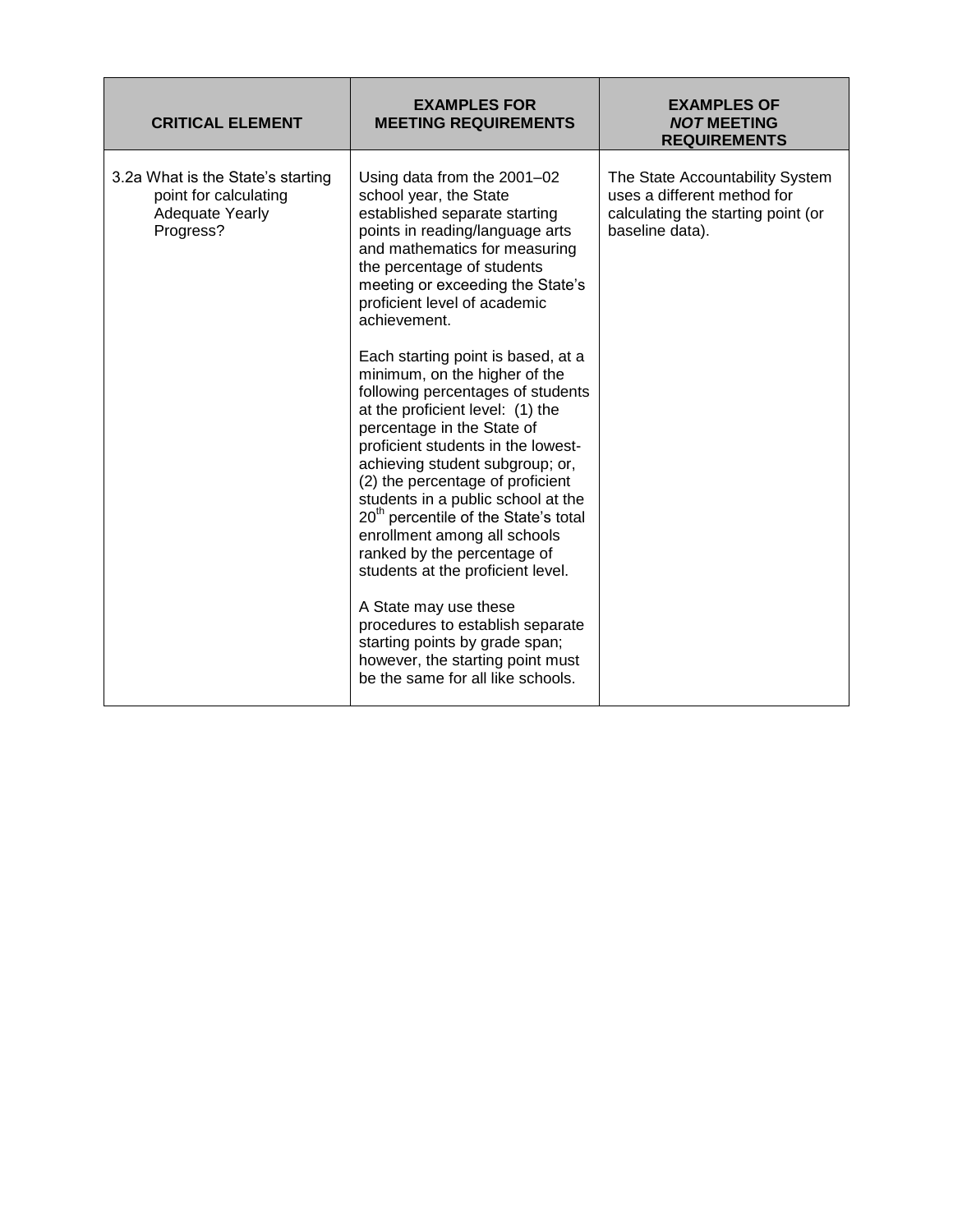3.2a What is the State's starting point for calculating Adequate Yearly Progress?

The State's starting point for calculating Adequate Yearly Progress for grades 3-8 in English language arts and math beginning in 2005-06 will be calculated as follows:

•Step 1: Determine the percentage of public school students in the State who are enrolled in buildings in which the PI on a measure is below the Grade 4 and 8 2004-2005 AMOs. •Step 2: Using 2005-06 Grade 3-8 Performance Index, determine the AMO which would result in the same percentage of students being enrolled in 2005-06 in schools below that AMO as were enrolled in schools below the AMO in 2004-2005. •Step 3: Maintain same AMO for 2006-07 and then increment annually in equal amounts beginning in 2007-2008 to reach 200 in 2013-14.

The State's starting point for high school ELA and math was established for the 2002-03 based on the performance index in the public school at the 20<sup>th</sup> percentile of the State's total enrollment among all schools ranked by the performance index. This method yielded higher starting points than the method using the lowest achieving student group.

Prior to the beginning of the 2006-2007 school year, the Board of Regents amended Part 100.2(p)(14) of Commissioner's regulations to give the Commissioner the authority to establish the starting point for calculating AYP for the Grade 3-8 ELA and Grade 3-8 math measures.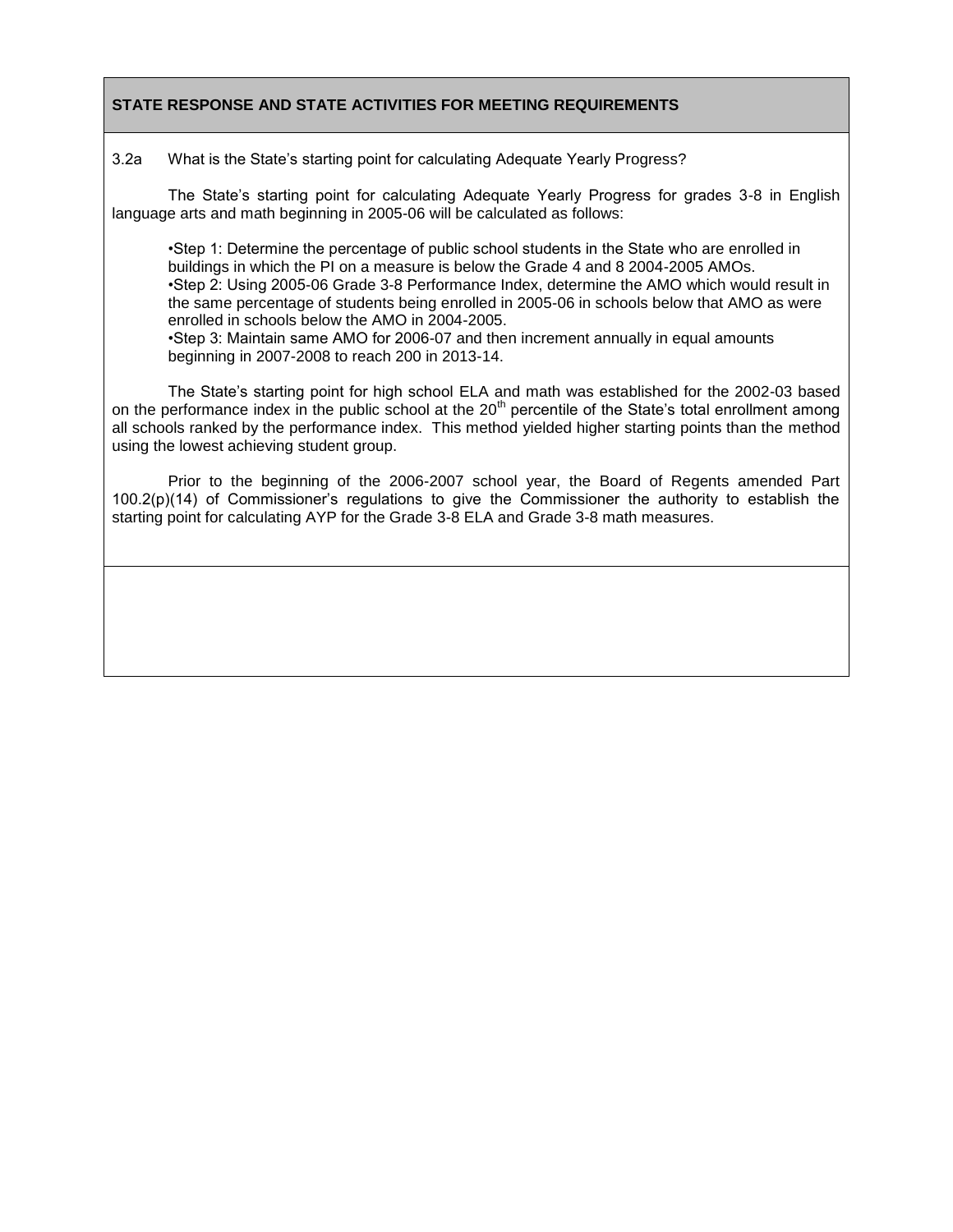| <b>CRITICAL ELEMENT</b>                                                                                   | <b>EXAMPLES FOR</b><br><b>MEETING REQUIREMENTS</b>                                                                                                                                                                                                                                                                                                                                                                                                                                                                                                                                                                                      | <b>EXAMPLES OF</b><br><b>NOT MEETING REQUIREMENTS</b>                                                                                                                                           |
|-----------------------------------------------------------------------------------------------------------|-----------------------------------------------------------------------------------------------------------------------------------------------------------------------------------------------------------------------------------------------------------------------------------------------------------------------------------------------------------------------------------------------------------------------------------------------------------------------------------------------------------------------------------------------------------------------------------------------------------------------------------------|-------------------------------------------------------------------------------------------------------------------------------------------------------------------------------------------------|
| 3.2b What are the State's annual<br>measurable objectives for<br>determining adequate yearly<br>progress? | State has annual measurable<br>objectives that are consistent<br>with a state's intermediate goals<br>and that identify for each year a<br>minimum percentage of students<br>who must meet or exceed the<br>proficient level of academic<br>achievement on the State's<br>academic assessments.<br>The State's annual measurable<br>objectives ensure that all<br>students meet or exceed the<br>State's proficient level of<br>academic achievement within the<br>timeline.<br>The State's annual measurable<br>objectives are the same<br>throughout the State for each<br>public school, each LEA, and<br>each subgroup of students. | The State Accountability System uses<br>another method for calculating annual<br>measurable objectives.<br>The State Accountability System does<br>not include annual measurable<br>objectives. |
|                                                                                                           | STATE RESPONSE AND STATE ACTIVITIES FOR MEETING REQUIREMENTS                                                                                                                                                                                                                                                                                                                                                                                                                                                                                                                                                                            |                                                                                                                                                                                                 |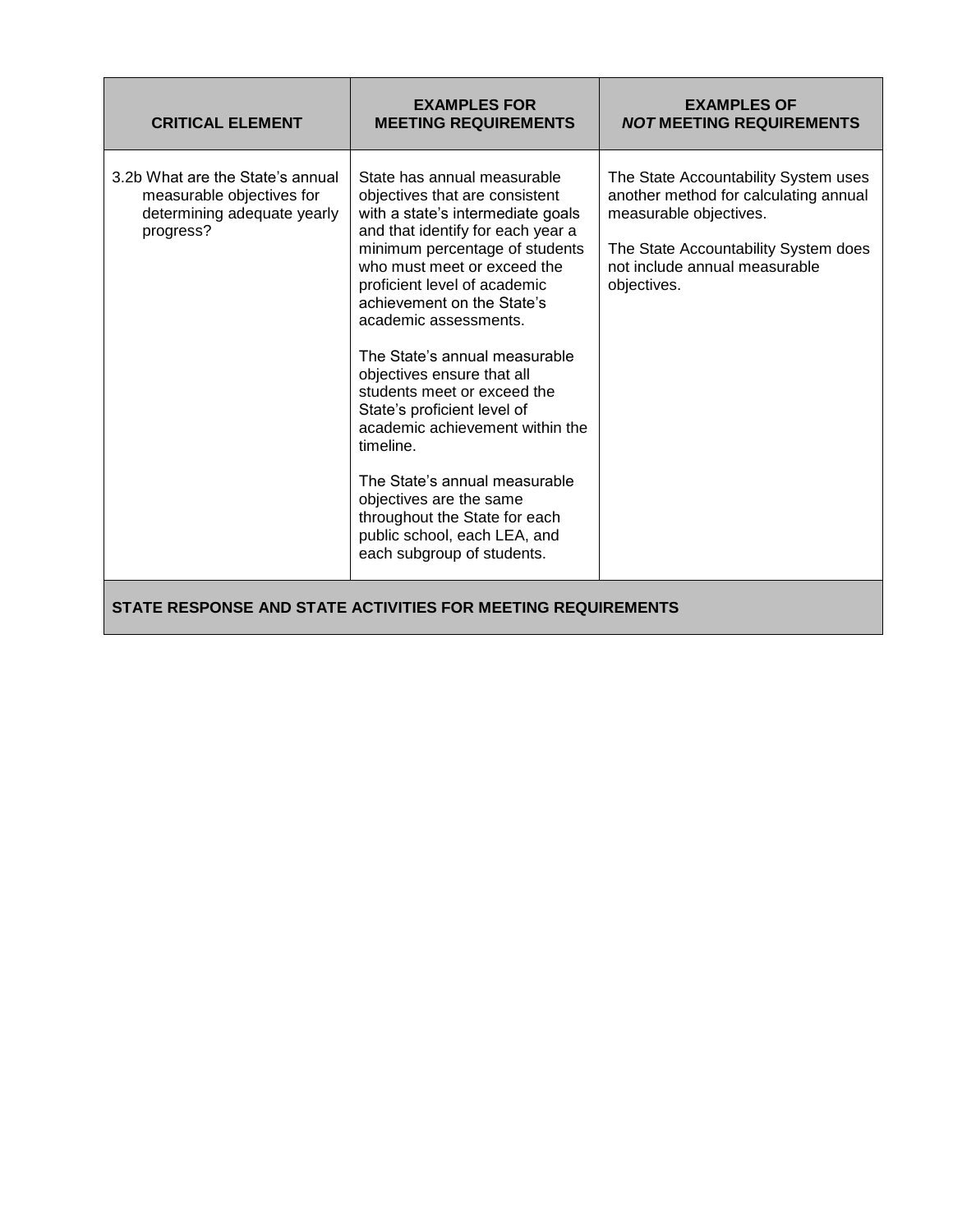3.2b What are the State's annual measurable objectives for determining adequate yearly progress?

The annual measurable objectives for grade 3-8 English language arts and mathematics assessments that will be applied throughout New York State for each public school, each LEA, and each group of students will be calculated based on the following formula:

- **Establish 2005-2006 AMO as specified in 3.2a.**
- **Increment the AMOs annually, beginning in 2007-2008, in equal increments resulting in a PI of** 200 in 2013-2014.

Pursuant to this methodology, the grade 3-8 ELA AMO for 2005-2006 and 2006-2007 shall be 122 and the math 3-8 AMO shall be 86. These shall be incremented as follows:

| Assessment     | 2007- | 2008- | 2009- | $2010 -$ | $2011 -$ | $2012 -$ | $2013 -$ |
|----------------|-------|-------|-------|----------|----------|----------|----------|
|                | 2008  | 2009  | 2010  | 2011     | 2012     | 2013     | 2014     |
| Grade 3-8 ELA  | 133   | 144   | 155   | 167      | 178      | 189      | 200      |
| Grade 3-8 Math | 102   | 119   | 135   | 151      | 167      | 183      | 200      |

Pursuant to methodology approved in January 2003, the annual increments for high school ELA and math shall be:

| Assessment     | $2007 -$ | 2008- | 2009- | 2010- | $2011 -$ | $2012 -$ | $2013 -$ |
|----------------|----------|-------|-------|-------|----------|----------|----------|
|                | 2008     | 2009  | 2010  | 2011  | 2012     | 2013     | 2014     |
| <b>HS ELA</b>  | 165      | 171   | 177   | 183   | 188      | 194      | 200      |
| <b>HS Math</b> | 159      | 166   | 173   | 180   | 186      | 193      | 200      |

Prior to the beginning of the 2006-2007 school year, the Board of Regents amended Section 100.2(p)(14) of Commissioner's regulations to give the Commissioner the authority to establish the AMOs, as listed above, for determining adequate yearly progress for Grade 3-8 ELA and Grade 3-8 math.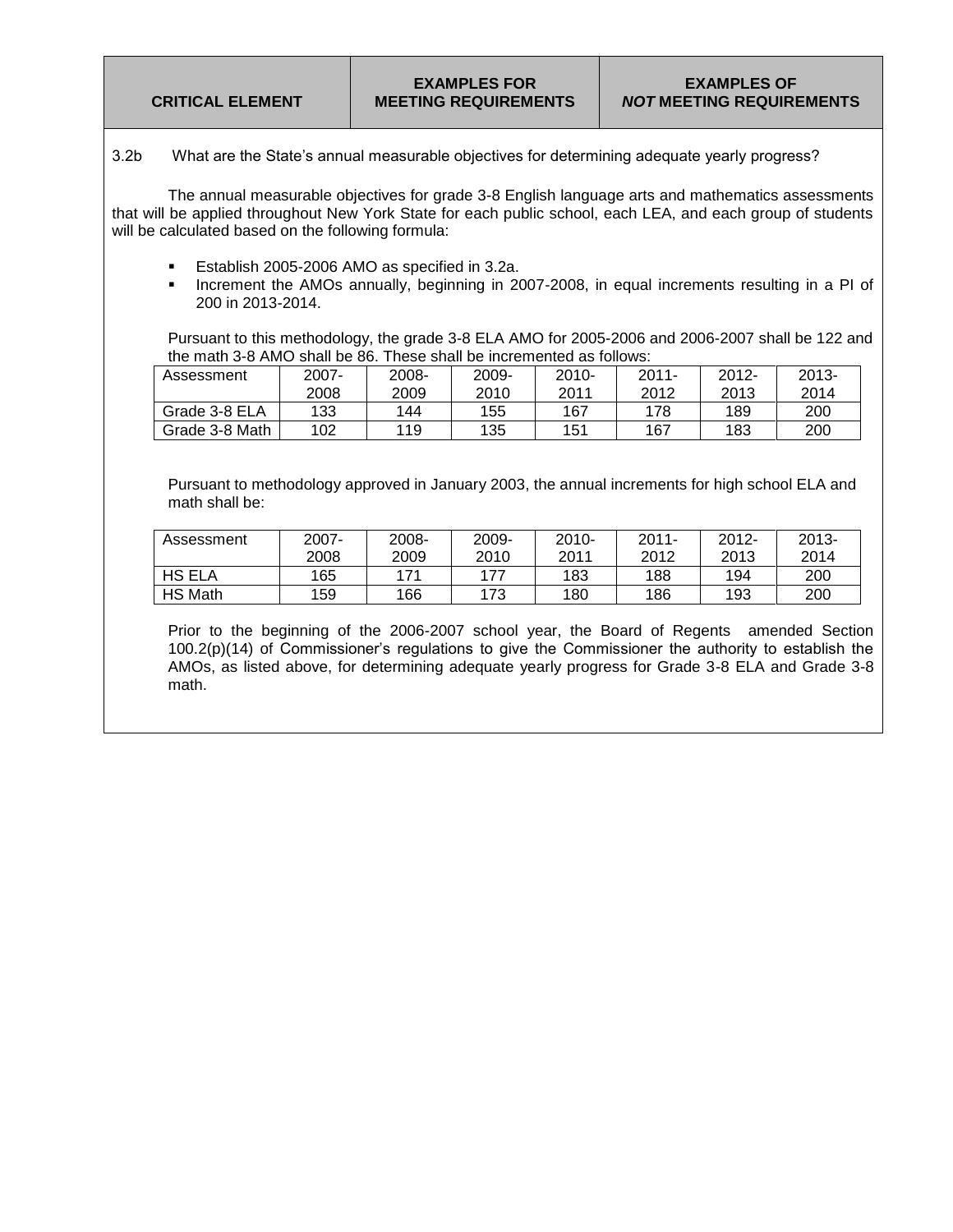| <b>CRITICAL ELEMENT</b>                                                                         | <b>EXAMPLES FOR</b><br><b>MEETING REQUIREMENTS</b>                                                                                                                                                                                                                                                                     | <b>EXAMPLES OF</b><br><b>NOT MEETING</b><br><b>REQUIREMENTS</b>                                                                                                            |
|-------------------------------------------------------------------------------------------------|------------------------------------------------------------------------------------------------------------------------------------------------------------------------------------------------------------------------------------------------------------------------------------------------------------------------|----------------------------------------------------------------------------------------------------------------------------------------------------------------------------|
| 3.2c What are the State's<br>intermediate goals for<br>determining adequate<br>yearly progress? | State has established<br>intermediate goals that increase<br>in equal increments over the<br>period covered by the State<br>timeline.<br>The first incremental<br>increase takes effect not<br>later than the $2004-2005$<br>academic year.<br>Each following<br>incremental increase<br>occurs within three<br>years. | The State uses another method<br>for calculating intermediate goals.<br>The State does not include<br>intermediate goals in its definition<br>of adequate yearly progress. |

### 3.2c What are the State's intermediate goals for determining adequate yearly progress?

As provided in 1111(b)(2)(H), New York State reestablished its baseline for grade 3-8 English language arts (ELA) and math in 2005-2006 and then established intermediate goals that increase in increments until 2013-2014. The grade 3-8 ELA AMO for 2005-2006 and 2006-2007 shall be 122 and the math 3-8 AMO shall be  $86$ . These shall be incremented as follows:

| Assessment                                                   | $2007 -$ | 2008- | 2009- | 2010- | $2011 -$ | $2012 -$ | 2013- |
|--------------------------------------------------------------|----------|-------|-------|-------|----------|----------|-------|
|                                                              | 2008     | 2009  | 2010  | 2011  | 2012     | 2013     | 2014  |
| Grade 3-8 ELA                                                | 133      | 144   | 155   | 167   | 178      | 189      | 200   |
| Grade 3-8 Math                                               | 102      | 119   | 135   | 151   | 167      | 183      | 200   |
| For high school ELA and math the annual increments shall be: |          |       |       |       |          |          |       |

| Assessment     | $2007 -$ | 2008- | 2009- | $2010 -$ | $2011 -$ | $2012 -$ | $2013 -$ |
|----------------|----------|-------|-------|----------|----------|----------|----------|
|                | 2008     | 2009  | 2010  | 2011     | 2012     | 2013     | 2014     |
| <b>HS ELA</b>  | 165      | 171   | 177   | 183      | 188      | 194      | 200      |
| <b>HS Math</b> | 159      | 166   | 173   | 180      | 186      | 193      | 200      |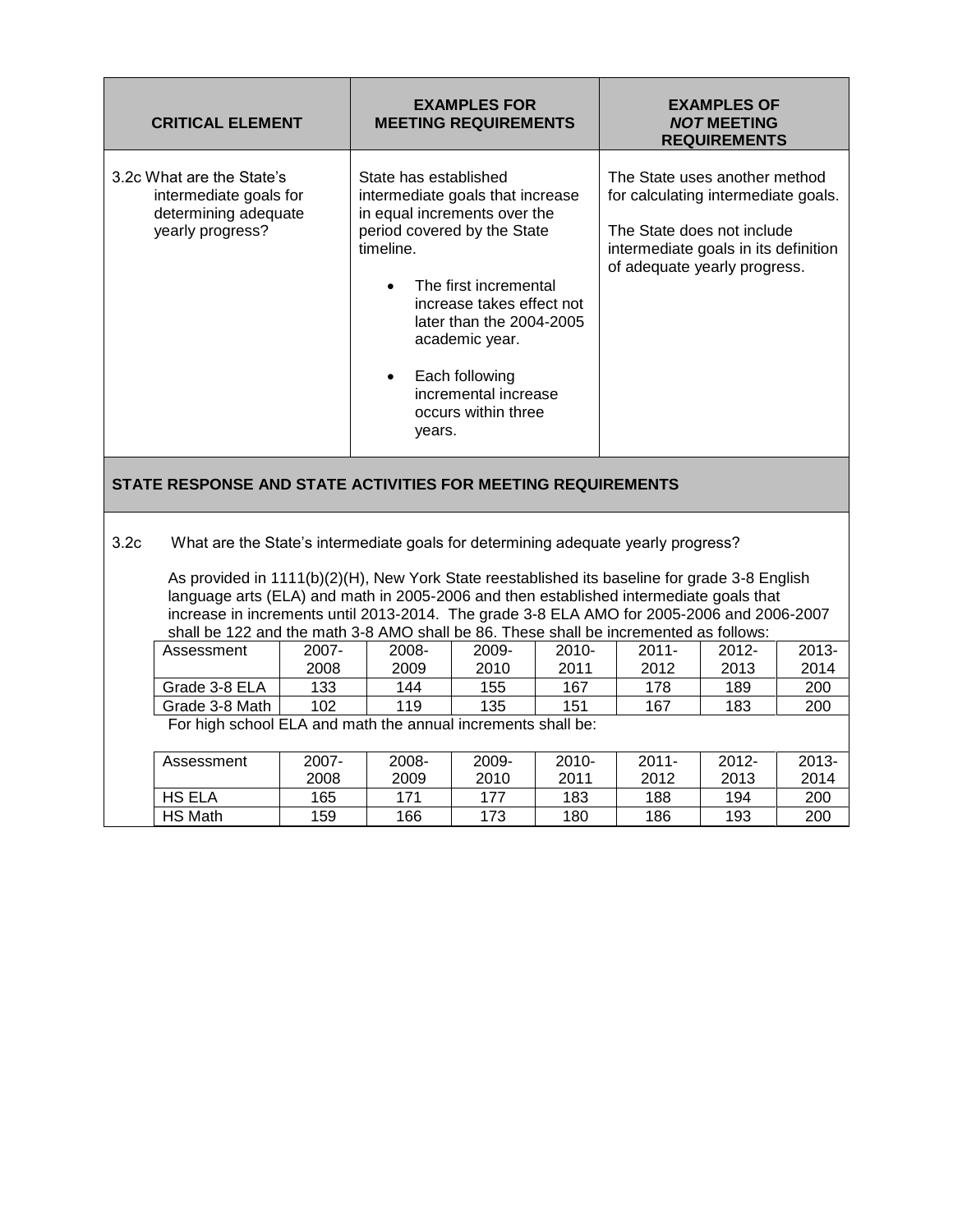**PRINCIPLE 4. State makes annual decisions about the achievement of all public schools and LEAs.**

| <b>CRITICAL ELEMENT</b>                                                                                                                                      |                        | <b>EXAMPLES FOR</b><br><b>MEETING REQUIREMENTS</b>       | <b>EXAMPLES OF</b><br><b>NOT MEETING</b><br><b>REQUIREMENTS</b>     |
|--------------------------------------------------------------------------------------------------------------------------------------------------------------|------------------------|----------------------------------------------------------|---------------------------------------------------------------------|
| 4.1 How does the State<br><b>Accountability System</b><br>make an annual<br>determination of whether<br>each public school and LEA<br>in the State made AYP? | annually. <sup>4</sup> | AYP decisions for each public<br>school and LEA are made | AYP decisions for public schools<br>and LEAs are not made annually. |

## **STATE RESPONSE AND STATE ACTIVITIES FOR MEETING REQUIREMENTS**

4.1 How does the State Accountability System make an annual determination of whether each public school and LEA in the State made AYP?

Each public school and LEA in New York State is required to report to the New York State Education Department the student performance for all students who are its responsibility. The State collects and aggregates the data and compares school performance with the standards. A public school or LEA shall be deemed to have made adequate yearly progress on an accountability performance criterion set forth in 8 NYCRR §100.2(p)(14) if each accountability group within such school or LEA achieved adequate yearly progress on that criterion.

 Further, as provided in section 100.2(p)(2)(ii) of Commissioner's Regulations, a school district that seeks to register a new public elementary, intermediate, middle, junior high school or high school must submit a petition and addendum for registration to the Board of Regents. The regulations provide that when a newly registered school is in a district in which one or more schools have been identified as a school requiring academic progress, the commissioner shall determine the accountability status of the newly registered school based upon his review of the proposed educational program, including but not limited to such factors as: school mission, school administration and staff, grade configurations and groupings of students, zoning patterns, curricula and instruction and facilities. The regulations also specify that in the event that a school district merges two or more schools or transfers organizational responsibility for one or more grades from one school to another, the commissioner may adjust the accountability status of the affected schools to reflect such organizational changes. The information in the addendum to the petition is used to determine the new public school's accountability status under No Child Left Behind and the New York State's System of Accountability for

Student Success (SASS).

 $\overline{a}$ 

 $4$  Decisions may be based upon several years of data and data may be averaged across grades within a public school [§1111(b)(2)(J)].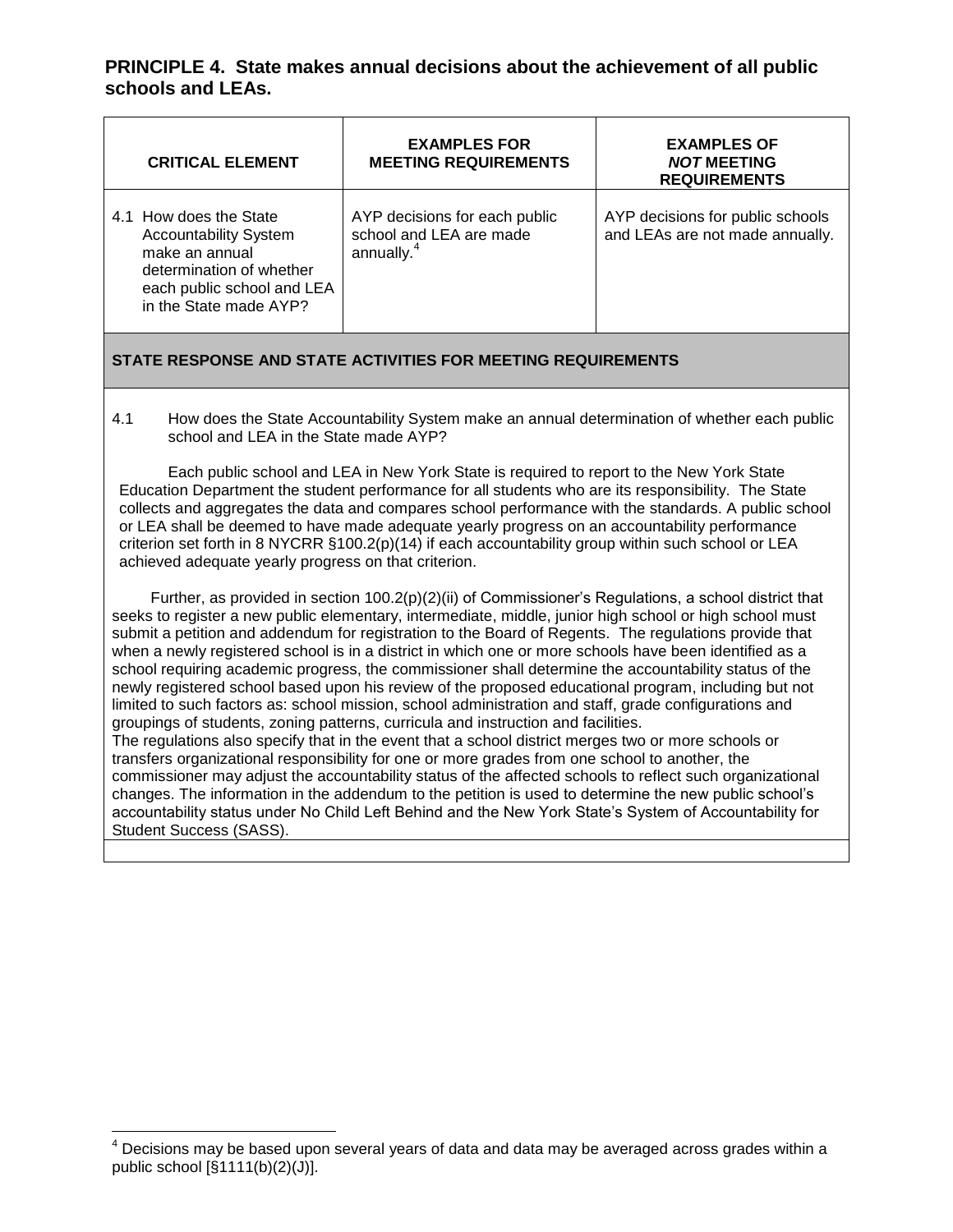**PRINCIPLE 5. All public schools and LEAs are held accountable for the achievement of individual subgroups.**

| <b>CRITICAL ELEMENT</b>                                                                                      | <b>EXAMPLES FOR</b><br><b>MEETING REQUIREMENTS</b>                                                                                                                                                                                                                                                           | <b>EXAMPLES OF</b><br><b>NOT MEETING REQUIREMENTS</b>                     |
|--------------------------------------------------------------------------------------------------------------|--------------------------------------------------------------------------------------------------------------------------------------------------------------------------------------------------------------------------------------------------------------------------------------------------------------|---------------------------------------------------------------------------|
| 5.1 How does the definition of<br>adequate yearly progress<br>include all the required student<br>subgroups? | Identifies subgroups for defining<br>adequate yearly progress:<br>economically disadvantaged,<br>major racial and ethnic groups,<br>students with disabilities, and<br>students with limited English<br>proficiency.<br>Provides definition and data<br>source of subgroups for adequate<br>yearly progress. | State does not disaggregate data<br>by each required student<br>subgroup. |

## **STATE RESPONSE AND STATE ACTIVITIES FOR MEETING REQUIREMENTS**

5.1 How does the definition of adequate yearly progress include all the required student subgroups?

New York State requires that schools and LEAs (districts) report student race, ethnicity, gender, disability status, migrant status, English proficiency, and economic status along with student assessment results. The State aggregates these data and produces LEA (district) and school report cards with results disaggregated by these groups. The State makes an AYP determination for each of the following groups in a school or district that meet or exceed the State's minimum "n": All students, American Indian/Alaskan Native, Asian or Pacific Islander, Black, Hispanic, White, Limited English Proficient, Economically Disadvantaged, and Students with Disabilities.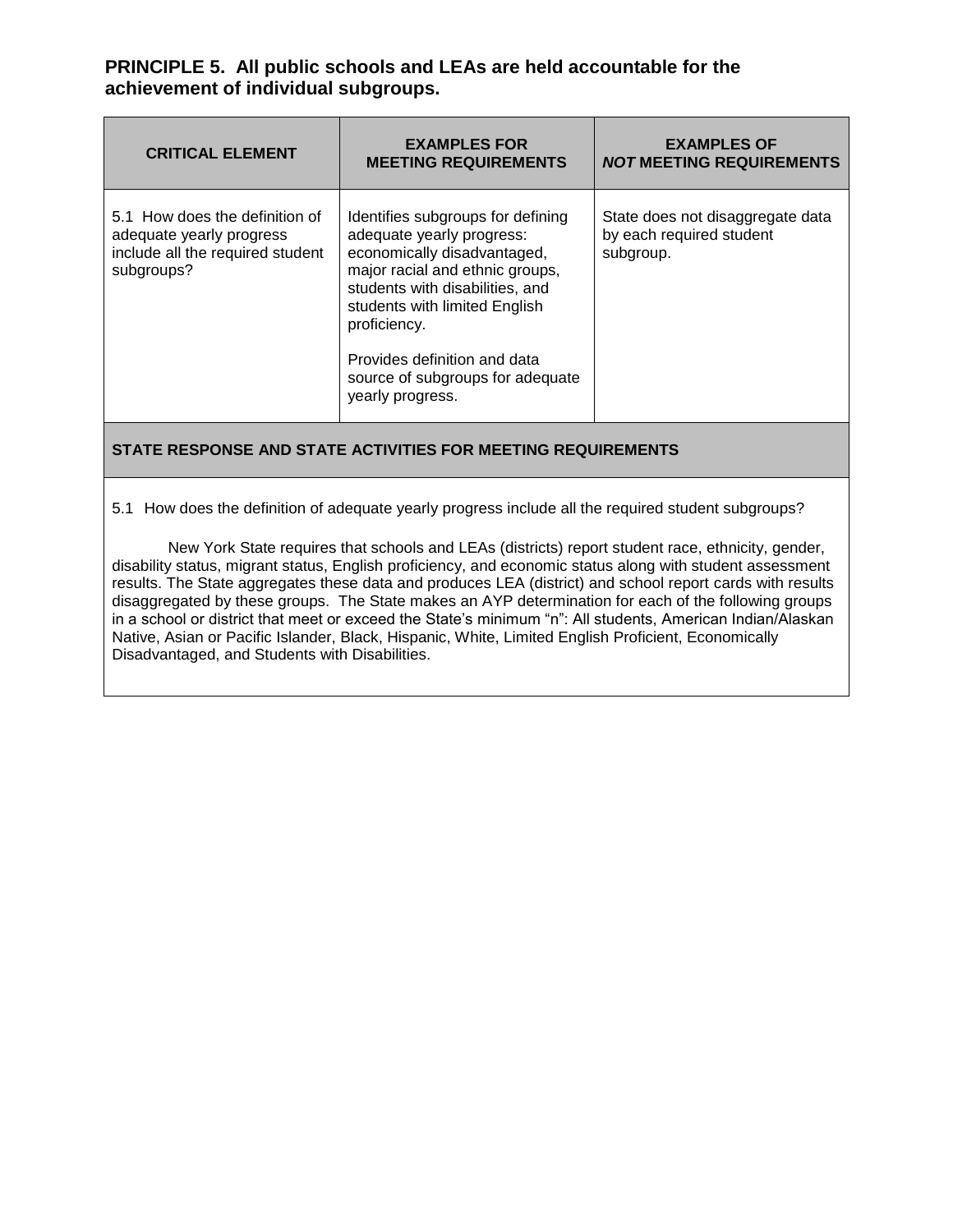| <b>CRITICAL ELEMENT</b>                                                                                                                                  | <b>EXAMPLES FOR</b><br><b>MEETING REQUIREMENTS</b>                                                                                                                                                                                | <b>EXAMPLES OF</b><br><b>NOT MEETING REQUIREMENTS</b>                              |
|----------------------------------------------------------------------------------------------------------------------------------------------------------|-----------------------------------------------------------------------------------------------------------------------------------------------------------------------------------------------------------------------------------|------------------------------------------------------------------------------------|
| 5.2 How are public schools and<br>LEAs held accountable for the<br>progress of student subgroups<br>in the determination of<br>adequate yearly progress? | Public schools and LEAs are held<br>accountable for student subgroup<br>achievement: economically<br>disadvantaged, major ethnic and<br>racial groups, students with<br>disabilities, and limited English<br>proficient students. | State does not include student<br>subgroups in its State<br>Accountability System. |

5. 2 How are public schools and LEAs held accountable for the progress of student subgroups in the determination of adequate yearly progress?

New York State requires that schools and LEAs (districts) report student race, ethnicity, gender, disability status, migrant status, English proficiency, and economic status along with student assessment results. The State aggregates these data and produces LEA (district) and school report cards with results disaggregated by these groups to determine adequate yearly progress for the groups.

New York State will disaggregate and hold schools and LEAs accountable for the performance of each of the following student groups that meet the minimum size requirements for accountability purposes:

- All Students
- Asian
- Black or African-American
- **•** Hispanic
- Native American
- **White**
- Low-Income
- Limited English Proficient
- Students with Disabilities

For each school and LEA, the State will determine for each group of sufficient size whether the group achieved the annual measurable objective or met the "Safe Harbor" provision of NCLB and met the 95% participation rate criteria. For a school or LEA to make AYP, every group for which a school or LEA is accountable must make AYP.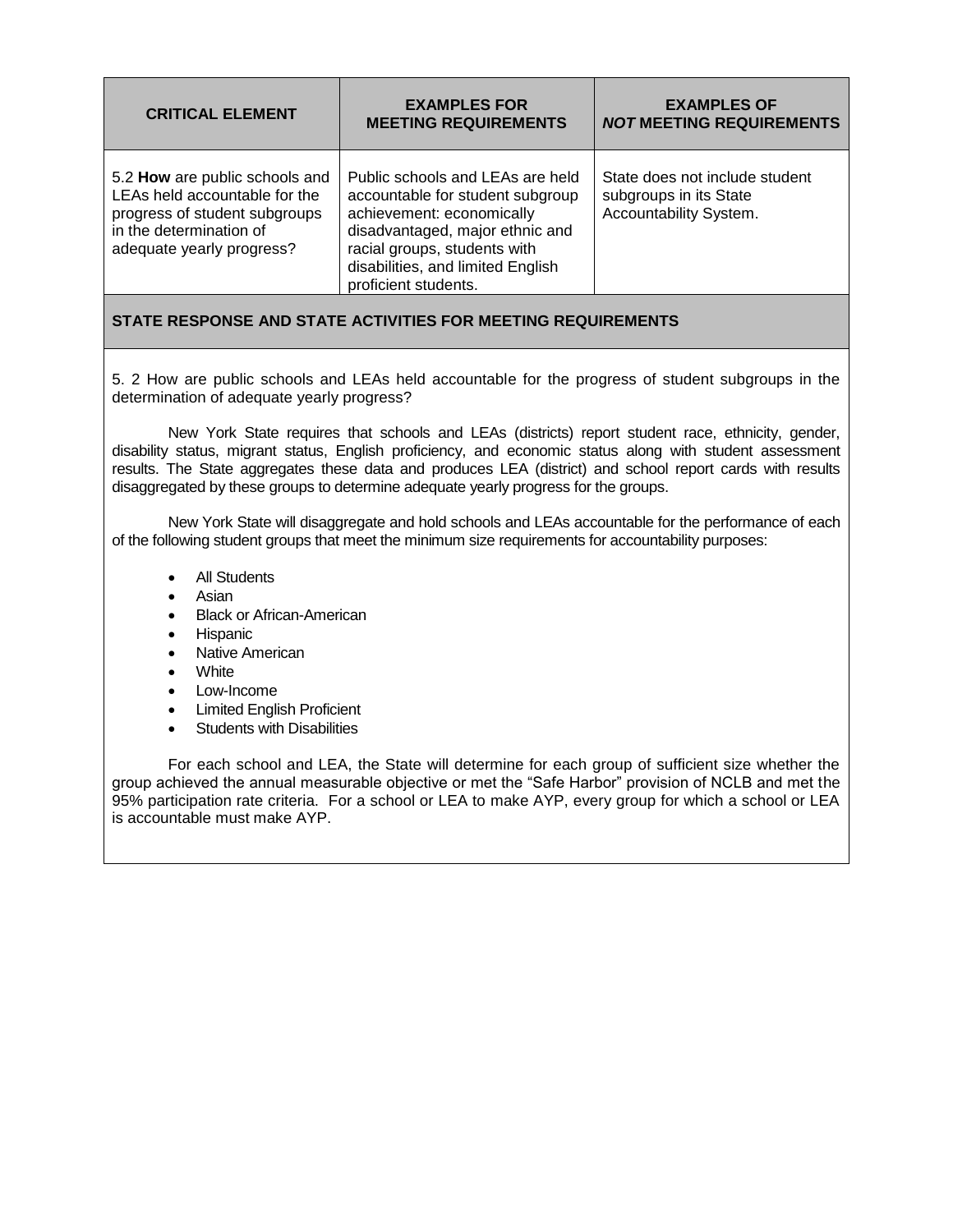| <b>CRITICAL ELEMENT</b>                                                                                         | <b>EXAMPLES FOR</b><br><b>MEETING REQUIREMENTS</b>                                                                                                                                                                                                                                                                                                                         | <b>EXAMPLES OF</b><br><b>NOT MEETING REQUIREMENTS</b>                                                                                                                                                                                                                                        |
|-----------------------------------------------------------------------------------------------------------------|----------------------------------------------------------------------------------------------------------------------------------------------------------------------------------------------------------------------------------------------------------------------------------------------------------------------------------------------------------------------------|----------------------------------------------------------------------------------------------------------------------------------------------------------------------------------------------------------------------------------------------------------------------------------------------|
| 5.3 How are students with<br>disabilities included in the<br>State's definition of adequate<br>yearly progress? | All students with disabilities<br>participate in statewide<br>assessments: general<br>assessments with or without<br>accommodations or an alternate<br>assessment based on grade level<br>standards for the grade in which<br>students are enrolled.<br>State demonstrates that students<br>with disabilities are fully included<br>in the State Accountability<br>System. | The State Accountability System<br>or State policy excludes students<br>with disabilities from participating<br>in the statewide assessments.<br>State cannot demonstrate that<br>alternate assessments measure<br>grade-level standards for the<br>grade in which students are<br>enrolled. |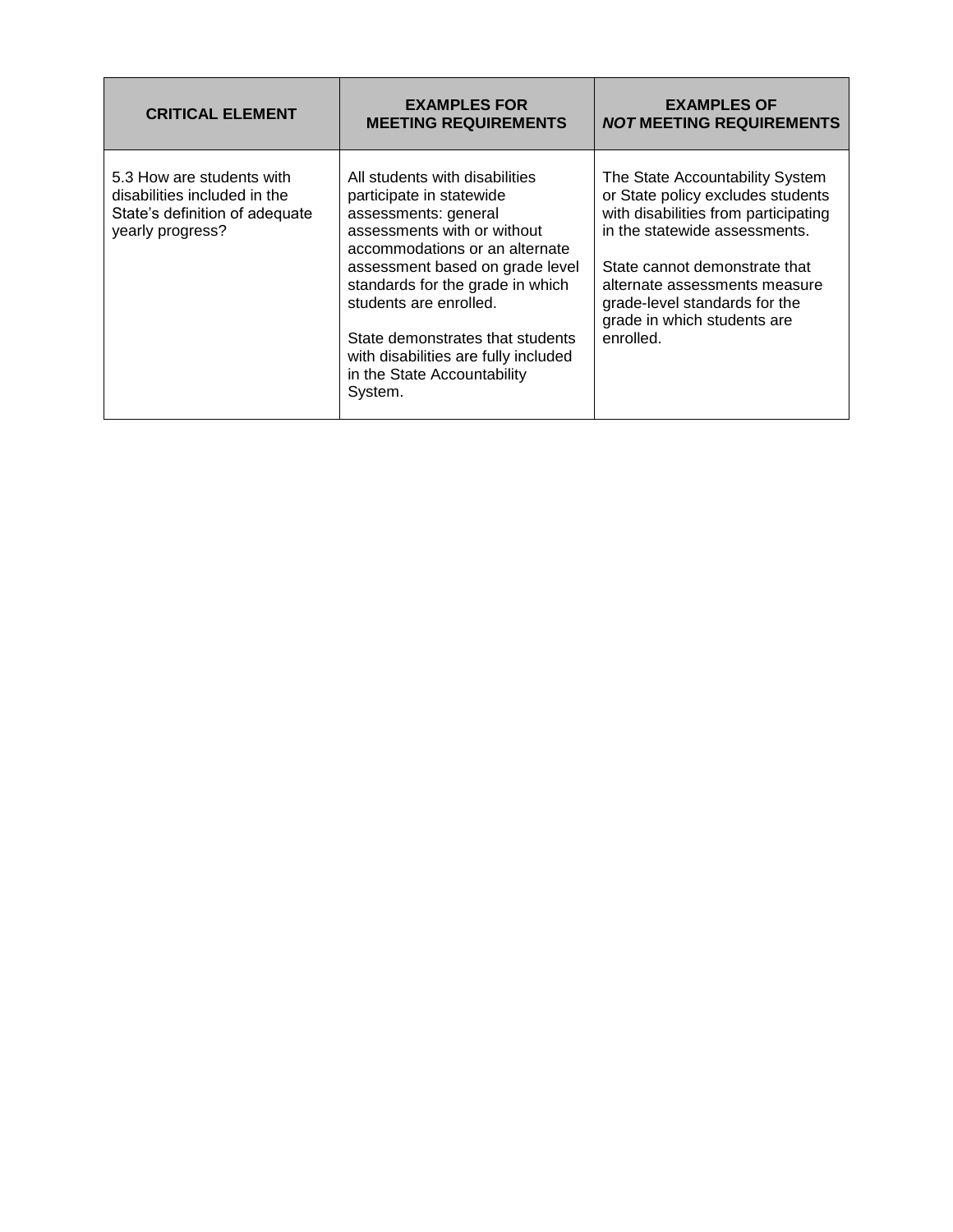5.3 How are students with disabilities included in the State's definition of adequate yearly progress?

All students with disabilities (SWD) in New York State must participate in statewide assessments, either general assessments or a State alternate assessment, with or without testing accommodations. The Individualized Education Program (IEP) Team, which is called a Committee on Special Education (CSE) in New York State, makes the determination as to what assessment the student with a disability will participate in and identifies the testing accommodations that are needed in order for the student to participate in the assessment in accordance with Section 300.347 of the Code of Federal Regulations.

All SWDs are included in the accountability system. No distinction is made according to whether SWDs taking the general assessments used or did not use accommodations. The determination of adequate yearly progress is based on the performance of all students as well as the performance of each required disaggregated group.

Once the Board of Regents adopts USED flexibility, a student who has been declassified as a student with a disability by the CSE will continue to be included in the SWD group for purposes of calculating the Performance Index for two years following the student's declassification.

In determining how to include the scores of all students with disabilities, including those with the most significant cognitive disabilities, into the calculation of Adequate Yearly Progress for schools and LEAs, New York State shall implement the provisions of 34 CFR 200.13. On the New York State District/School Report Card, the performance of SWDs is included in each applicable group and as a separate group.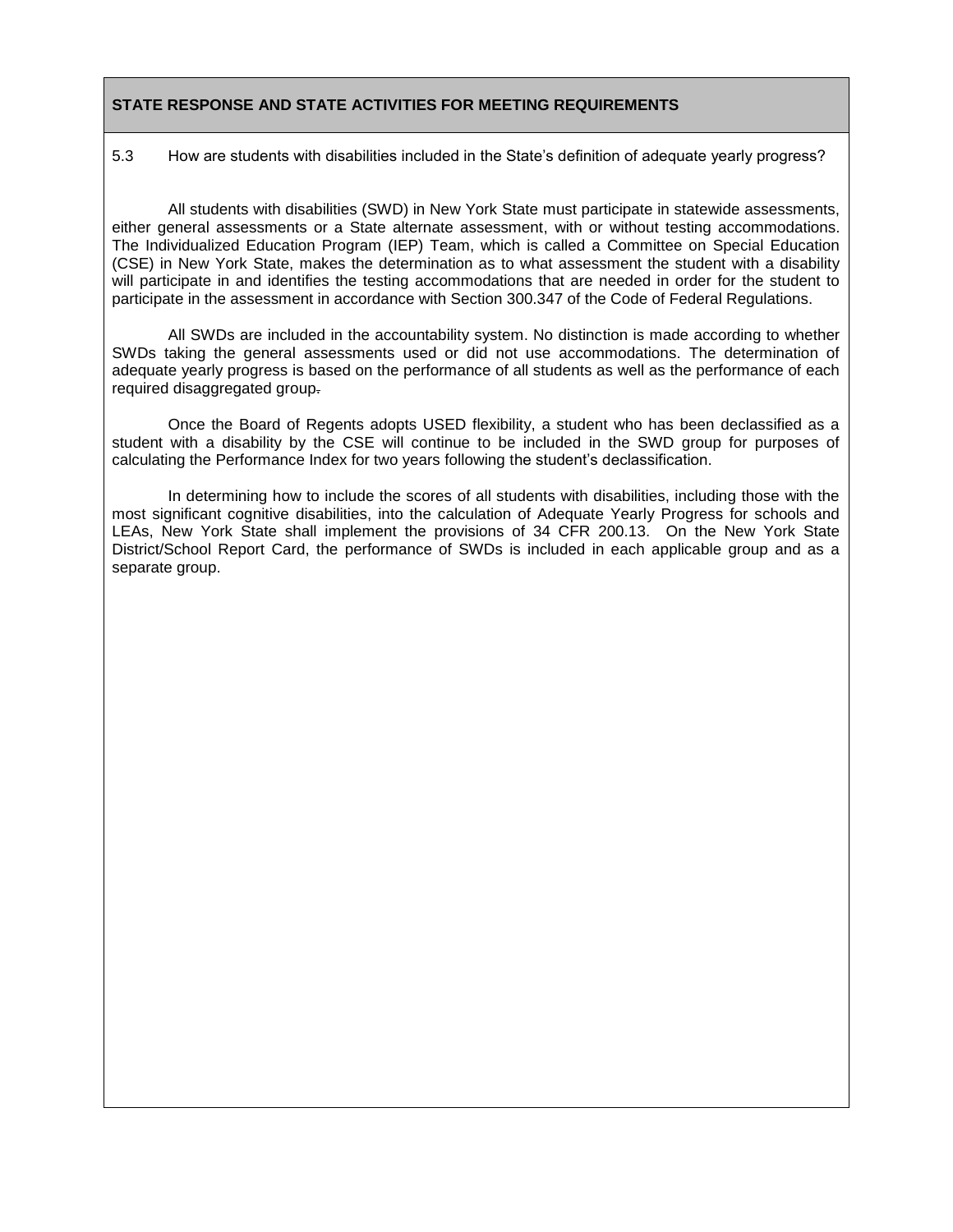| <b>CRITICAL ELEMENT</b>                                                                                                           | <b>EXAMPLES FOR</b><br><b>MEETING REQUIREMENTS</b>                                                                                                                                                                                                                                                                                                                       | <b>EXAMPLES OF</b><br><b>NOT MEETING REQUIREMENTS</b>                         |
|-----------------------------------------------------------------------------------------------------------------------------------|--------------------------------------------------------------------------------------------------------------------------------------------------------------------------------------------------------------------------------------------------------------------------------------------------------------------------------------------------------------------------|-------------------------------------------------------------------------------|
| 5.4 How are students with<br>limited English proficiency<br>included in the State's<br>definition of adequate yearly<br>progress? | All LEP students participate in<br>statewide assessments: general<br>assessments with or without<br>accommodations or a native<br>language version of the general<br>assessment based on grade level<br>standards for the grades in which<br>students are enrolled.<br>State demonstrates that LEP<br>students are fully included in the<br>State Accountability System. | LEP students are not fully<br>included in the State<br>Accountability System. |

5.4 How are students with limited English proficiency included in the State's definition of adequate yearly progress?

Translations of State tests (except in English language arts) in mathematics, science, and social studies are made available in several different languages, such as Spanish, Haitian-Creole, Russian, Chinese and Korean. New York State also provides glossaries in some additional languages and permits oral translations for those languages not available from the New York State Education Department. Oral translations are permitted for State assessments in math, science, and social studies only.

New York State requires that schools and LEAs (districts) identify limited English proficient students when reporting student assessment results. Beginning with the 2006-07 school year:

- 1) A LEP student in grades 3-8 who has been enrolled in school in the United States (excluding Puerto Rico) for less than one year and who receives a valid score on the New York State English as a Second Language Test (NYSESLAT)\* will be counted as participating in the elementary or middle level English Language Arts assessment. Student performance would not be included in the calculation of the performance index for a school or district;
- 2) LEP students enrolled in school in the United States (excluding Puerto Rico) for at least one year shall take the Grades 3-8 ELA assessments for participation and their performance will be included in calculating the performance index for a school or district.

Beginning with the 2006-07 school year, former LEP students will continue to be included in the LEP group for purposes of calculating the Performance Index, for the two years following the student's attainment of English proficiency, as set forth in Section 100.2(p)(1)(i) of Commissioner's Regulations.

\* The NYSESLAT is the only test that may be used to annually assess a LEP student's proficiency in English and to exit such student from LEP status.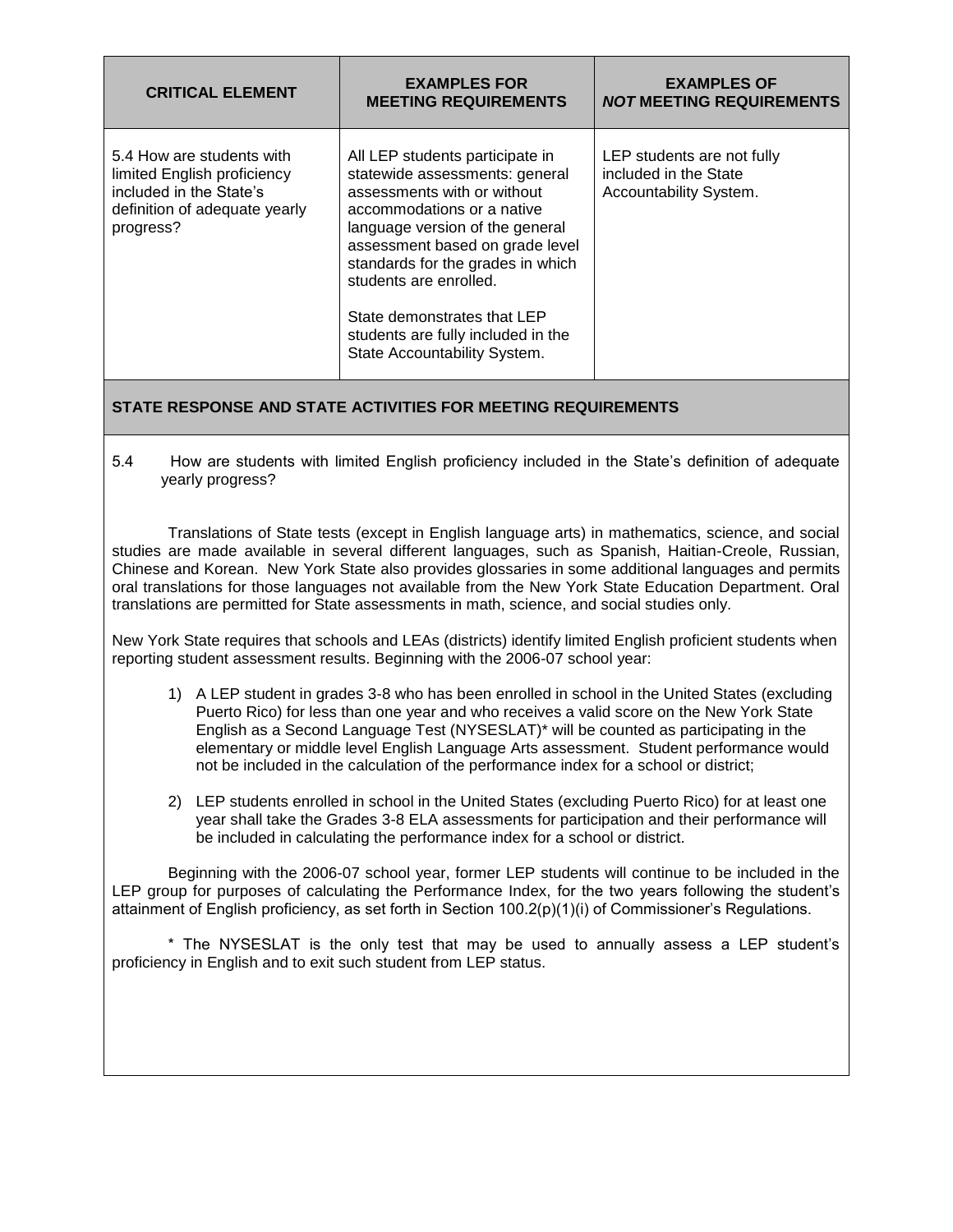| <b>CRITICAL ELEMENT</b>                                                                                                                                         | <b>EXAMPLES FOR</b><br><b>MEETING REQUIREMENTS</b>                                                                                                                                                                                                    | <b>EXAMPLES OF</b><br><b>NOT MEETING REQUIREMENTS</b>                                                                                                                                                                                  |
|-----------------------------------------------------------------------------------------------------------------------------------------------------------------|-------------------------------------------------------------------------------------------------------------------------------------------------------------------------------------------------------------------------------------------------------|----------------------------------------------------------------------------------------------------------------------------------------------------------------------------------------------------------------------------------------|
| 5.5 What is the State's<br>definition of the minimum<br>number of students in a<br>subgroup required for reporting<br>purposes? For accountability<br>purposes? | State defines the number of<br>students required in a subgroup<br>for reporting and accountability<br>purposes, and applies this<br>definition consistently across the<br>State. <sup>5</sup><br>Definition of subgroup is<br>statistically reliable. | State does not define the required<br>number of students in a subgroup<br>for reporting and accountability<br>purposes.<br>Definition is not applied<br>consistently across the State.<br>Definition is not statistically<br>reliable. |

5.5 What is the State's definition of the minimum number of students in a subgroup required for reporting purposes? For accountability purposes?

In New York State, the minimum number of students required in a group for reporting purposes is 5.

The minimum number of students required in a group for determining adequate yearly progress is 30. The State uses a confidence interval as described under Critical Element 9.1 to increase the reliability of decisions made about groups with small *n*'s.

The minimum number of students required in a group for determining participation rate is 40. We use 40, because two students in a group of 40 can be absent and the group will still achieve a participation rate of 95 percent.

 5 The minimum number is not required to be the same for reporting and accountability.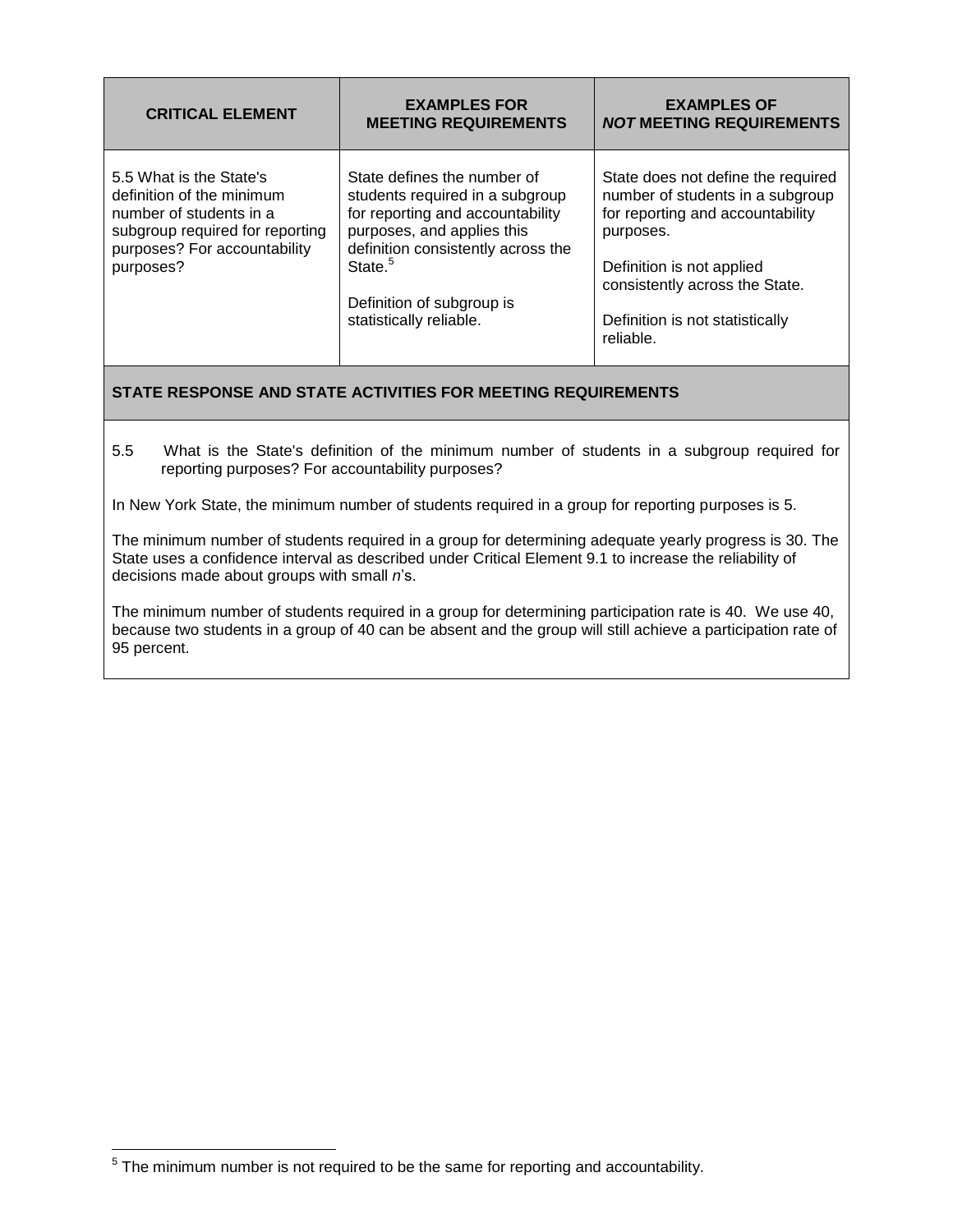| <b>CRITICAL ELEMENT</b>                                                                                                                   | <b>EXAMPLES FOR</b><br><b>MEETING REQUIREMENTS</b>                                 | <b>EXAMPLES OF</b><br><b>NOT MEETING REQUIREMENTS</b>      |  |  |  |  |
|-------------------------------------------------------------------------------------------------------------------------------------------|------------------------------------------------------------------------------------|------------------------------------------------------------|--|--|--|--|
| 5.6 How does the State<br>Accountability System protect<br>the privacy of students when<br>reporting results and when<br>determining AYP? | Definition does not reveal<br>personally identifiable<br>information. <sup>6</sup> | Definition reveals personally<br>identifiable information. |  |  |  |  |

5.6 How does the State Accountability System protect the privacy of students when reporting results and when determining AYP?

New York State incorporates safeguards to protect the privacy of the individuals to whom data pertains. To ensure student confidentiality, New York State does not publish data for groups with fewer than five students or data that would allow readers to easily determine the performance of a group with fewer than five students. Data for these students is suppressed.

 6 The Family Education Rights and Privacy Act (FERPA) prohibits an LEA that receives Federal funds from releasing, without the prior written consent of a student's parents, any personally identifiable information contained in a student's education record.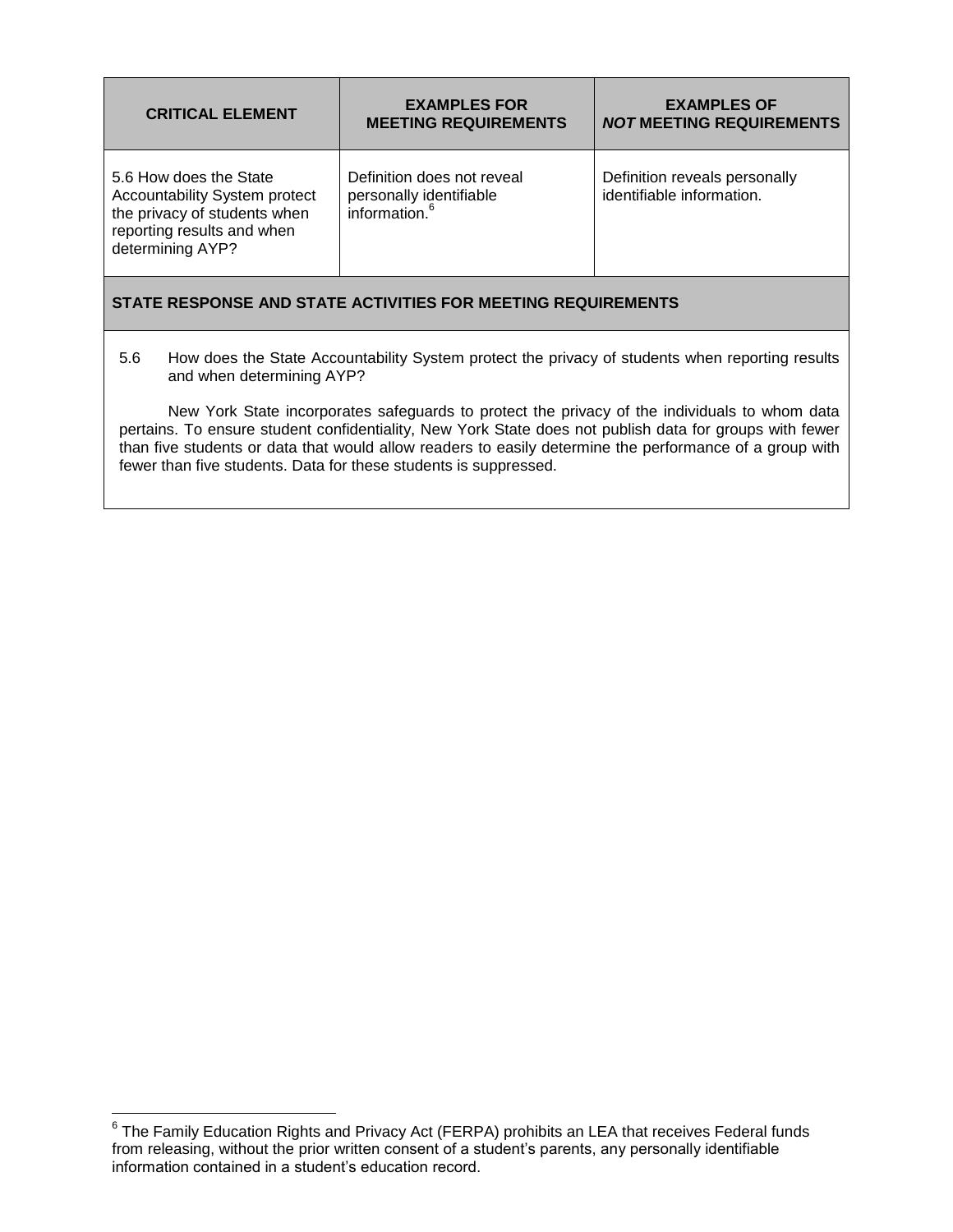## **PRINCIPLE 6. State definition of AYP is based primarily on the State's academic assessments.**

| <b>CRITICAL ELEMENT</b> |                               | <b>EXAMPLES FOR</b><br><b>MEETING REQUIREMENTS</b> | <b>EXAMPLES OF</b><br><b>NOT MEETING</b><br><b>REQUIREMENTS</b> |  |  |  |
|-------------------------|-------------------------------|----------------------------------------------------|-----------------------------------------------------------------|--|--|--|
| 6.1 How is the State's  | Formula for AYP shows that    | decisions are based primarily on                   | Formula for AYP shows that                                      |  |  |  |
| definition of adequate  | assessments.                  |                                                    | decisions are based primarily on                                |  |  |  |
| yearly progress based   | Plan clearly identifies which |                                                    | non-academic indicators or                                      |  |  |  |
| primarily on academic   | assessments are included in   |                                                    | indicators other than the State                                 |  |  |  |
| assessments?            | accountability.               |                                                    | assessments.                                                    |  |  |  |

<sup>————————————————————&</sup>lt;br><sup>7</sup> State Assessment System will be reviewed by the Standards and Assessments Peer Review Team.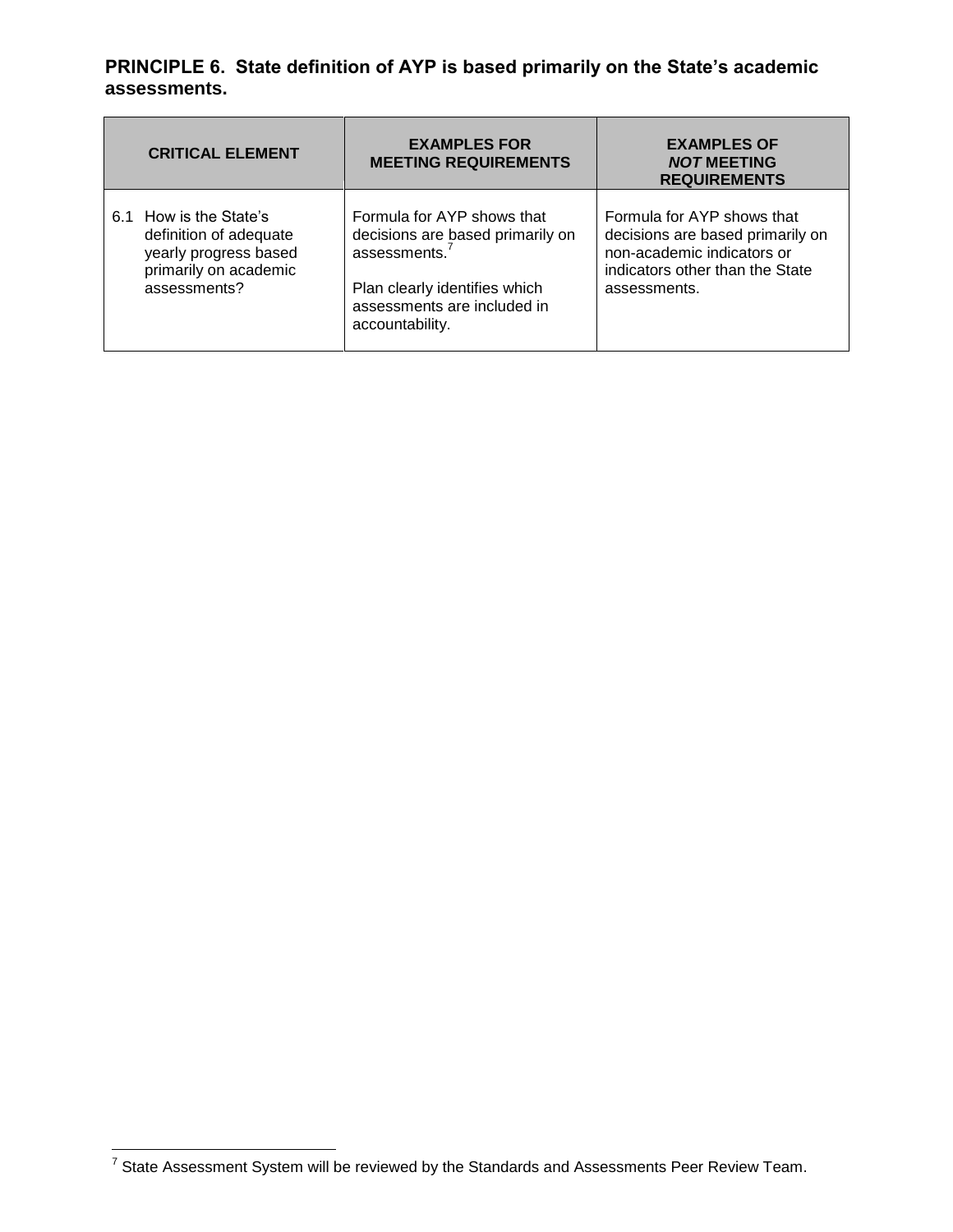#### 6.1 How is the State's definition of adequate yearly progress based primarily on academic assessments?

The State's definition of adequate yearly progress is based upon academic assessments and graduation rate. Annual measurable objectives for grades 3-8 English language arts and mathematics are based on the school accountability performance index. Similarly, annual measurable objectives at the secondary level are based on performance of the high school cohort in English and mathematics.

To comply with the NCLB requirement for a third performance indicator at each grade level, performance standards will be set for science (through 2008) and/or attendance (beginning in 2008-2009), and for high school graduation rate. To make adequate yearly progress on the third indicator, schools must meet or exceed the performance standard or decrease the difference between the previous year's performance and the standard by a set amount. The following tests shall be used to make other determinations about AYP:

#### **English Language Arts and Mathematics Measures and Assessments**

#### *Mathematics*

Grade 3-8 Mathematics Assessment, including translated versions of test; a State alternate assessment (for specified students with disabilities).

#### *Language Arts*

Grade 3-8 English Language Arts Assessment; a State alternate assessment (for specified students with disabilities); and for purposes of meeting participation requirements New York State English as a Second Language Achievement Test (for certain limited English proficient students).

#### *High School Mathematics*

Regents Examinations in Mathematics, including translated versions; a State alternate assessment (for specified students with disabilities); Approved Alternatives to Regents; and Regents Competency Test in Mathematics.

#### *High School Language Arts*

Regents Comprehensive Examination in English; a State alternate assessment (for specified students with disabilities); Approved Alternatives to Regents; and Regents Competency Tests in Reading and Writing.

Upon adoption and approval of proposed rulemaking by the United States Department of Education (indicated in Secretary Spelling's letter dated December 14, 2005), New York State will use each high school student's highest test score in determining AYP.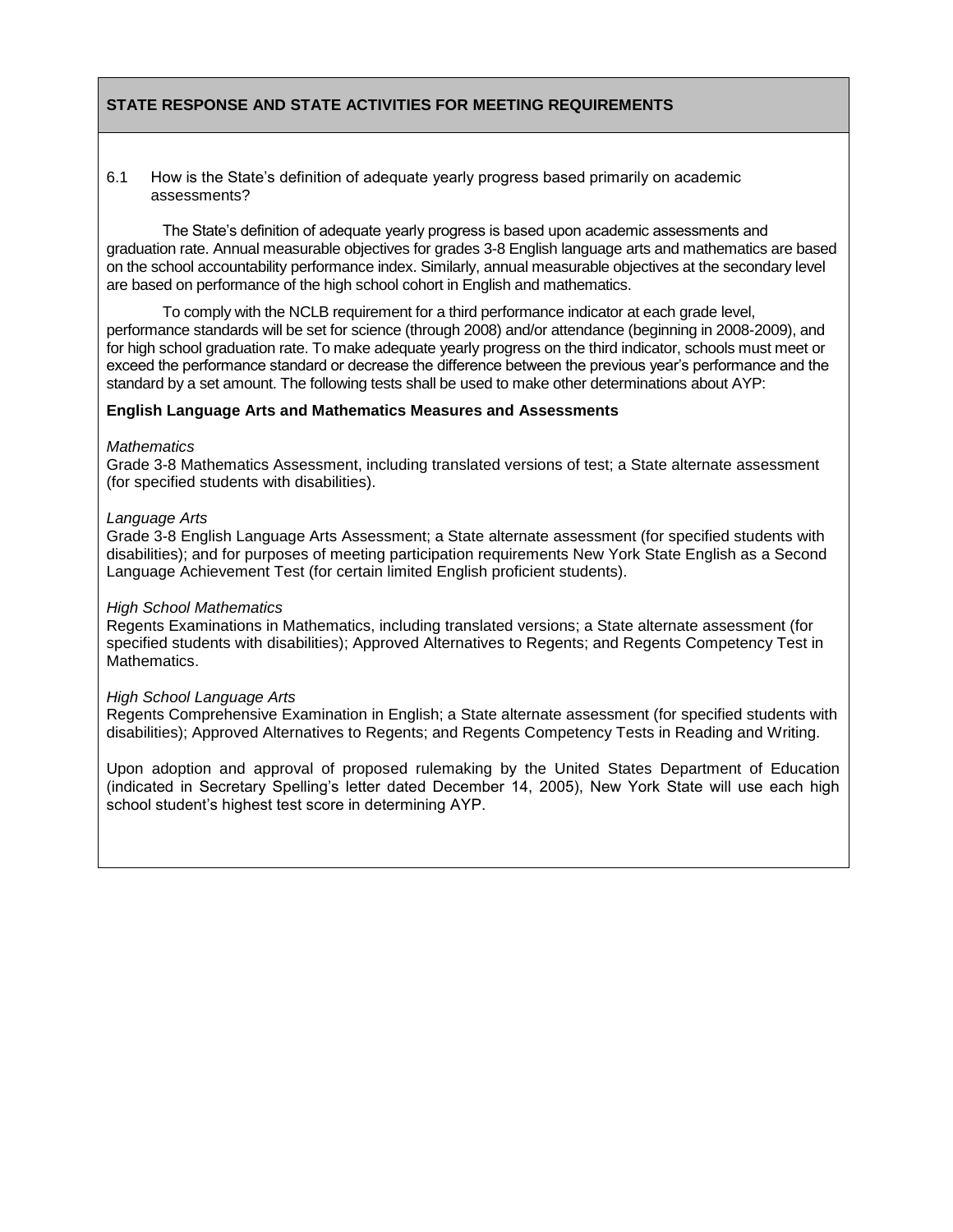**PRINCIPLE 7. State definition of AYP includes graduation rates for public High schools and an additional indicator selected by the State for public Middle and public Elementary schools (such as attendance rates).**

| <b>CRITICAL ELEMENT</b>                                                            | <b>EXAMPLES FOR</b><br><b>MEETING REQUIREMENTS</b>                                                                                                                                                                                                                                                                                                                                                                                                                                                                                                                                                                                                                                                            | <b>EXAMPLES OF</b><br><b>NOT MEETING REQUIREMENTS</b>                                      |  |  |  |  |
|------------------------------------------------------------------------------------|---------------------------------------------------------------------------------------------------------------------------------------------------------------------------------------------------------------------------------------------------------------------------------------------------------------------------------------------------------------------------------------------------------------------------------------------------------------------------------------------------------------------------------------------------------------------------------------------------------------------------------------------------------------------------------------------------------------|--------------------------------------------------------------------------------------------|--|--|--|--|
| 7.1 What is the State definition<br>for the public high school<br>graduation rate? | State definition of graduation rate:<br>Calculates the percentage<br>$\bullet$<br>of students, measured<br>from the beginning of the<br>school year, who graduate<br>from public high school<br>with a regular diploma (not<br>including a GED or any<br>other diploma not fully<br>aligned with the state's<br>academic standards) in<br>the standard number of<br>years; or,<br>Uses another more<br>$\bullet$<br>accurate definition that<br>has been approved by the<br>Secretary; and<br>Must avoid counting a<br>dropout as a transfer.<br>Graduation rate is included (in the<br>aggregate) for AYP, and<br>disaggregated (as necessary) for<br>use when applying the exception<br>clause to make AYP. | State definition of public high<br>school graduation rate does not<br>meet these criteria. |  |  |  |  |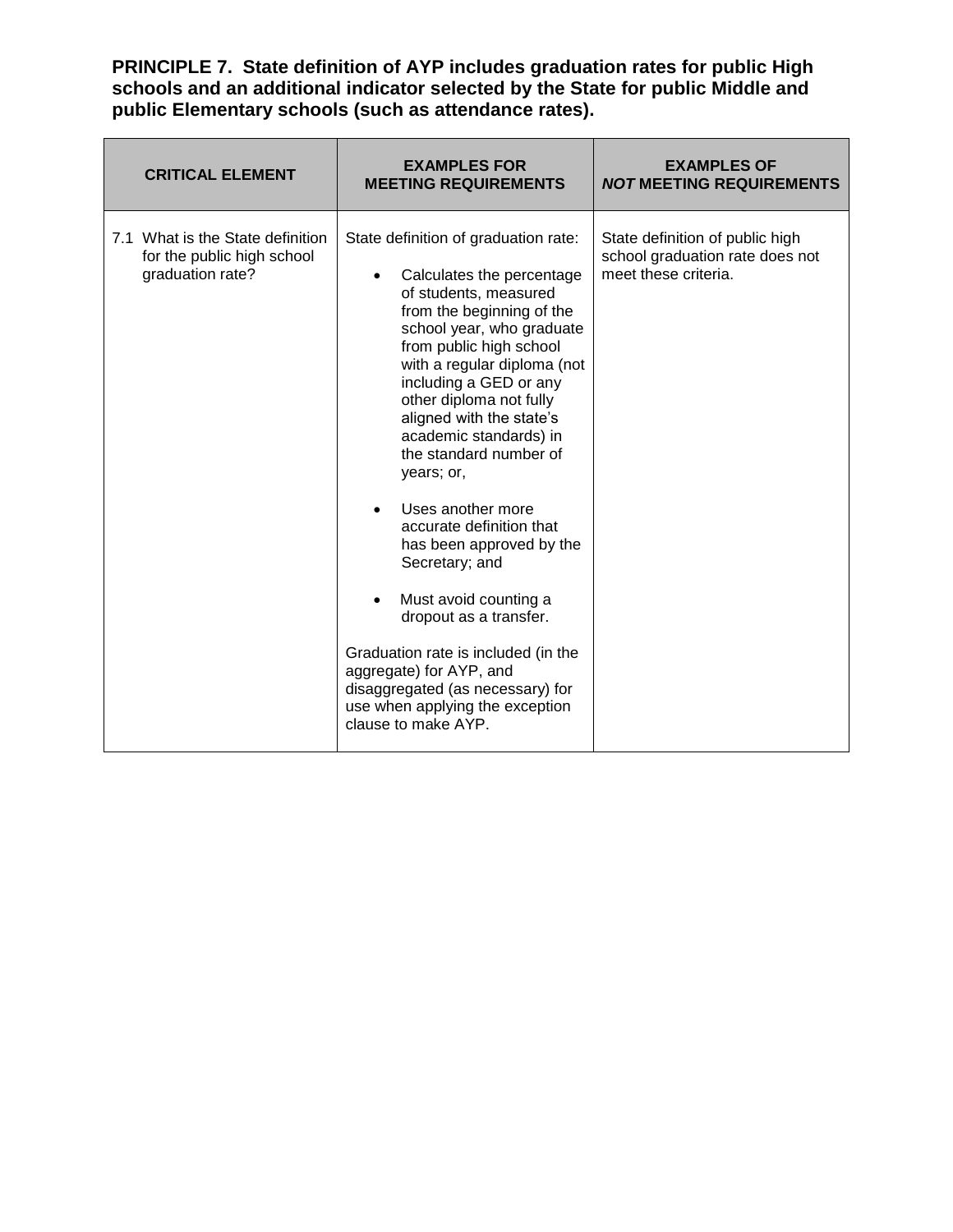#### 7.1 What is the State definition for the public high school graduation rate?

In accordance with 8 NYCRR 100.2(p)(15), New York State makes graduation rate adequate yearly progress determinations based on whether the school's or LEA's All Students group annual graduation rate cohort has met the graduation rate goal or the graduation rate progress target. With 2009- 2010 and 2010-2011 school year data, a school or LEA will have met the graduation rate goal when eighty percent of the cohort earns a local high school diploma (with or without Regents endorsement) within four years after first entering grade nine, through August of the fourth year, or, for schools and LEAs below the graduation rate goal, has met the progress target when the school or LEA has achieved a twenty percent gap reduction (one percentage point minimum) for the All Students group between the current cohort's graduation rate and the prior year cohort's graduation rate.

To determine the percentage of students in a school or LEA that earned a local diploma (with or without a Regents endorsement) by August  $31<sup>st</sup>$  of the fourth calendar year after first entering grade 9, the numerator used will be the count of students in the total cohort as of June of the fourth year who earned diplomas by August  $31<sup>st</sup>$  of that year; and the denominator to be used will be the count of students in the total cohort whose last enrollment did not end because of transfer to another school/district, death, courtordered transfer (incarceration) or leaving the United States. Students who earn GED diplomas are included in the graduation rate denominator, but not in the graduate count. Ungraded secondary students with disabilities are placed in a cohort in the school year that the student turned 17 years of age, which gives the student four years until the student turns twenty-one or earns a credential.

Data is lagged. Thus, 2009-2010 school year assessment results for graduation rate are based upon the performance of the 2005 total cohort results through August 31, 2009. In accordance with 8 NYCRR 100.2(p)(16), the 2005 total cohort consists of all students who first entered Grade 9 anywhere in the 2005-06 school year, and who were enrolled in the school/LEA for five consecutive months or longer or who were enrolled in the school/LEA for less than five months but were previously enrolled in the same school/LEA for five consecutive months or longer between the date they first entered Grade 9 and the date they last ended enrollment.

Except that, as approved in New York's past accountability workbook, in a school in which the majority of students participate in a department-approved, five-year program that results in certification in a career or technology field in addition to a high school diploma, the graduation rate shall be the percentage of the annual graduation rate cohort that earns a local diploma by August 31<sup>st</sup> of the fifth calendar year after first entering grade 9.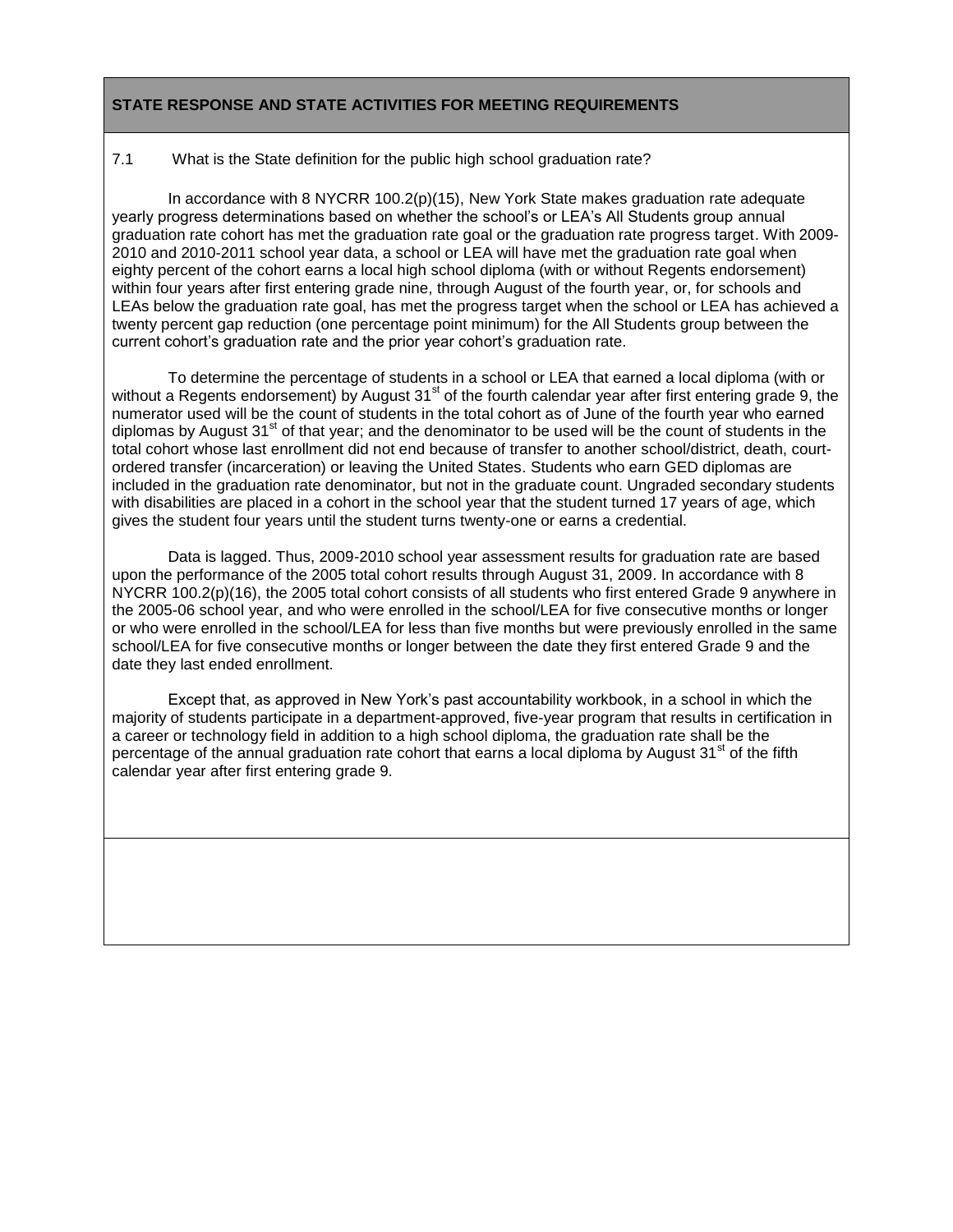| <b>CRITICAL ELEMENT</b>                                                                                                                                                               | <b>EXAMPLES FOR</b><br><b>MEETING REQUIREMENTS</b>                                                                                                                                                                                                                                                                                                                                                                               | <b>EXAMPLES OF</b><br><b>NOT MEETING REQUIREMENTS</b>                                           |
|---------------------------------------------------------------------------------------------------------------------------------------------------------------------------------------|----------------------------------------------------------------------------------------------------------------------------------------------------------------------------------------------------------------------------------------------------------------------------------------------------------------------------------------------------------------------------------------------------------------------------------|-------------------------------------------------------------------------------------------------|
| 7.2 What is the State's<br>additional academic<br>indicator for public<br>elementary schools for the<br>definition of AYP? For<br>public middle schools for<br>the definition of AYP? | State defines the additional<br>academic indicators, e.g.,<br>additional State or locally<br>administered assessments not<br>included in the State assessment<br>system, grade-to-grade retention<br>rates or attendance rates. <sup>8</sup><br>An additional academic indicator<br>is included (in the aggregate) for<br>AYP, and disaggregated (as<br>necessary) for use when applying<br>the exception clause to make<br>AYP. | State has not defined an<br>additional academic indicator for<br>elementary and middle schools. |

7.2 What is the State's additional academic indicator for public elementary schools for the definition of AYP? For public middle schools for the definition of AYP?

8 NYCRR §100.2(p)(15)(i) and (ii) indicates that performance of schools and LEAs on both State grade 4 and grade 8 science tests shall be used as the additional academic indicator.

 $\overline{a}$ 

 $8$  NCLB only lists these indicators as examples.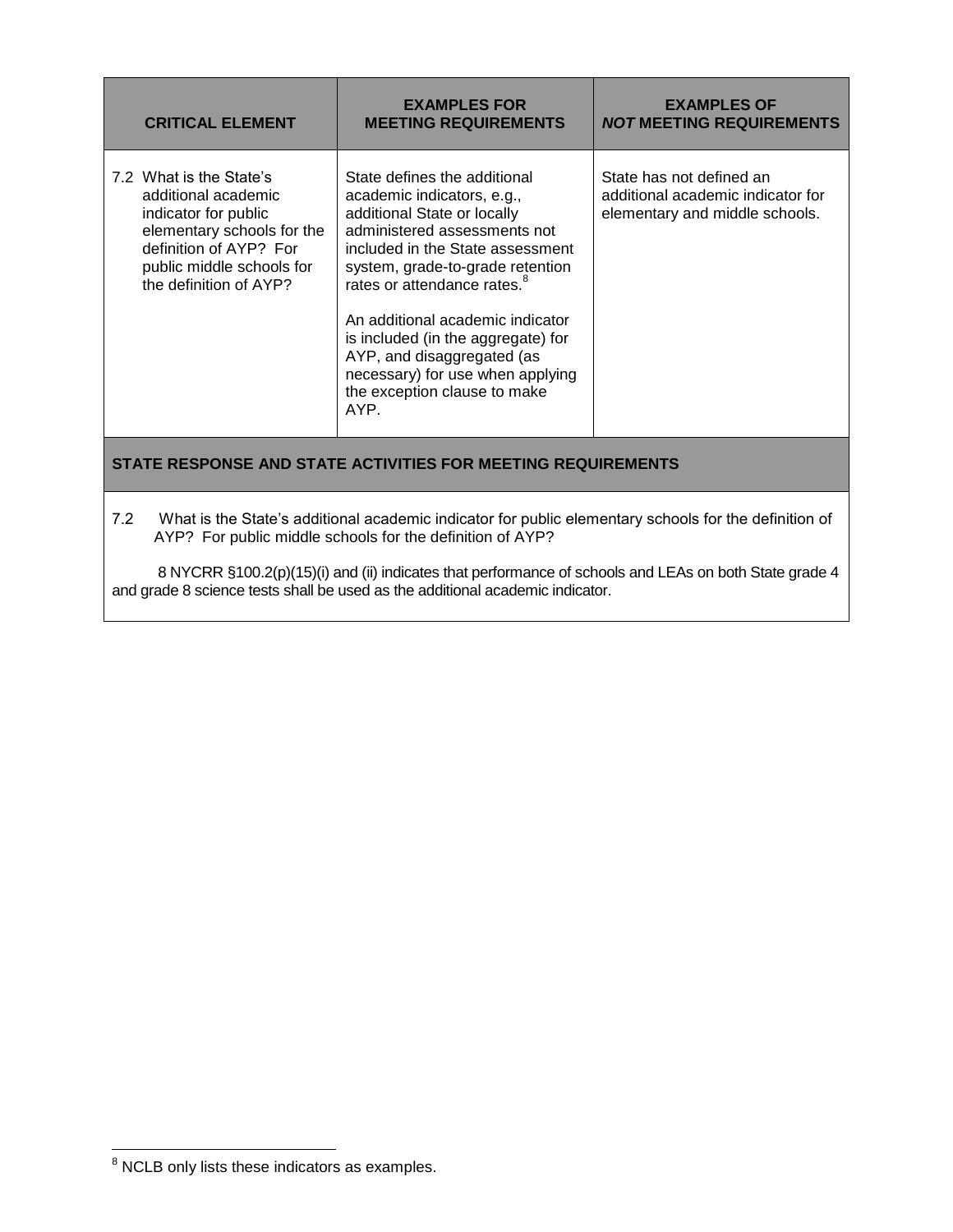| <b>CRITICAL ELEMENT</b>                                           | <b>EXAMPLES FOR</b><br><b>MEETING REQUIREMENTS</b>                                                                                                                                           | <b>EXAMPLES OF</b><br><b>NOT MEETING REQUIREMENTS</b>                                                                                                                                                                                                                           |  |  |  |  |
|-------------------------------------------------------------------|----------------------------------------------------------------------------------------------------------------------------------------------------------------------------------------------|---------------------------------------------------------------------------------------------------------------------------------------------------------------------------------------------------------------------------------------------------------------------------------|--|--|--|--|
| 7.3 Are the State's academic<br>indicators valid and<br>reliable? | State has defined academic<br>indicators that are valid and<br>reliable.<br>State has defined academic<br>indicators that are consistent with<br>nationally recognized standards, if<br>any. | State does not have an academic<br>indicator that is valid and reliable.<br>State does not have an academic<br>indicator that is consistent with<br>nationally recognized standards.<br>State does not have an academic<br>indicator that is consistent within<br>grade levels. |  |  |  |  |

7.3 Are the State's academic indicators valid and reliable?

New York State produces academic assessments consistent with the Standards for Educational and Psychological Testing (AERA, NCME, APA, 1999). The State produces a large number of studies attesting to the reliability and validity of State assessment instruments. These studies are available on the New York State Education Department Web site or upon request from the Office of State Assessment.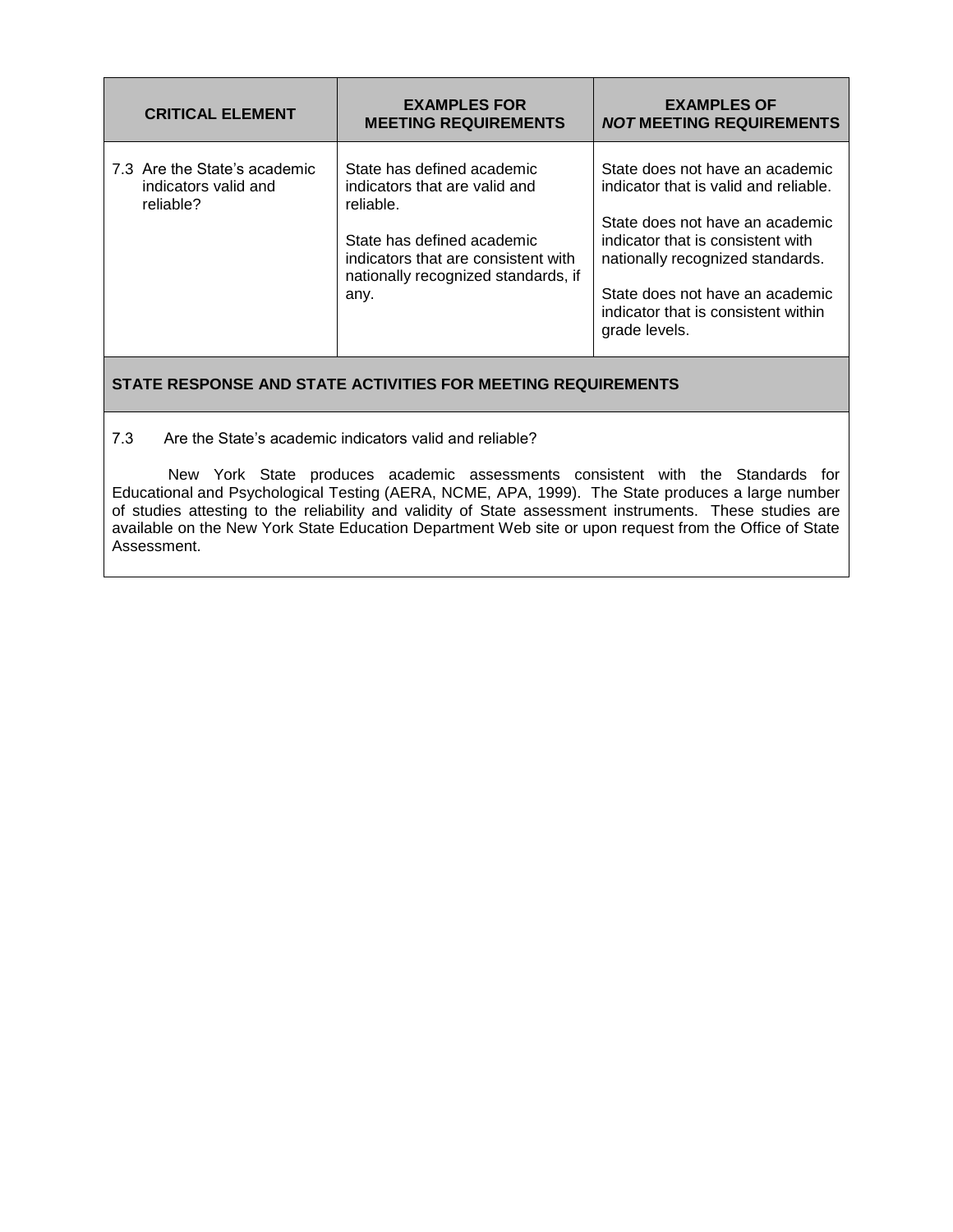## **PRINCIPLE 8. AYP is based on reading/language arts and mathematics achievement objectives.**

| <b>CRITICAL ELEMENT</b>                                                                                                     | <b>EXAMPLES FOR</b><br><b>MEETING REQUIREMENTS</b>                                                                                                                                                                                                                        | <b>EXAMPLES OF</b><br><b>NOT MEETING</b><br><b>REQUIREMENTS</b>                                                                                                      |  |  |  |  |
|-----------------------------------------------------------------------------------------------------------------------------|---------------------------------------------------------------------------------------------------------------------------------------------------------------------------------------------------------------------------------------------------------------------------|----------------------------------------------------------------------------------------------------------------------------------------------------------------------|--|--|--|--|
| 8.1<br>Does the state measure<br>achievement in reading/language<br>arts and mathematics separately<br>for determining AYP? | State AYP determination for<br>student subgroups, public<br>schools and LEAs separately<br>measures reading/language arts<br>and mathematics.<br>AYP is a separate calculation for<br>reading/language arts and<br>mathematics for each group,<br>public school, and LEA. | State AYP determination for<br>student subgroups, public<br>schools and LEAs averages or<br>combines achievement across<br>reading/language arts and<br>mathematics. |  |  |  |  |

## **STATE RESPONSE AND STATE ACTIVITIES FOR MEETING REQUIREMENTS**

8.1 Does the state measure achievement in reading/language arts and mathematics separately for determining AYP?

The State measures the performance of English language arts and mathematics and makes AYP determinations separately for grades 3-8 and at the high school level. A School Accountability Performance Index is calculated separately for each of the following: grade 3-8 language arts, grade 3-8 mathematics, high school language arts, and high school mathematics.

 $\overline{a}$ 

 $9$  If the state has more than one assessment to cover its language arts standards, the State must create a method for including scores from all the relevant assessments.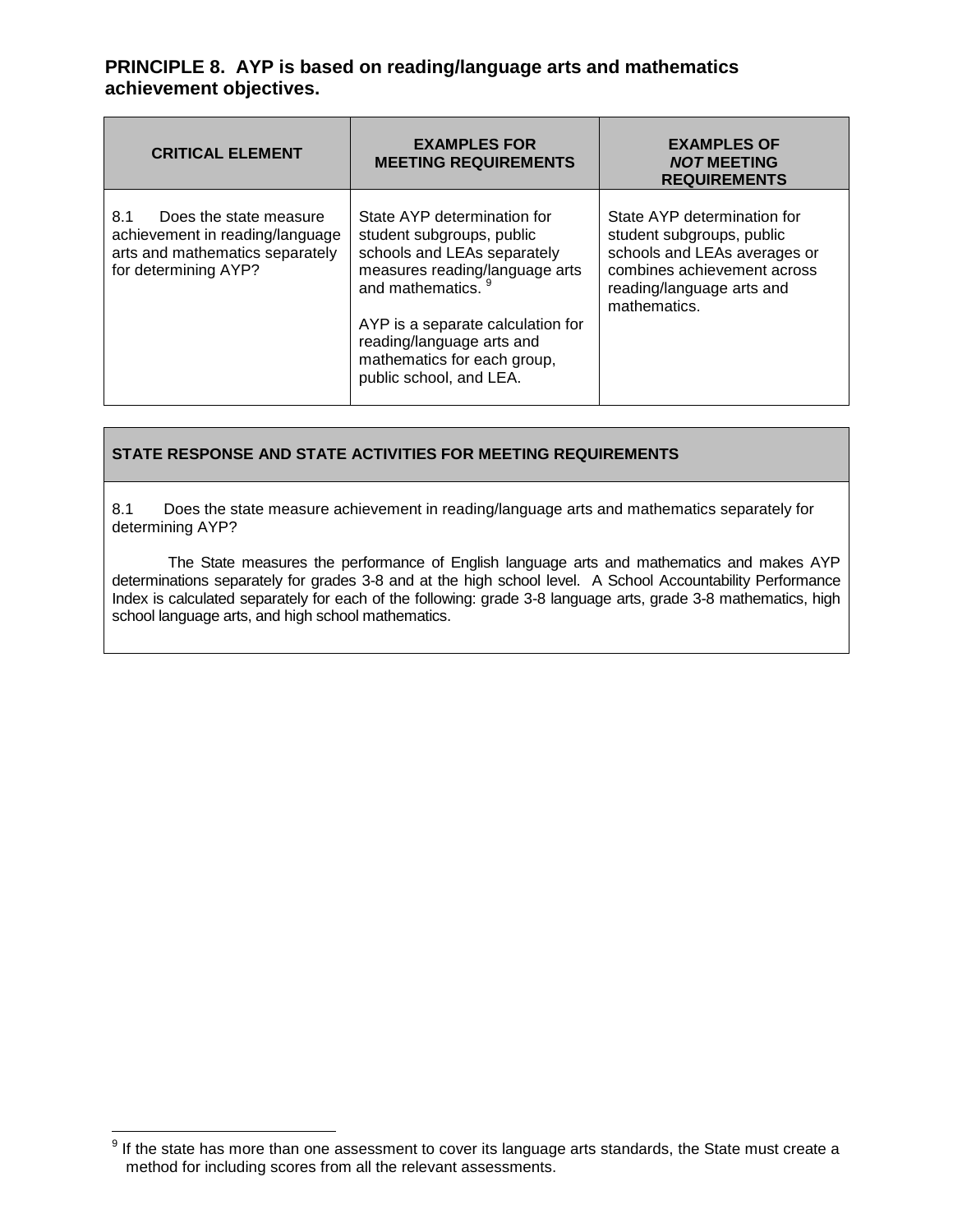|     | <b>CRITICAL ELEMENT</b>                                                                  | <b>EXAMPLES FOR</b><br><b>MEETING REQUIREMENTS</b>                                                                                                                                                                                                                                                                                                                                                                                                                                                                                                        | <b>EXAMPLES OF</b><br><b>NOT MEETING</b><br><b>REQUIREMENTS</b>                                                                                                                                                                                                                                                                                                                                                                                                             |
|-----|------------------------------------------------------------------------------------------|-----------------------------------------------------------------------------------------------------------------------------------------------------------------------------------------------------------------------------------------------------------------------------------------------------------------------------------------------------------------------------------------------------------------------------------------------------------------------------------------------------------------------------------------------------------|-----------------------------------------------------------------------------------------------------------------------------------------------------------------------------------------------------------------------------------------------------------------------------------------------------------------------------------------------------------------------------------------------------------------------------------------------------------------------------|
| 9.1 | How do AYP<br>determinations meet the<br>State's standard for<br>acceptable reliability? | State has defined a method for<br>determining an acceptable level of<br>reliability (decision consistency)<br>for AYP decisions.<br>State provides evidence that<br>decision consistency is (1) within<br>the range deemed acceptable to<br>the State, and (2) meets<br>professional standards and<br>practice.<br>State publicly reports the estimate<br>of decision consistency, and<br>incorporates it appropriately into<br>accountability decisions.<br>State updates analysis and<br>reporting of decision consistency<br>at appropriate intervals. | State does not have an<br>acceptable method for<br>determining reliability (decision<br>consistency) of accountability<br>decisions, e.g., it reports only<br>reliability coefficients for its<br>assessments.<br>State has parameters for<br>acceptable reliability; however,<br>the actual reliability (decision<br>consistency) falls outside those<br>parameters.<br>State's evidence regarding<br>accountability reliability (decision<br>consistency) is not updated. |
|     |                                                                                          | STATE RESPONSE AND STATE ACTIVITIES FOR MEETING REQUIREMENTS                                                                                                                                                                                                                                                                                                                                                                                                                                                                                              |                                                                                                                                                                                                                                                                                                                                                                                                                                                                             |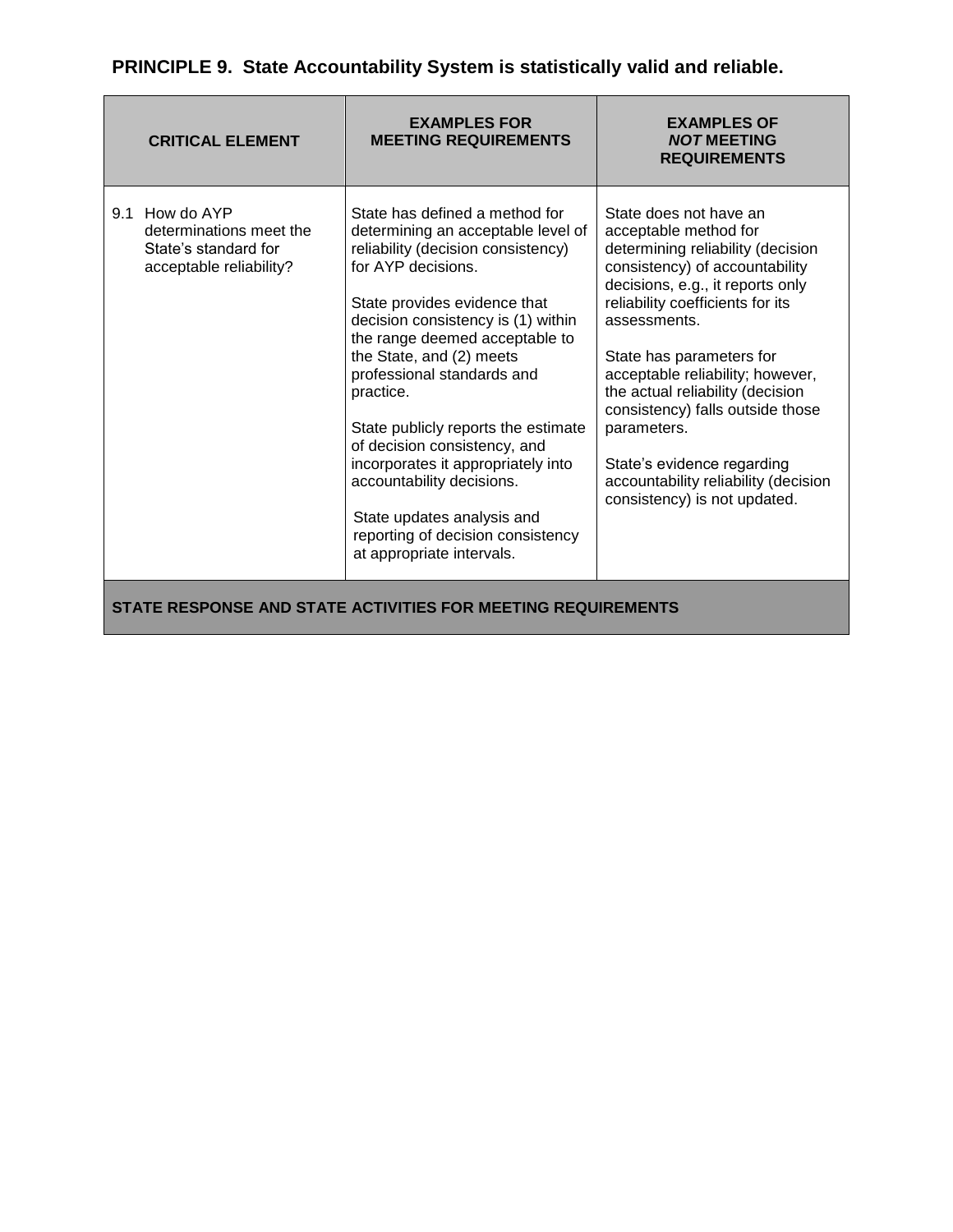9.1 How do AYP determinations meet the State's standard for acceptable reliability? An underlying assumption of a school accountability system that analyzes students' longitudinal performance measures change from grade cohort to grade cohort (that is, compares this year's fourth grade, for example, with last year's) is that the performance differences from cohort to cohort are caused by changes under the school's control: revisions in curriculum, instruction, and/or support systems.

However, a performance measure is subject to error from three sources that are not under a school's or district's control:

- measurement error related to such fluctuating factors such as health, motivation, attention and fatigue — around each student's hypothetical true score, which averages zero when the sample is sufficiently large;
- sampling error (that is, the error caused by random variations in student ability, early preparedness, and motivation from grade to grade in the same school); and
- external environment changes, for example, shifts in student demographics or the events of September 11.

These sources of error, not controllable by a school or district, may cause the observed performance of districts, schools, or groups to be different than its "true" performance. To minimize the chance that a district or school erroneously will be deemed to have not made adequate yearly progress, New York State's accountability system uses a "confidence interval" to determine whether a group has met its Annual Measurable Objective (AMO). A confidence interval recognizes the sampling error associated with an observed score and permits the analyst to determine whether the difference between the observed Performance Index (PI) and the AMO falls within certain bounds (that is, within the margin of error attributable to random sampling error) or whether that difference falls outside of the margin of error and is, therefore, not attributable to chance alone. New York State concluded that a 90 percent confidence interval represents the best balance between false negative and false positive decisions about groups. The following paragraphs describe our implementation of this reliability standard.

On average, the sampling error associated with the observed score (performance index or PI) for each accountability group decreases, as the group gets larger. Through empirical analyses, we have determined the distribution of probable observed PIs around the "true score" for groups of varying sizes.

To operationalize the confidence interval in a way that makes it relatively easy to determine whether an accountability group has achieved the AMO, we have developed a table of Effective AMOs (Table 1). The Effective AMO indicates, for an accountability group of size *n*, the smallest observed PI that is not statistically different from the AMO.

Because it is impossible to make statistical statements about the performance of a school with total accuracy, there will always be a degree of error when deciding whether a group met the AMO. New York's system minimizes the chance that we will erroneously conclude that a group did not make the AMO. The Effective AMOs have been set so that there is at most a 25 percent chance that we will falsely conclude that the group did not meet the AMO when its true performance was, in fact, equal to or greater than the AMO. This twenty-five percent band is shown in the area of the graph below the Effective AMO. On the other hand, when the observed PI is exactly equal to the Effective AMO, there is a 90 percent chance that the group's true score is below the AMO. Even when the observed PI is exactly equal to the AMO, there is a 50 percent chance that the group's true score is below the AMO. Because most schools are accountable for more than one of the nine required groups, the chance that we will falsely conclude that a district or school did not make AYP may be higher than 10 percent. Two factors affect the probability of an incorrect decision: The number of groups for which a district or school is accountable and the difference between the observed PI for each group and its Effective AMO. The probability of an incorrect decision increases with the number of groups and decreases as the distance between the group PI and the group's Effective AMO increases. In New York State in 2002-03, the average district was accountable for 3.4 groups and the average school for 3.0 groups. The empirical evidence for the 2002- 03 school year shows that on every measure the majority of schools that failed to make AYP had more than one accountability group that failed.

Table 2 shows the percentages of New York State schools that were identified as not making AYP based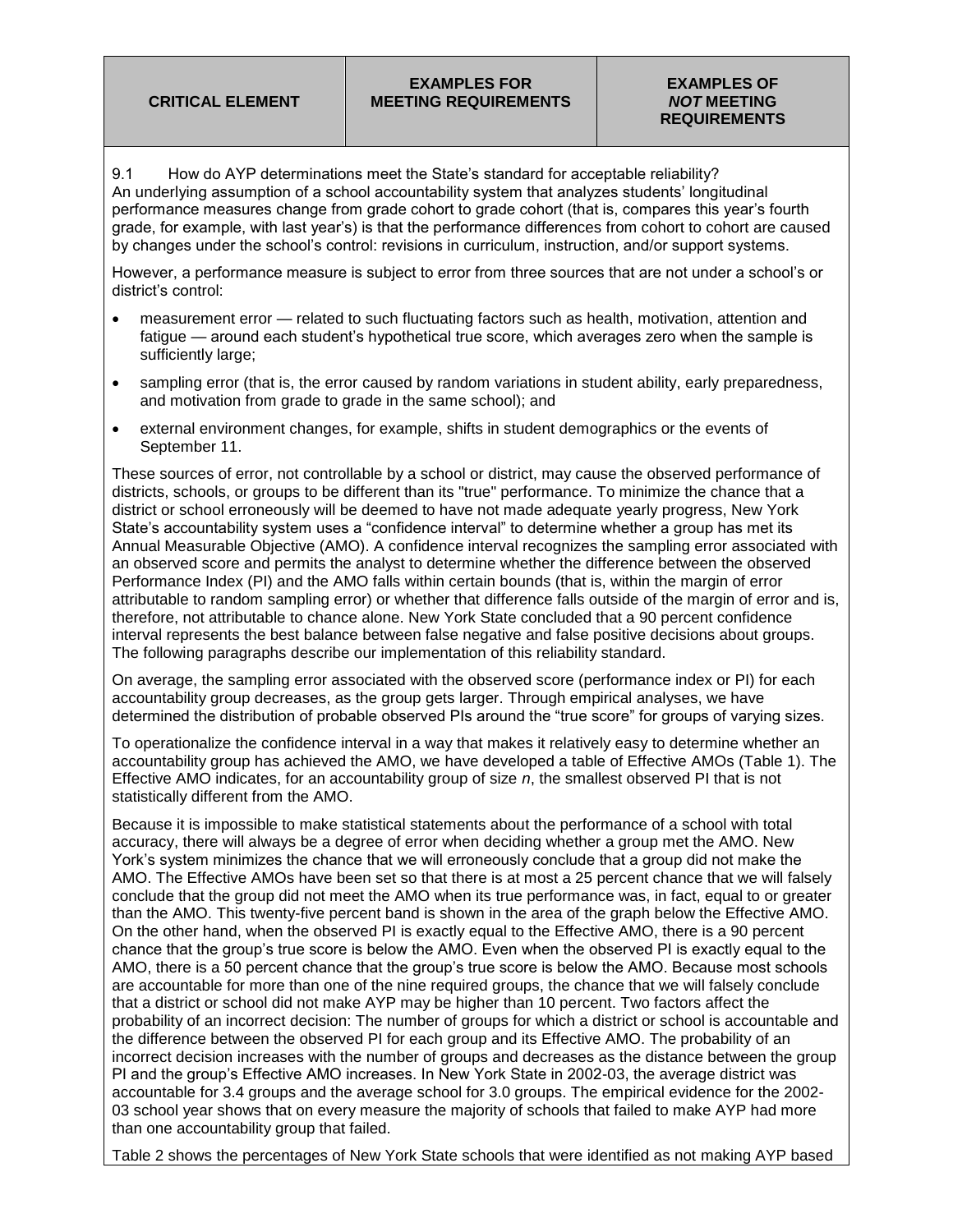on the "All Students" group and the percentage identified based on at least two accountability groups not making AYP.

#### **Use of the Effective AMO Table**

Table 1 provides an Effective AMO for each accountability grade and subject and each group size. The Effective AMO applies to accountability decisions for English language arts and mathematics. They do not apply to decisions about science or graduation rate. In those areas, the school must meet the State standard to make adequate yearly progress. To use the table, the observed PI must be compared with the Effective AMO *for the appropriate group size*. If the observed PI is equal to or greater than the Effective AMO, we conclude that the group's performance is not statistically different than the AMO. If the observed PI is smaller than the Effective AMO, we conclude that the group's performance was *not* equal to the AMO.

| 9.2 What is the State's process |
|---------------------------------|
| for making valid AYP            |
| determinations?                 |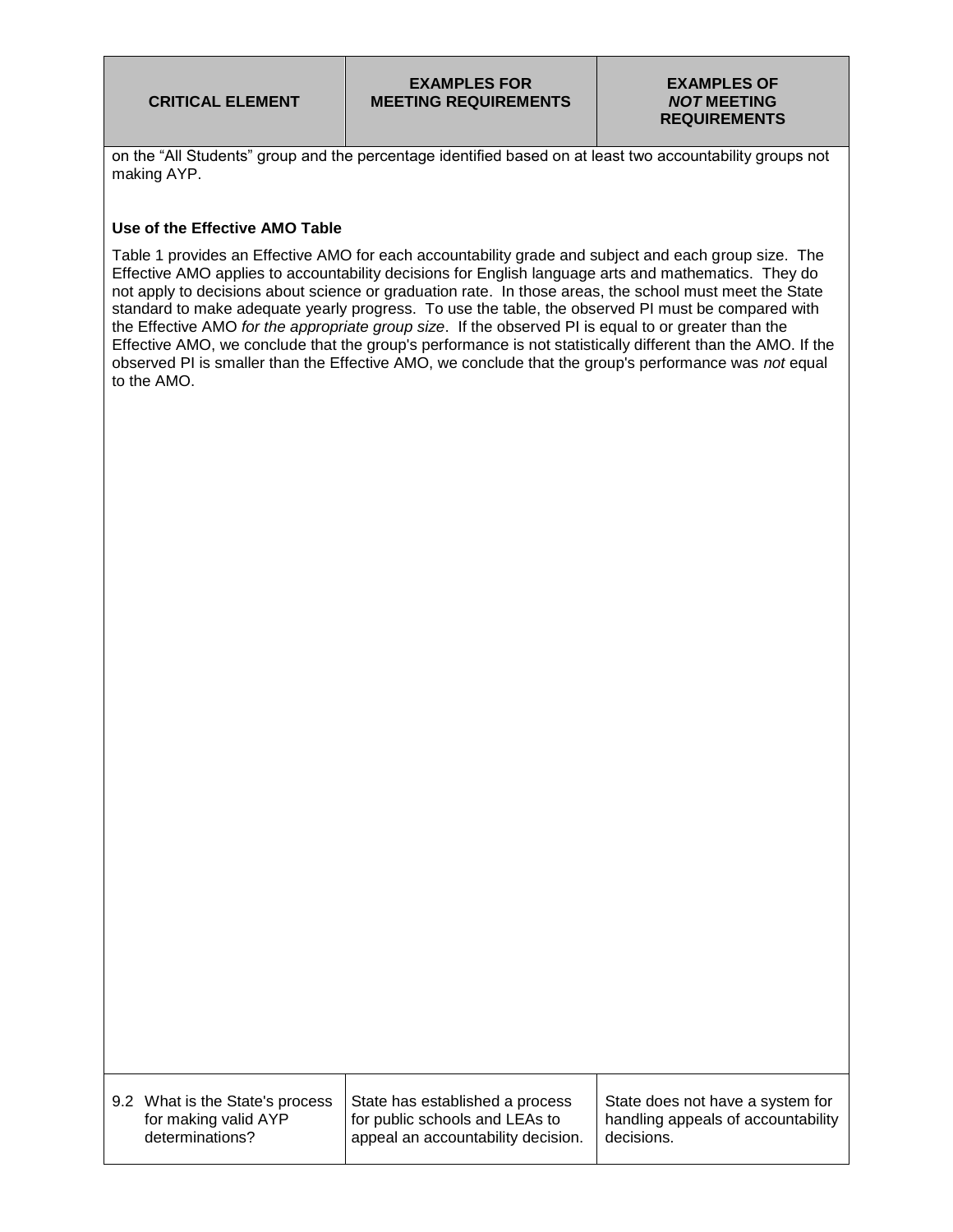## **STATE RESPONSE AND STATE ACTIVITIES FOR MEETING REQUIREMENTS**

9.2 What is the State's process for making valid AYP determinations?

In 2005-06, New York State is implementing a system of data repositories, holding individual student records linked over time using a state-assigned unique identifier. The system includes the demographic, programmatic, and assessment data required for school report cards and to make accountability decisions. The system generates Web-based reports for use by school districts to review and ensure the accuracy of data. Before the data files are submitted to the State-level repository, school superintendents are required to review the reports and certify that the data are accurate. The system will also generate a preliminary report showing each district's and school's accountability status. Schools and LEAs (districts) have the opportunity to submit corrected data until a deadline established by the State.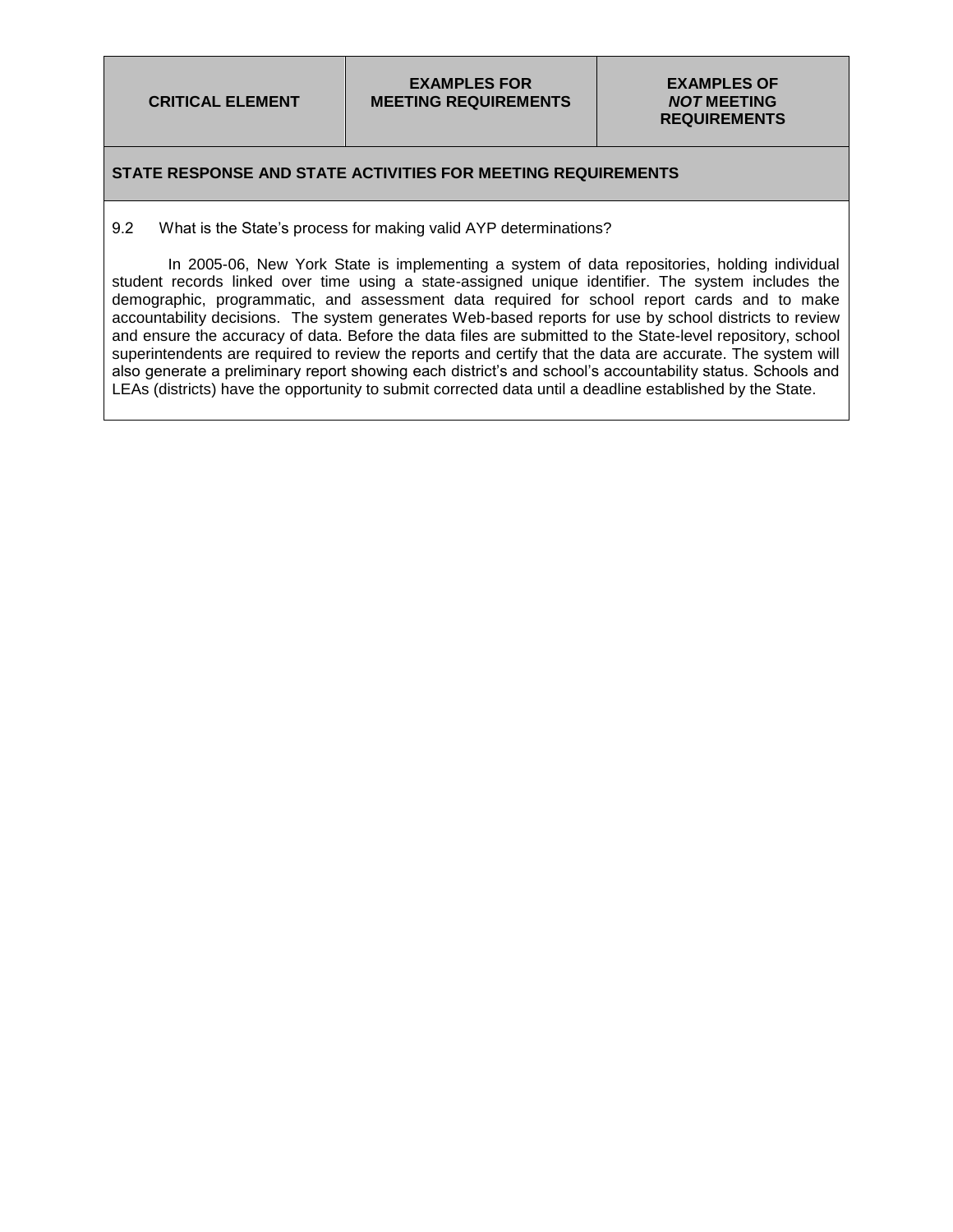| <b>CRITICAL ELEMENT</b>                                                                                                                 | <b>EXAMPLES FOR</b><br><b>MEETING REQUIREMENTS</b>                                                                                                                                                                                                                                                                                                                                                                                                      | <b>EXAMPLES OF</b><br><b>NOT MEETING</b><br><b>REQUIREMENTS</b>                                                                                                                                        |  |  |  |  |
|-----------------------------------------------------------------------------------------------------------------------------------------|---------------------------------------------------------------------------------------------------------------------------------------------------------------------------------------------------------------------------------------------------------------------------------------------------------------------------------------------------------------------------------------------------------------------------------------------------------|--------------------------------------------------------------------------------------------------------------------------------------------------------------------------------------------------------|--|--|--|--|
| 9.3 How has the State planned<br>for incorporating into its<br>definition of AYP<br>anticipated changes in<br>standards or assessments? | State has a plan to maintain<br>continuity in AYP decisions<br>necessary for validity through<br>planned assessment changes,<br>and other changes necessary to<br>comply fully with NCLB. <sup>10</sup><br>State has a plan for including new<br>public schools in the State<br>Accountability System.<br>State has a plan for periodically<br>reviewing its State Accountability<br>System, so that unforeseen<br>changes can be quickly<br>addressed. | State's transition plan interrupts<br>annual determination of AYP.<br>State does not have a plan for<br>handling changes: i.e., to its<br>assessment system, or the<br>addition of new public schools. |  |  |  |  |

9.3 How has the State planned for incorporating into its definition of AYP anticipated changes in standards or assessments?

New York State has established learning standards in grades 3-8 for English language arts and math. Achievement on these grade by grade standards will be first assessed in 2005-2006. Based on the test results, the State will adjust AMOs and Safe Harbor targets. Upon the implementation of the grades 3 through 8 testing requirements in 2005–06, the State will combine results across grades and use a single School Accountability Performance Index for English language arts in grades 3 through 8 and mathematics in grades 3 through 8 to determine AYP, and a single grade 4 and 8 Performance Index for science.

 $\overline{a}$ 

 $10$  Several events may occur which necessitate such a plan. For example, (1) the State may need to include additional assessments in grades 3-8 by 2005-2006; (2) the State may revise content and/or academic achievement standards; (3) the State may need to recalculate the starting point with the addition of new assessments; or (4) the State may need to incorporate the graduation rate or other indicators into its State Accountability System. These events may require new calculations of validity and reliability.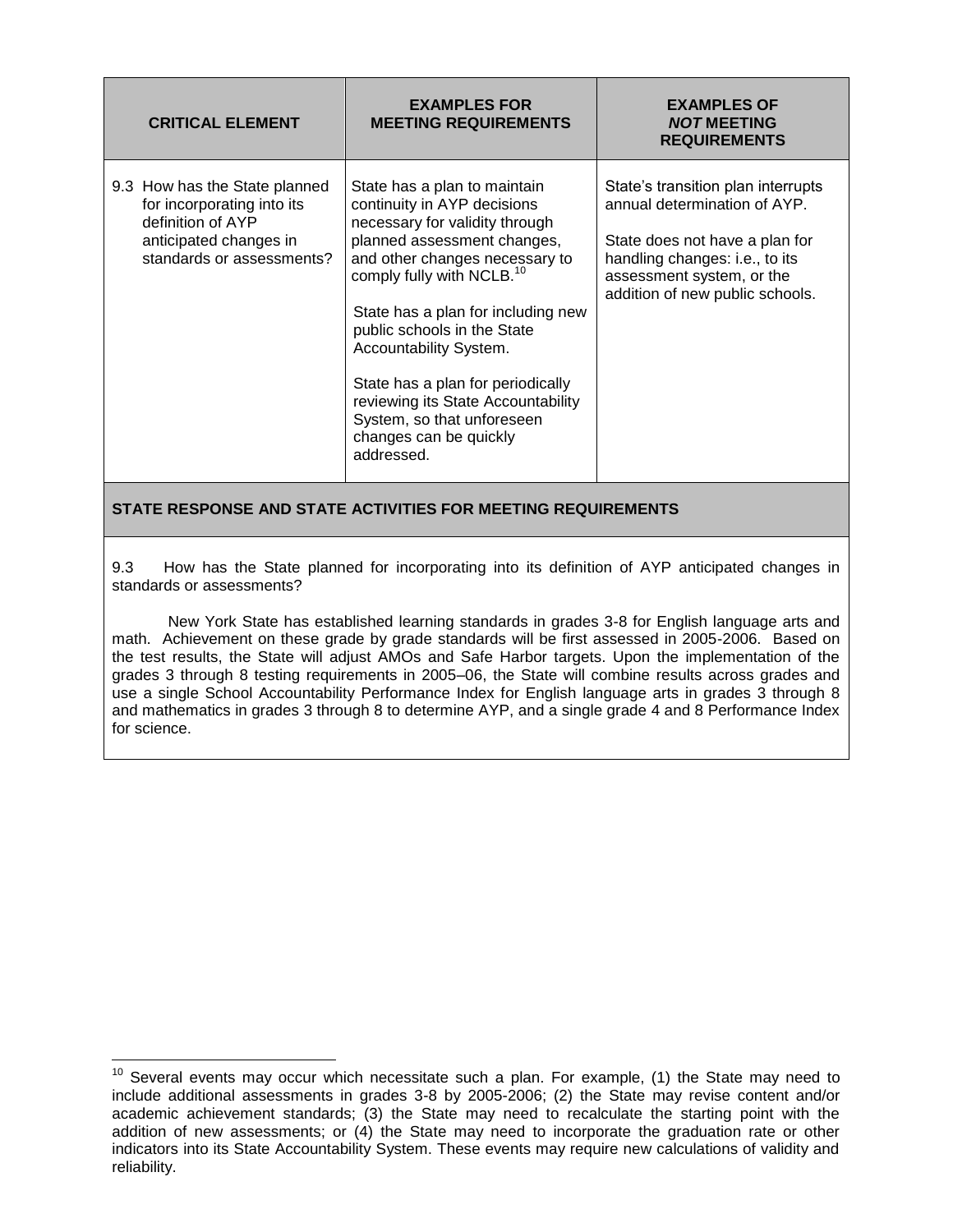**PRINCIPLE 10. In order for a public school or LEA to make AYP, the State ensures that it assessed at least 95% of the students enrolled in each subgroup.**

| <b>CRITICAL ELEMENT</b>                                                                                                                 | <b>EXAMPLES FOR</b><br><b>MEETING REQUIREMENTS</b>                                                                                                                                                                                                                                                                                                     | <b>EXAMPLES OF</b><br><b>NOT MEETING</b><br><b>REQUIREMENTS</b>                                                                                                                                                                 |
|-----------------------------------------------------------------------------------------------------------------------------------------|--------------------------------------------------------------------------------------------------------------------------------------------------------------------------------------------------------------------------------------------------------------------------------------------------------------------------------------------------------|---------------------------------------------------------------------------------------------------------------------------------------------------------------------------------------------------------------------------------|
| 10.1 What is the State's method<br>for calculating participation<br>rates in the State<br>assessments for use in<br>AYP determinations? | State has a procedure to<br>determine the number of absent<br>or untested students (by<br>subgroup and aggregate).<br>State has a procedure to<br>determine the denominator (total<br>enrollment) for the 95%<br>calculation (by subgroup and<br>aggregate).<br>Public schools and LEAs are held<br>accountable for reaching the 95%<br>assessed goal. | The state does not have a<br>procedure for determining the<br>rate of students participating in<br>statewide assessments.<br>Public schools and LEAs are not<br>held accountable for testing at<br>least 95% of their students. |

## **STATE RESPONSE AND STATE ACTIVITIES FOR MEETING REQUIREMENTS**

10.1 What is the State's method for calculating participation rates in the State assessments for use in AYP determinations?

The State calculates participation rates, for elementary-middle and secondary students, in accordance with 8 NYCRR §100.2(p)(1)(xi) and (xii).

To calculate participation rates for English language arts and mathematics at each grade level, New York State will count students as tested who take the appropriate assessment from the following list:

- New York State Regents Examinations or State-approved alternatives,
- New York State Testing Program for Grades 3-8,
- A State alternate assessment,
- New York State English as a Second Language Achievement Test (NYSESLAT), to meet the grade 3-8 language arts assessment participation requirements for limited English proficient students who have been enrolled in school in the United States (excluding Puerto Rico) for less than one year and received a valid score on the NYSESLAT or
- Regents Competency Test or State-approved alternatives.

For elementary-middle levels, the denominator will be the number of grade 3-8 students enrolled in the school or LEA at the time of testing. For the secondary level, the denominator is the count of all students whose most recent recorded grade level is grade 12 and who were either enrolled on June 30 or graduated during the school year.

In accordance with Undersecretary Simon's May 20, 2004 letter, New York beginning with the 2003-2004 school year, will consider districts, schools, and accountability groups to have met the 95% participation in English Language Arts (ELA) or mathematics if either (a) the current year participation rate equals or exceeds 95%; or (b) the weighted average of the current year and prior year participation rate equals or exceeds 95%.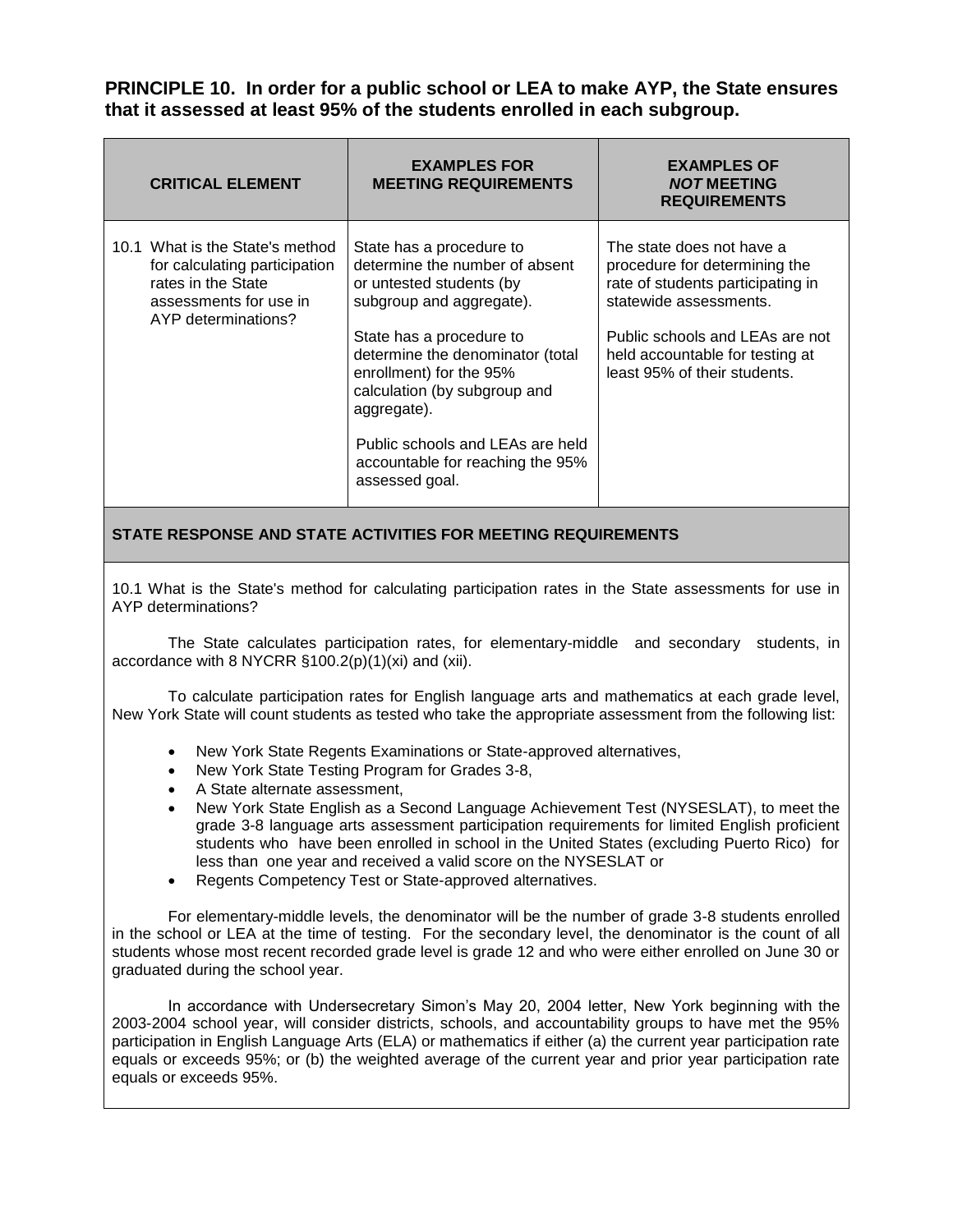| <b>CRITICAL ELEMENT</b>                                                                                          | <b>EXAMPLES FOR</b><br><b>MEETING REQUIREMENTS</b>                                                                                                                        | <b>EXAMPLES OF</b><br><b>NOT MEETING</b><br><b>REQUIREMENTS</b>   |  |  |  |  |
|------------------------------------------------------------------------------------------------------------------|---------------------------------------------------------------------------------------------------------------------------------------------------------------------------|-------------------------------------------------------------------|--|--|--|--|
| 10.2 What is the State's policy<br>for determining when the<br>95% assessed<br>requirement should be<br>applied? | State has a policy that<br>implements the regulation<br>regarding the use of 95%<br>allowance when the group is<br>statistically significant according<br>to State rules. | State does not have a procedure<br>for making this determination. |  |  |  |  |
|                                                                                                                  |                                                                                                                                                                           |                                                                   |  |  |  |  |

10.2 What is the State's policy for determining when the 95% assessed requirement should be applied?

In New York State, the 95% assessed requirement is applied in accordance with 100.2p(1)(xi) and (xii) as set forth in element 5.2 of this workbook when any group consists of 40 or more students.